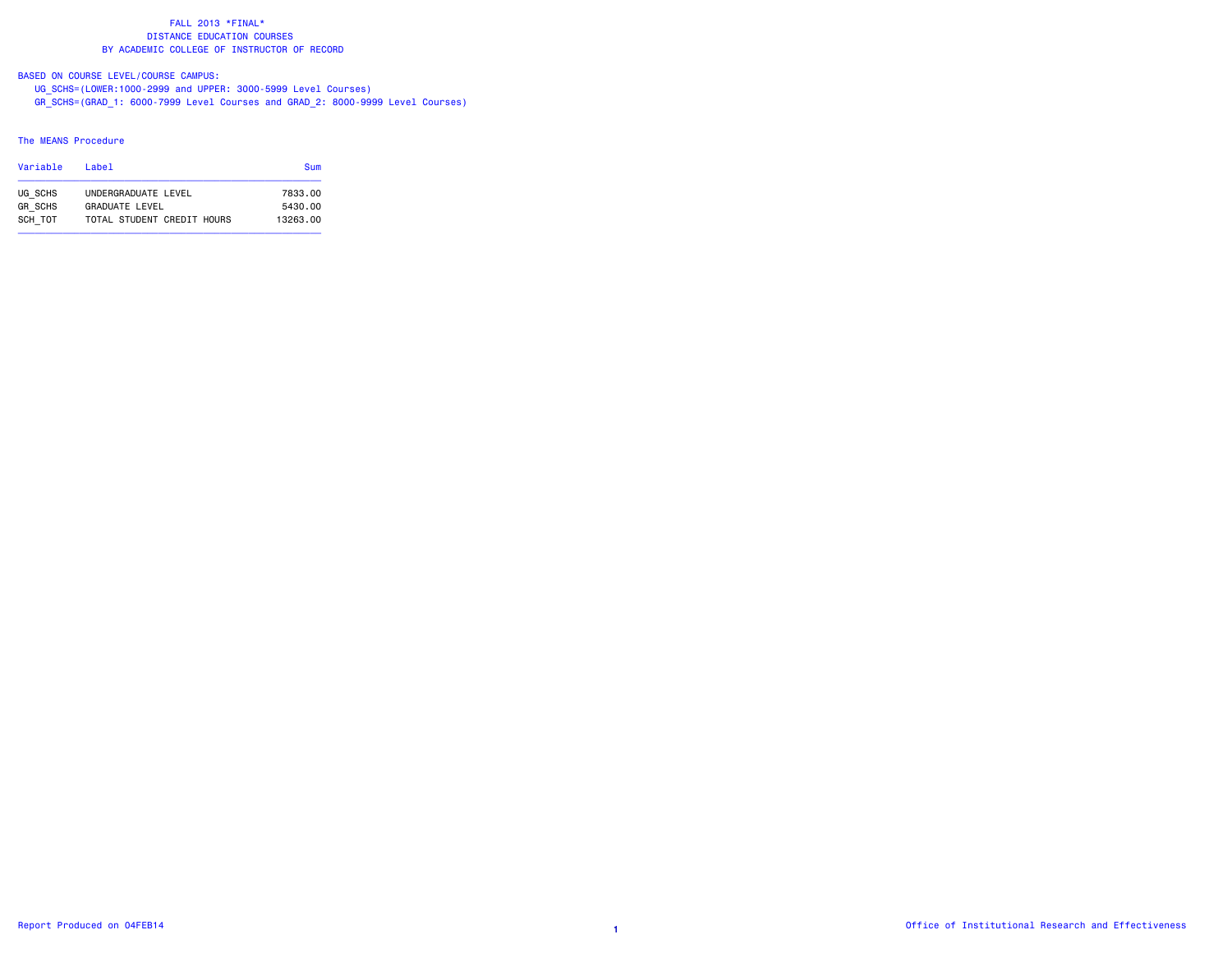# BASED ON COURSE LEVEL/COURSE CAMPUS:

UG\_SCHS=(LOWER:1000-2999 and UPPER: 3000-5999 Level Courses)

GR\_SCHS=(GRAD\_1: 6000-7999 Level Courses and GRAD\_2: 8000-9999 Level Courses)

### The MEANS Procedure

|                            |                      | -N         |          |                            |            |
|----------------------------|----------------------|------------|----------|----------------------------|------------|
| <b>ACADEMIC COLLEGE</b>    | <b>COURSE CAMPUS</b> | <b>Obs</b> | Variable | <b>Label</b>               | <b>Sum</b> |
| AG & LIFE SCIENCES         | Distance Education   | 26         | UG SCHS  | UNDERGRADUATE LEVEL        | 495.00     |
|                            |                      |            | GR SCHS  | <b>GRADUATE LEVEL</b>      | 358,00     |
|                            |                      |            | SCH_TOT  | TOTAL STUDENT CREDIT HOURS | 853.00     |
| ARCHITECTURE, ART & DESIGN | Distance Education   | 4          | UG SCHS  | UNDERGRADUATE LEVEL        | 153.00     |
|                            |                      |            | GR SCHS  | <b>GRADUATE LEVEL</b>      | 10.00      |
|                            |                      |            | SCH_TOT  | TOTAL STUDENT CREDIT HOURS | 163.00     |
| ARTS & SCIENCES            | Distance Education   | 114        | UG SCHS  | UNDERGRADUATE LEVEL        | 4493.00    |
|                            |                      |            | GR SCHS  | <b>GRADUATE LEVEL</b>      | 1730.00    |
|                            |                      |            | SCH TOT  | TOTAL STUDENT CREDIT HOURS | 6223.00    |
| <b>BUSINESS</b>            | Distance Education   | 28         | UG SCHS  | UNDERGRADUATE LEVEL        | 855.00     |
|                            |                      |            | GR SCHS  | <b>GRADUATE LEVEL</b>      | 953.00     |
|                            |                      |            | SCH TOT  | TOTAL STUDENT CREDIT HOURS | 1808,00    |
| EDUCATION                  | Distance Education   | 93         | UG SCHS  | UNDERGRADUATE LEVEL        | 1813,00    |
|                            |                      |            | GR SCHS  | <b>GRADUATE LEVEL</b>      | 1582.00    |
|                            |                      |            | SCH TOT  | TOTAL STUDENT CREDIT HOURS | 3395.00    |
| ENGINEERING                | Distance Education   | 70         | UG SCHS  | UNDERGRADUATE LEVEL        | 24.00      |
|                            |                      |            | GR SCHS  | <b>GRADUATE LEVEL</b>      | 734.00     |
|                            |                      |            | SCH TOT  | TOTAL STUDENT CREDIT HOURS | 758,00     |
| <b>FOREST RESOURCES</b>    | Distance Education   | 10         | UG SCHS  | UNDERGRADUATE LEVEL        | 0.00       |
|                            |                      |            | GR_SCHS  | <b>GRADUATE LEVEL</b>      | 63.00      |
|                            |                      |            | SCH TOT  | TOTAL STUDENT CREDIT HOURS | 63.00      |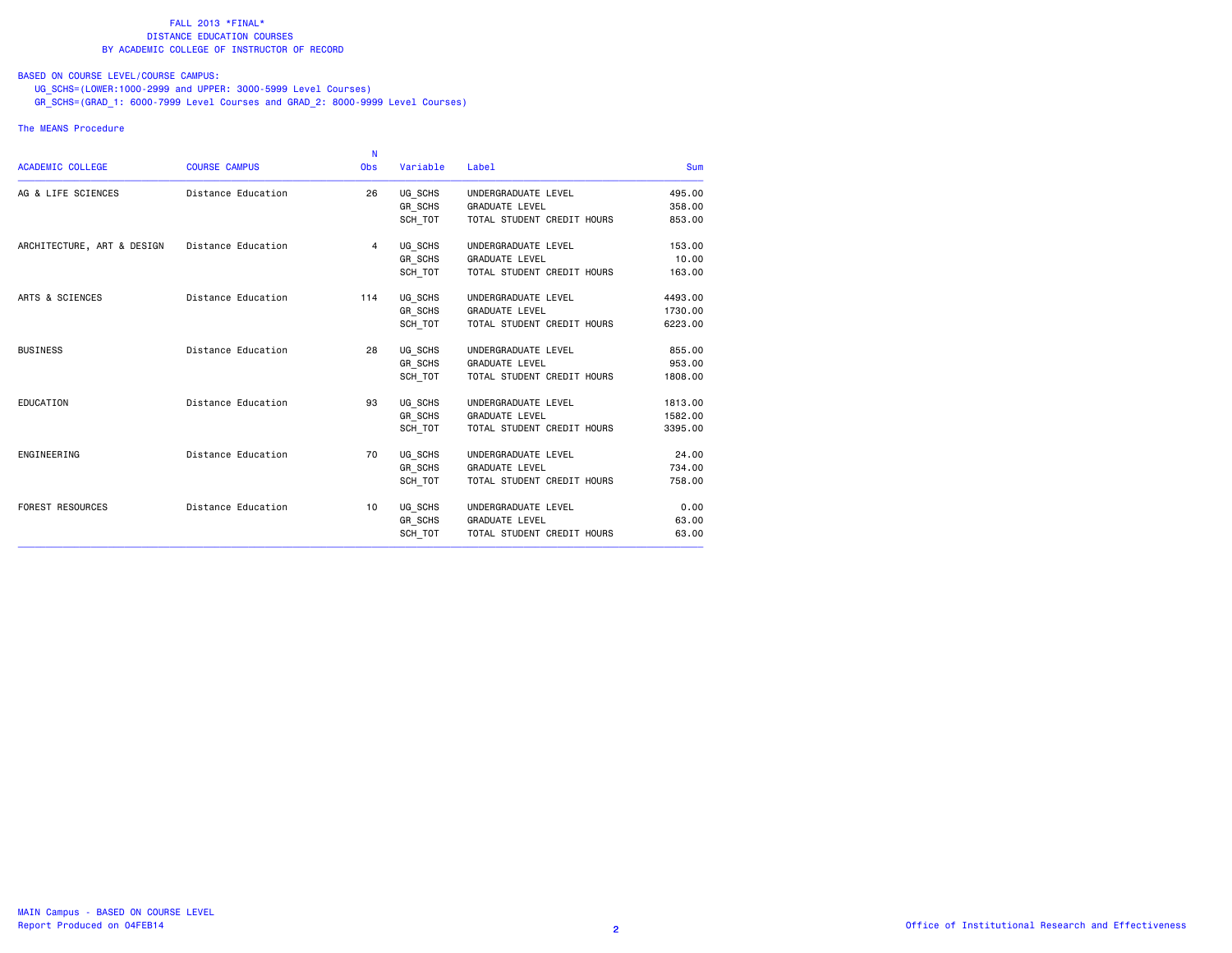# BASED ON COURSE LEVEL/COURSE CAMPUS:

UG\_SCHS=(LOWER:1000-2999 and UPPER: 3000-5999 Level Courses)

GR\_SCHS=(GRAD\_1: 6000-7999 Level Courses and GRAD\_2: 8000-9999 Level Courses)

| <b>ACADEMIC DEPARTMENT</b>                 | <b>UNDERGRADUATE</b><br><b>LEVEL</b> | <b>GRADUATE</b><br>LEVEL | <b>TOTAL</b> |
|--------------------------------------------|--------------------------------------|--------------------------|--------------|
| Agricultural Economics                     | 0.00                                 | 60.00                    | 60.00        |
| Food Science, Nutrition & Health Promotion | 339.00                               | 280.00                   | 619.00       |
| Landscape Architecture                     | 105.00                               | 0.00                     | 105.00       |
| Plant & Soil Sciences                      | 6.00                                 | 0.00                     | 6.00         |
| School of Human Sciences                   | 45.00                                | 18.00                    | 63.00        |
|                                            |                                      |                          |              |
|                                            | 495.00                               | 358.00                   | 853.00       |
|                                            |                                      |                          |              |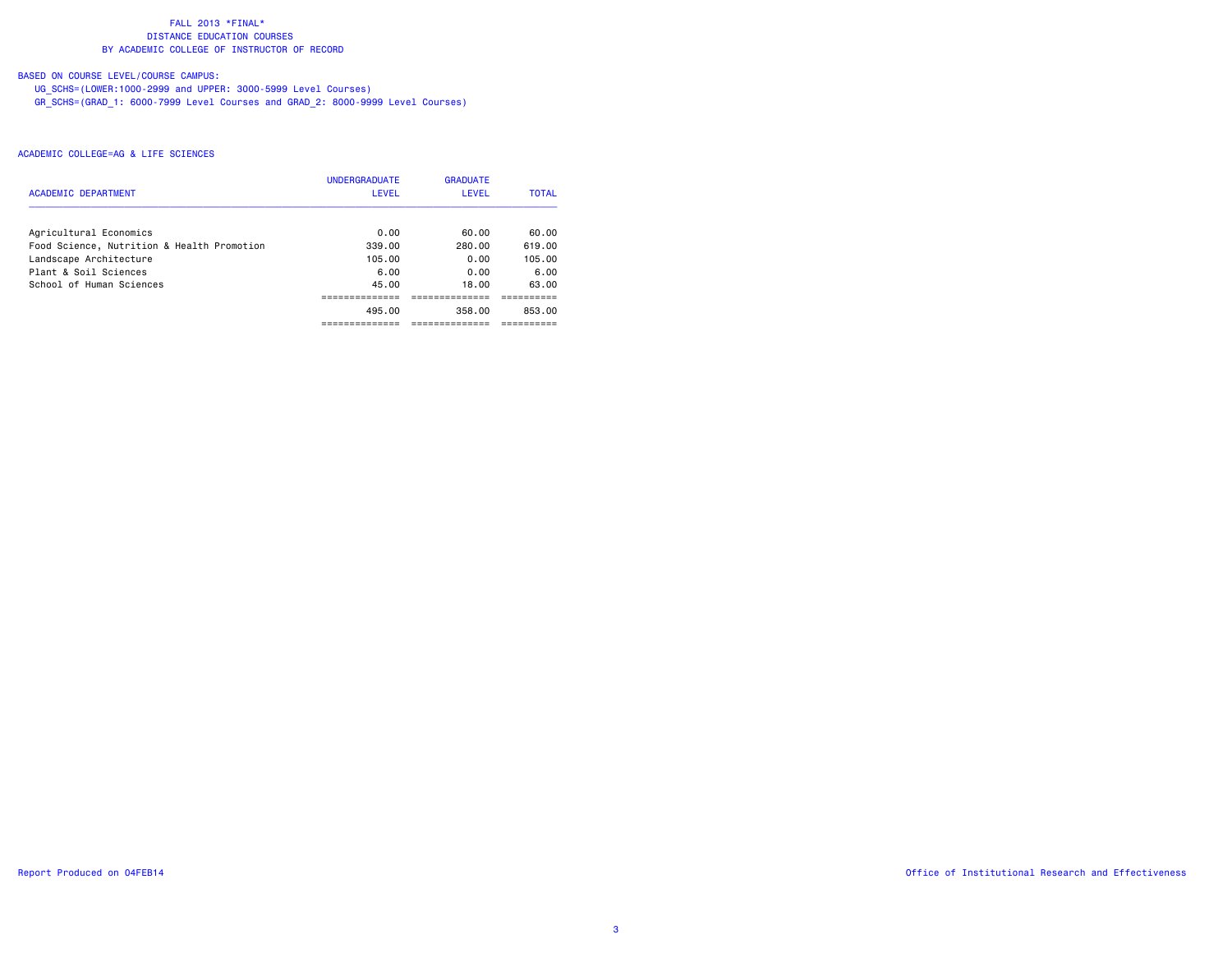# BASED ON COURSE LEVEL/COURSE CAMPUS:

UG\_SCHS=(LOWER:1000-2999 and UPPER: 3000-5999 Level Courses)

GR\_SCHS=(GRAD\_1: 6000-7999 Level Courses and GRAD\_2: 8000-9999 Level Courses)

| <b>ACADEMIC DEPARTMENT</b>    | <b>UNDERGRADUATE</b><br><b>LEVEL</b> | <b>GRADUATE</b><br>LEVEL | <b>TOTAL</b> |
|-------------------------------|--------------------------------------|--------------------------|--------------|
| Art AAD                       | 135.00                               | 0.00                     | 135.00       |
| Building Construction Science | 0.00                                 | 10.00                    | 10.00        |
| School of Architecture        | 18,00                                | 0.00                     | 18.00        |
|                               |                                      |                          |              |
|                               | 153.00                               | 10.00                    | 163.00       |
|                               |                                      |                          |              |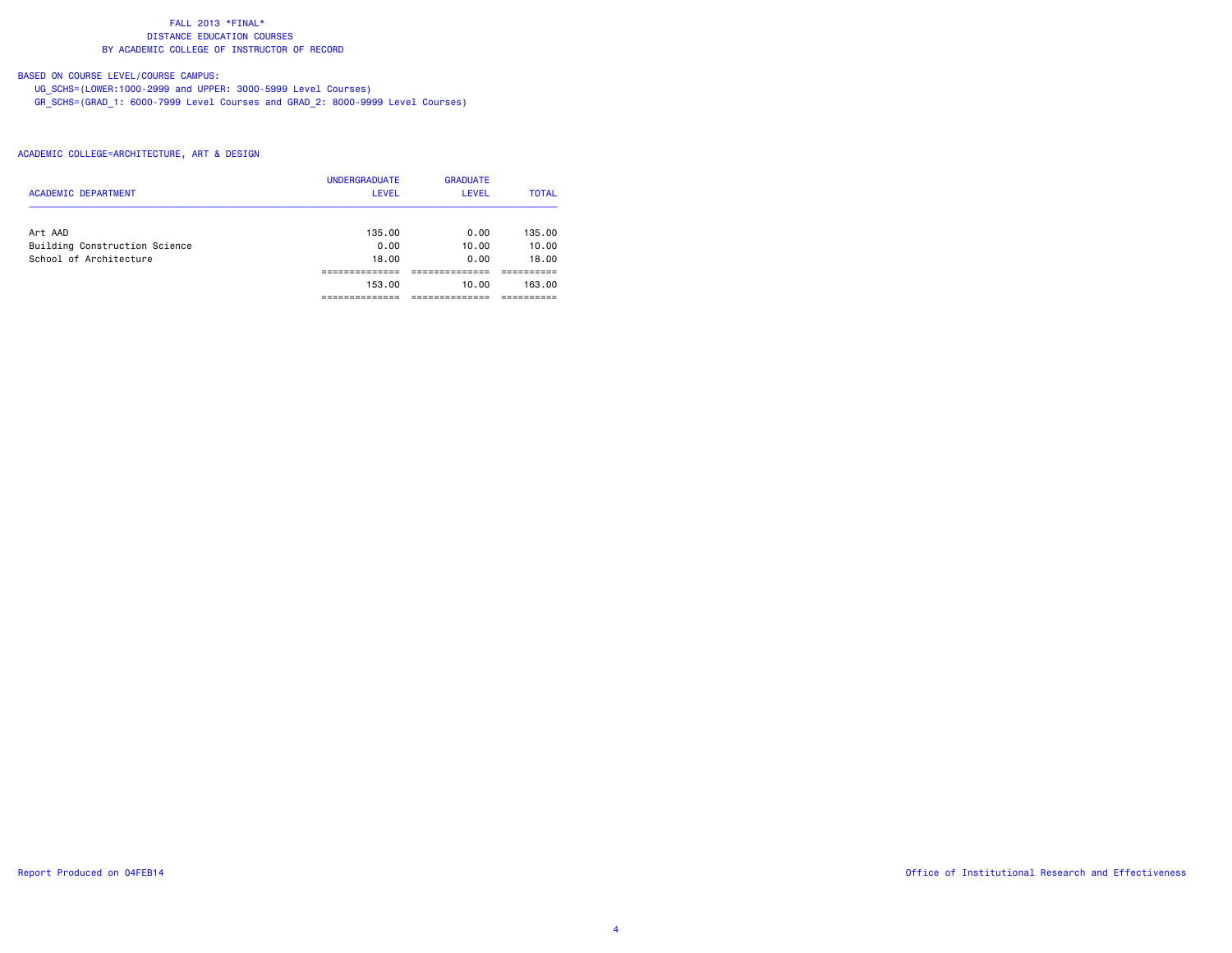# BASED ON COURSE LEVEL/COURSE CAMPUS:

UG\_SCHS=(LOWER:1000-2999 and UPPER: 3000-5999 Level Courses)

GR\_SCHS=(GRAD\_1: 6000-7999 Level Courses and GRAD\_2: 8000-9999 Level Courses)

|                                           | <b>UNDERGRADUATE</b> | <b>GRADUATE</b> |              |
|-------------------------------------------|----------------------|-----------------|--------------|
| <b>ACADEMIC DEPARTMENT</b>                | <b>LEVEL</b>         | <b>LEVEL</b>    | <b>TOTAL</b> |
| Biological Sciences                       | 0.00                 | 363.00          | 363.00       |
| Communication                             | 582.00               | 48.00           | 630.00       |
| English                                   | 174.00               | 48.00           | 222.00       |
| Geosciences                               | 1826.00              | 1175.00         | 3001.00      |
| History                                   | 456.00               | 24.00           | 480.00       |
| Mathematics & Statistics                  | 474.00               | 15.00           | 489.00       |
| Physics & Astronomy                       | 51.00                | 0.00            | 51.00        |
| Political Science & Public Administration | 60.00                | 57.00           | 117.00       |
| Psychology                                | 351.00               | 0.00            | 351.00       |
| Sociology                                 | 519.00               | 0.00            | 519.00       |
|                                           |                      |                 |              |
|                                           | 4493.00              | 1730.00         | 6223.00      |
|                                           | ==============       | =============   | ==========   |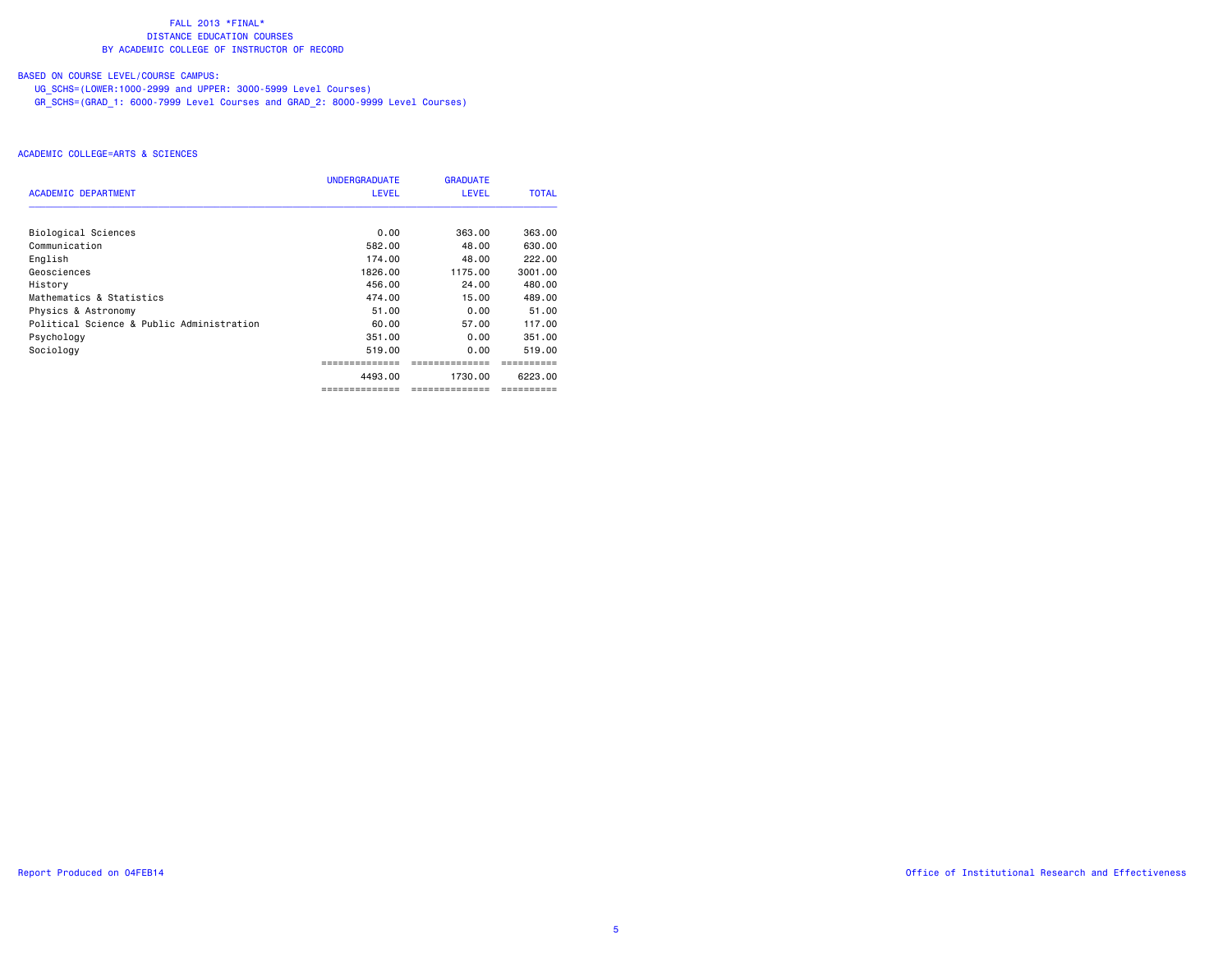# BASED ON COURSE LEVEL/COURSE CAMPUS:

UG\_SCHS=(LOWER:1000-2999 and UPPER: 3000-5999 Level Courses)

GR\_SCHS=(GRAD\_1: 6000-7999 Level Courses and GRAD\_2: 8000-9999 Level Courses)

| ACADEMIC DEPARTMENT                             | <b>UNDERGRADUATE</b><br>LEVEL | <b>GRADUATE</b><br>LEVEL | <b>TOTAL</b> |
|-------------------------------------------------|-------------------------------|--------------------------|--------------|
| Finance & Economics                             | 612.00                        | 201.00                   | 813.00       |
| Management & Information Systems                | 105.00                        | 373.00                   | 478.00       |
| Marketing, Quantitative Analysis & Business Law | 60.00                         | 309.00                   | 369.00       |
| School of Accountancy                           | 78.00                         | 70.00                    | 148.00       |
|                                                 |                               |                          |              |
|                                                 | 855.00                        | 953.00                   | 1808.00      |
|                                                 |                               |                          |              |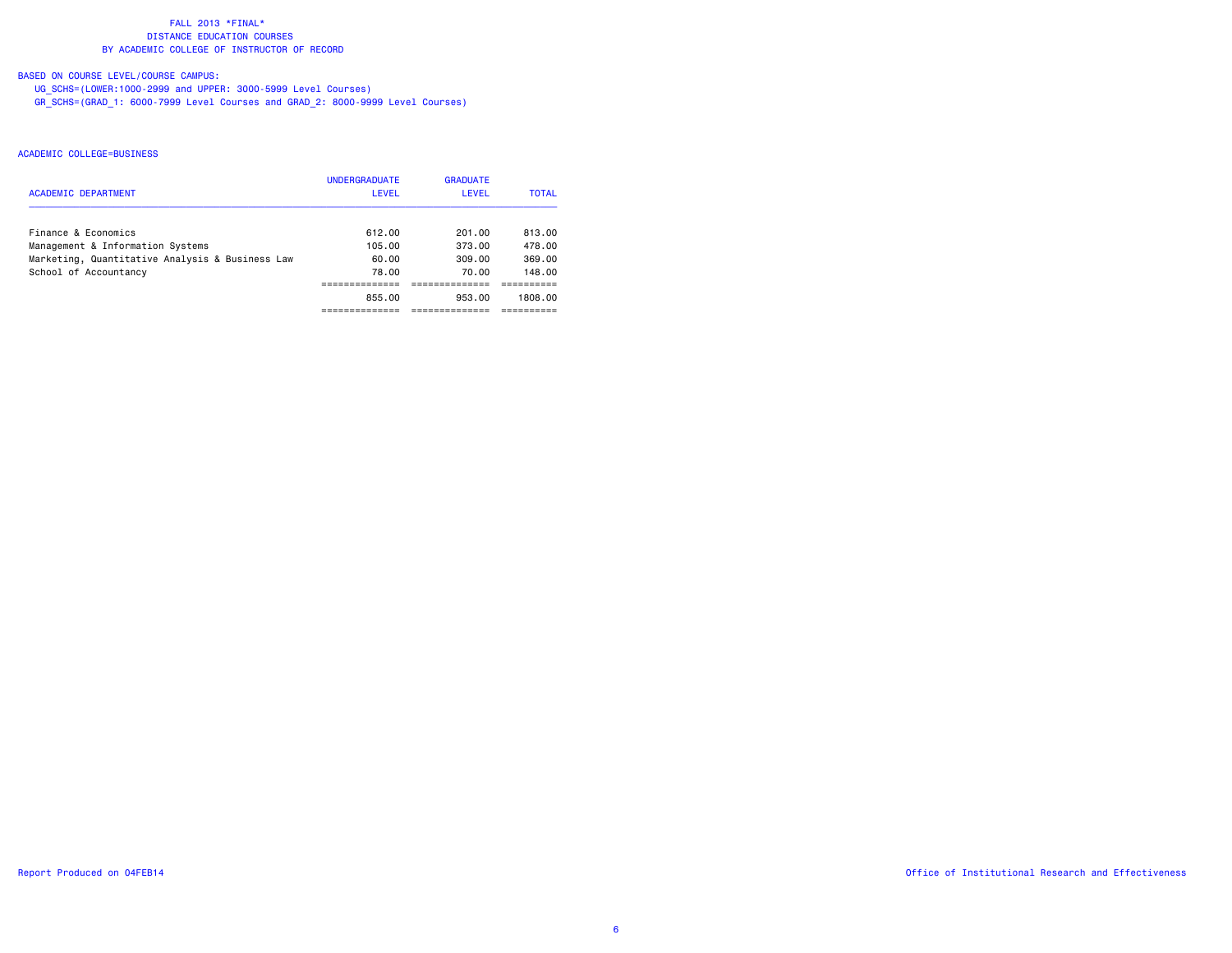# BASED ON COURSE LEVEL/COURSE CAMPUS:

UG\_SCHS=(LOWER:1000-2999 and UPPER: 3000-5999 Level Courses)

GR\_SCHS=(GRAD\_1: 6000-7999 Level Courses and GRAD\_2: 8000-9999 Level Courses)

|                                               | <b>UNDERGRADUATE</b> | <b>GRADUATE</b> |              |
|-----------------------------------------------|----------------------|-----------------|--------------|
| <b>ACADEMIC DEPARTMENT</b>                    | <b>LEVEL</b>         | <b>LEVEL</b>    | <b>TOTAL</b> |
| Counseling & Educational Psychology           | 51.00                | 70.00           | 121.00       |
| Curriculum, Instruction & Special Education   | 975.00               | 793.00          | 1768.00      |
| Instructional Systems & Workforce Development | 553.00               | 177.00          | 730.00       |
| Kinesiology                                   | 90.00                | 0.00            | 90.00        |
| Leadership and Foundations                    | 75.00                | 542.00          | 617.00       |
| Music                                         | 69.00                | 0.00            | 69.00        |
|                                               |                      |                 |              |
|                                               | 1813.00              | 1582.00         | 3395.00      |
|                                               |                      |                 |              |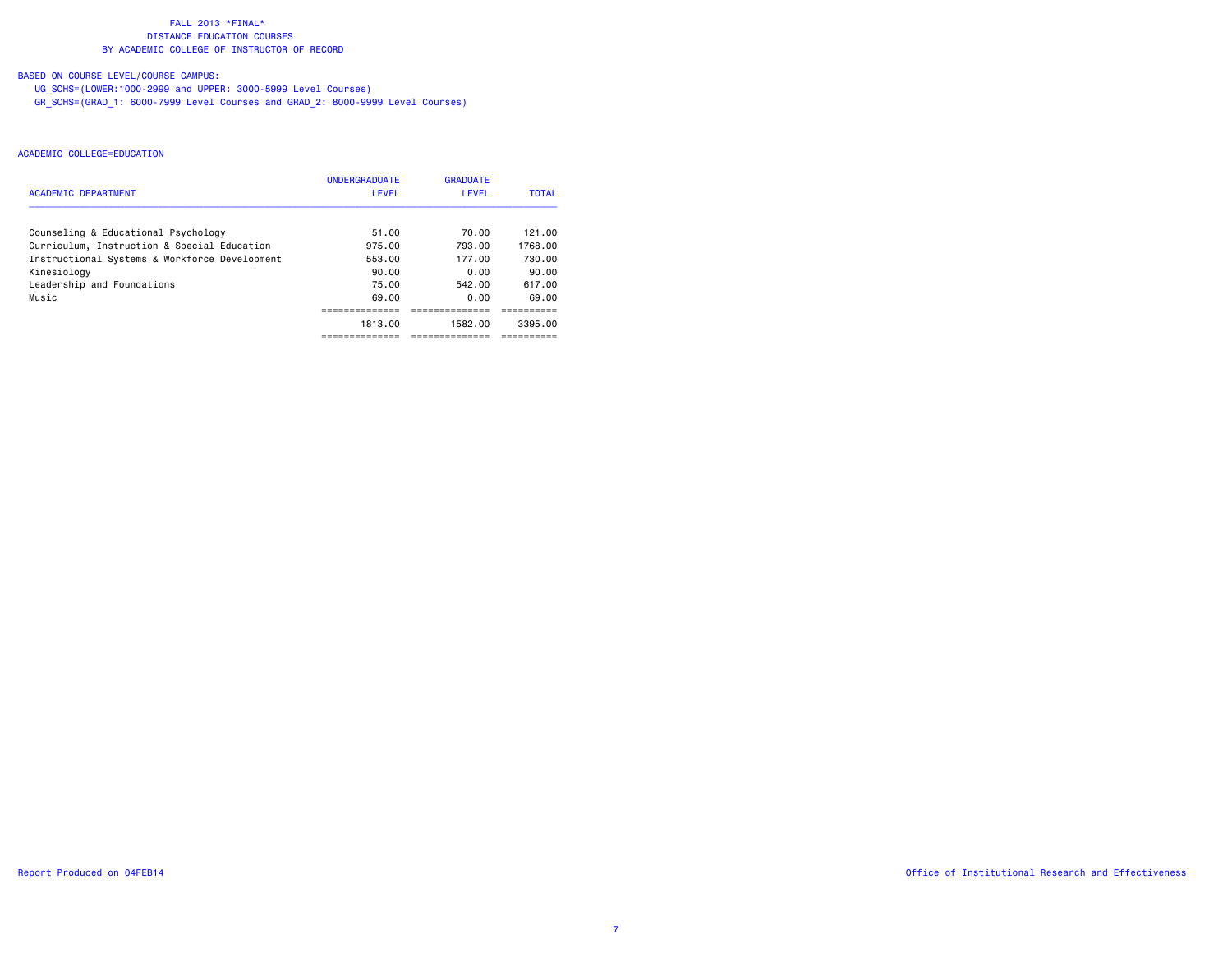# BASED ON COURSE LEVEL/COURSE CAMPUS:

UG\_SCHS=(LOWER:1000-2999 and UPPER: 3000-5999 Level Courses)

GR\_SCHS=(GRAD\_1: 6000-7999 Level Courses and GRAD\_2: 8000-9999 Level Courses)

|                                   | <b>UNDERGRADUATE</b> | <b>GRADUATE</b> |              |
|-----------------------------------|----------------------|-----------------|--------------|
| <b>ACADEMIC DEPARTMENT</b>        | LEVEL                | <b>LEVEL</b>    | <b>TOTAL</b> |
| Aerospace Engineering             | 0.00                 | 54.00           | 54.00        |
| Civil & Environmental Engineering | 0.00                 | 226.00          | 226.00       |
| Computer Science & Engineering    | 0.00                 | 34.00           | 34.00        |
| Electrical & Computer Engineering | 0.00                 | 96.00           | 96.00        |
| Industrial & Systems Engineering  | 24.00                | 303.00          | 327.00       |
| Mechanical Engineering            | 0.00                 | 21.00           | 21.00        |
|                                   |                      |                 |              |
|                                   | 24.00                | 734.00          | 758.00       |
|                                   |                      |                 |              |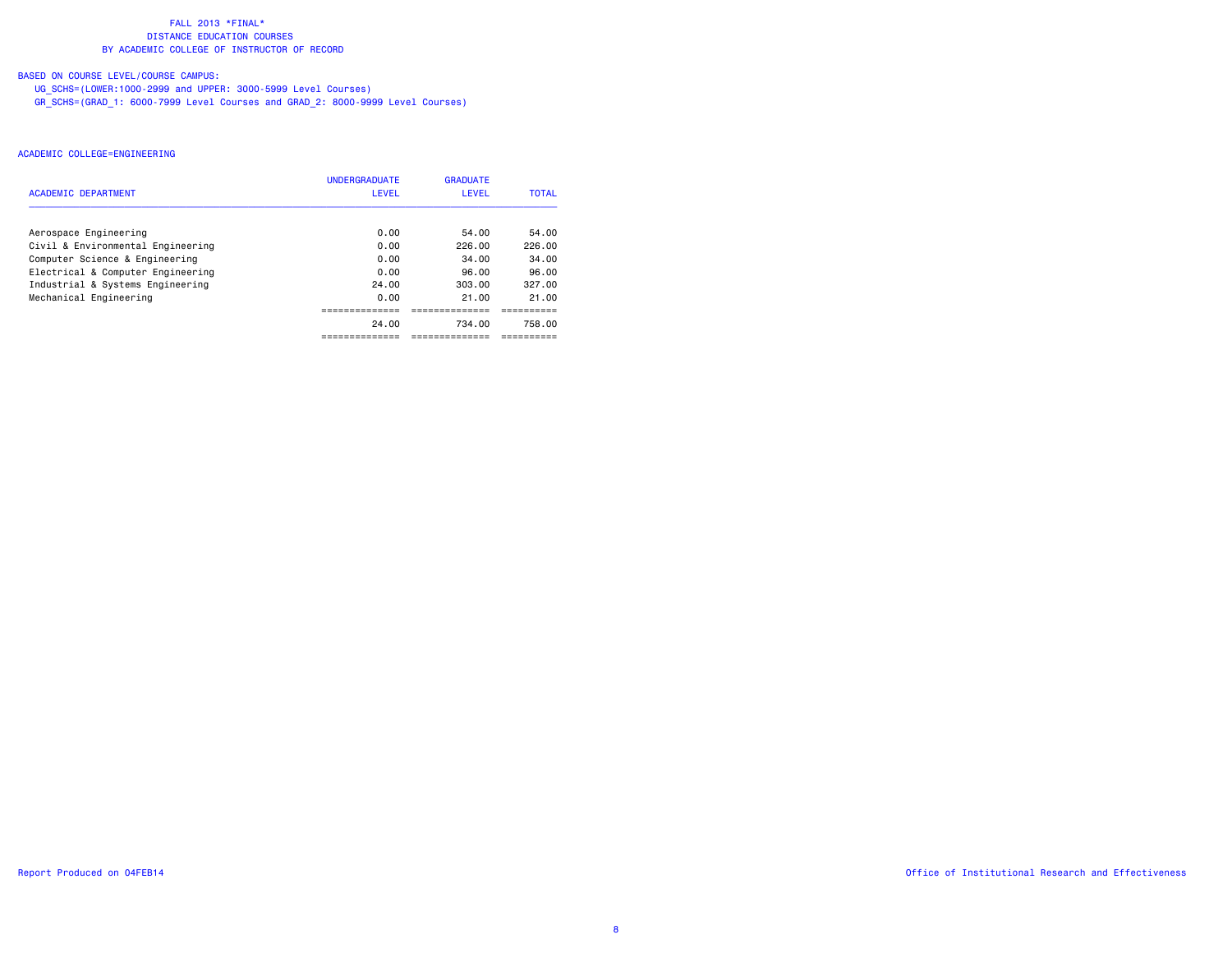# BASED ON COURSE LEVEL/COURSE CAMPUS:

UG\_SCHS=(LOWER:1000-2999 and UPPER: 3000-5999 Level Courses)

GR\_SCHS=(GRAD\_1: 6000-7999 Level Courses and GRAD\_2: 8000-9999 Level Courses)

### ACADEMIC COLLEGE=FOREST RESOURCES

| <b>ACADEMIC DEPARTMENT</b> | <b>UNDERGRADUATE</b><br><b>LEVEL</b> | <b>GRADUATE</b><br><b>LEVEL</b> | <b>TOTAL</b> |
|----------------------------|--------------------------------------|---------------------------------|--------------|
| Forestry                   | 0.00                                 | 63.00                           | 63.00        |
|                            |                                      |                                 |              |
|                            | 0.00                                 | 63.00                           | 63.00        |
|                            |                                      |                                 |              |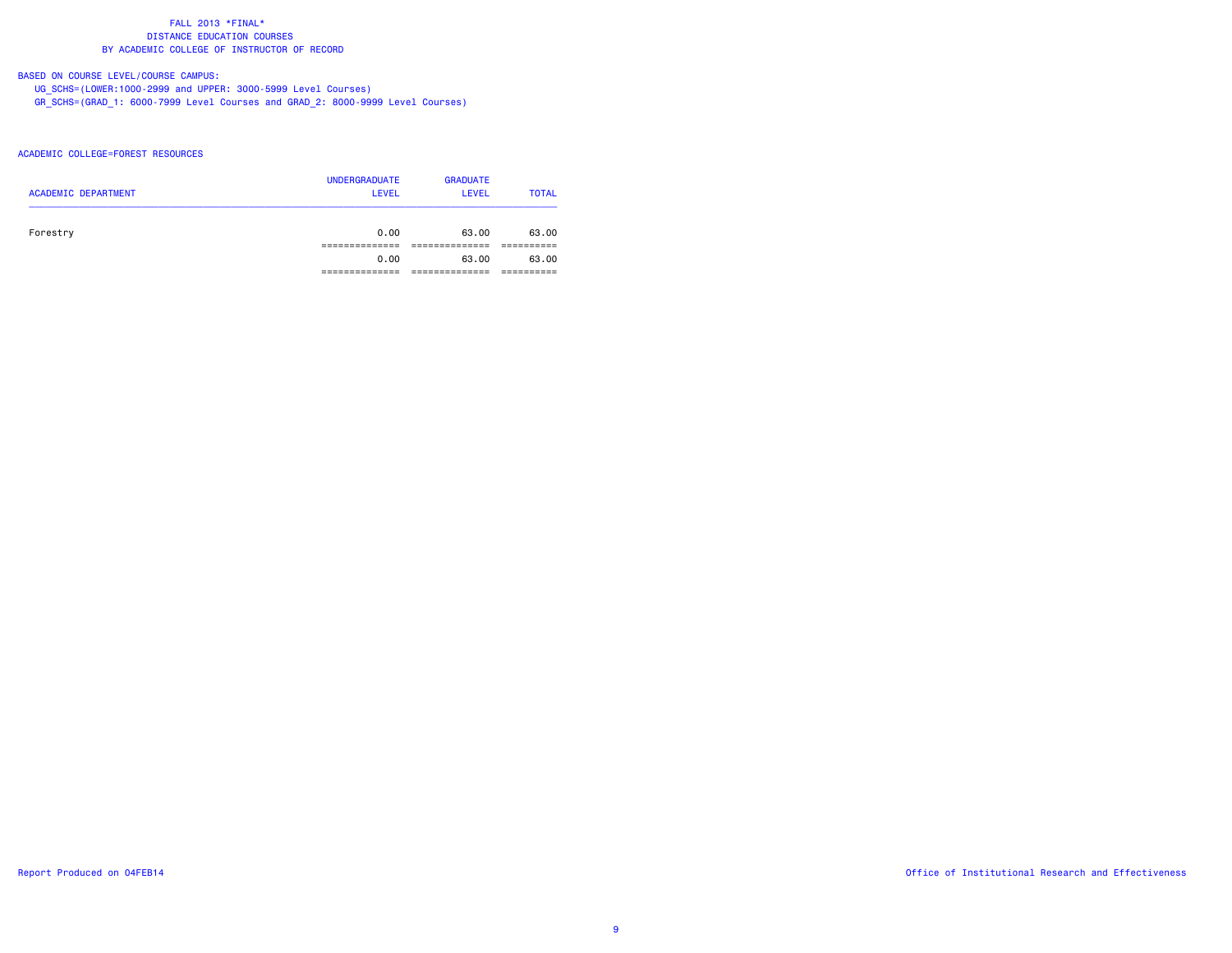|                                  |                                                           |                                   | <b>Tenure</b> | Course  |            |                         |       | Crs |                           | Inst | <b>UG</b>   | <b>GR</b>   | Total       |
|----------------------------------|-----------------------------------------------------------|-----------------------------------|---------------|---------|------------|-------------------------|-------|-----|---------------------------|------|-------------|-------------|-------------|
| <b>ACADEMIC DEPARTMENT</b>       | <b>Instructor Name</b>                                    | Rank                              | Status        | $Cip$ # | <b>CRN</b> | Course # Sec Type Title |       |     |                           | Per  | <b>SCHS</b> | <b>SCHS</b> | <b>SCHS</b> |
|                                  |                                                           |                                   |               |         |            |                         |       |     |                           |      |             |             |             |
| Agricultural Economics           | Barnes, James                                             | Extension Assist Pr Non-Ten Track |               | 520601  |            | 35072 AEC 6353          | 501 C |     | Intro to Regional Ec 1.00 |      | 0.00        | 27.00       | 27.00       |
|                                  |                                                           |                                   |               |         |            |                         |       |     |                           |      |             |             |             |
|                                  |                                                           |                                   |               |         |            |                         |       |     |                           |      | 0.00        | 27.00       | 27.00       |
|                                  | Gallardo Estrella, Robe Extension Assoc Pro Non-Ten Track |                                   |               | 440401  | 34564      | PPA 8903                | 501 S |     | Public Policy             | 1.00 | 0.00        | 33.00       | 33.00       |
|                                  |                                                           |                                   |               |         |            |                         |       |     |                           |      | 0.00        | 33.00       | 33.00       |
|                                  |                                                           |                                   |               |         |            |                         |       |     |                           |      |             |             |             |
|                                  |                                                           |                                   |               |         |            |                         |       |     |                           |      | ========    |             |             |
| Agricultural Economics           |                                                           |                                   |               |         |            |                         |       |     |                           |      | 0.00        | 60.00       | 60.00       |
| ================================ |                                                           |                                   |               |         |            |                         |       |     |                           |      | =======     | ========    | ==========  |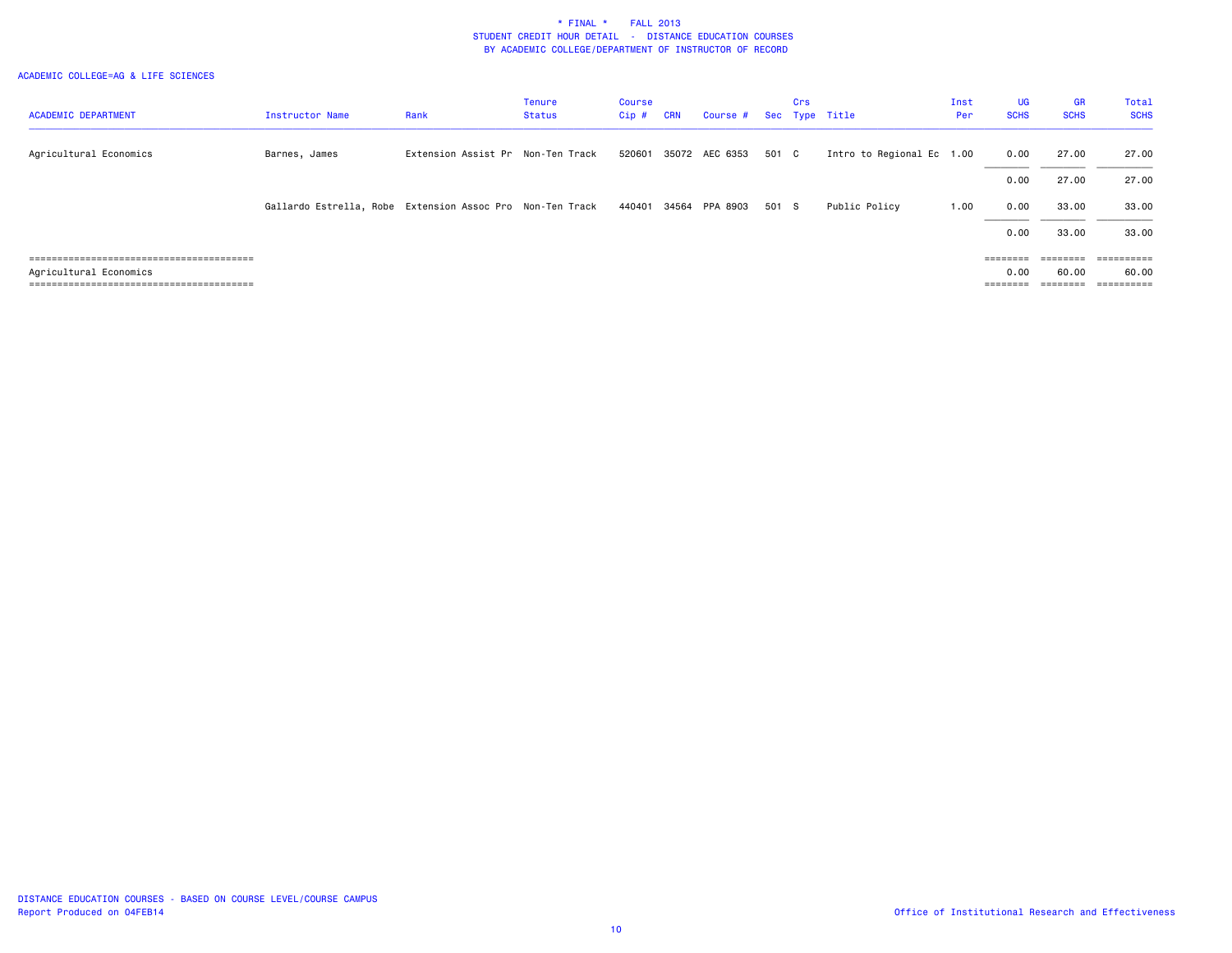| <b>ACADEMIC DEPARTMENT</b>                                  | Instructor Name      | Rank      | <b>Tenure</b><br><b>Status</b> | <b>Course</b><br>Cip# | <b>CRN</b> | Course #              |       | Crs | Sec Type Title            | Inst<br>Per | UG<br><b>SCHS</b>  | <b>GR</b><br><b>SCHS</b>    | Total<br><b>SCHS</b> |
|-------------------------------------------------------------|----------------------|-----------|--------------------------------|-----------------------|------------|-----------------------|-------|-----|---------------------------|-------------|--------------------|-----------------------------|----------------------|
|                                                             |                      |           |                                |                       |            |                       |       |     |                           |             |                    |                             |                      |
| Food Science, Nutrition & Health Promoti Fratesi, Catherine |                      | Lecturer  | Non-Ten Track                  | 190501                |            | 33908 FNH 3163        | 501 C |     | Basic Principle Heal 1.00 |             | 108.00             | 0.00                        | 108.00               |
|                                                             |                      |           |                                |                       |            |                       |       |     |                           |             | 108.00             | 0.00                        | 108.00               |
|                                                             | Haque, Zahur         | Professor | Tenured                        | 190504                |            | 33910 FNH 4253        | 501 C |     | Macronutrients            | 1.00        | 9.00               | 0.00                        | 9.00                 |
|                                                             |                      |           |                                |                       |            | 33913 FNH 6253        | 501 C |     | Macronutrients            | 1.00        | 0.00               | 6.00                        | 6.00                 |
|                                                             |                      |           |                                |                       |            |                       |       |     |                           |             | 9.00               | 6.00                        | 15.00                |
|                                                             | Hunt, Barry          | Professor | Tenured                        | 190501                | 33915      | FNH 8513              | 501 C |     | Theory Pract in Hlt 1.00  |             | 0.00               | 51.00                       | 51.00                |
|                                                             |                      |           |                                |                       | 33920      | FNH 8623              | 501 C |     | Cur Issues School He 1.00 |             | 0.00               | 18.00                       | 18.00                |
|                                                             |                      |           |                                |                       | 36291      | <b>FNH 8990</b>       | 501 C |     | Special Topic in FNH 1.00 |             | 0.00               | 36.00                       | 36.00                |
|                                                             |                      |           |                                |                       |            | 190599 36399 FNH 7000 | 501 I |     | Directed Indiv Study 1.00 |             | 0.00               | 1.00                        | 1.00                 |
|                                                             |                      |           |                                |                       |            |                       |       |     |                           |             | 0.00               | 106.00                      | 106.00               |
|                                                             | Khan, Fauzia         | Lecturer  | Non-Ten Track                  | 190501                |            | 34854 FNH 4193        | 501 C |     | Soc-Cult Aspect Food 1.00 |             | 6.00               | 0.00                        | 6.00                 |
|                                                             |                      |           |                                |                       | 34855      | FNH 6193              | 501 C |     | Soc-Cult Aspect Food 1.00 |             | 0.00               | 3.00                        | 3.00                 |
|                                                             |                      |           |                                | 190504                | 33911      | FNH 4353              | 501 C |     | Nutrition/ Life Cycl 1.00 |             | 6.00               | 0.00                        | 6.00                 |
|                                                             |                      |           |                                |                       |            | 33914 FNH 6353        | 501 C |     | Nutrition / Life Cyc 1.00 |             | 0.00               | 3.00                        | 3.00                 |
|                                                             |                      |           |                                |                       |            |                       |       |     |                           |             | 12.00              | 6.00                        | 18.00                |
|                                                             | Mitchell, Qshequilla | Lecturer  | Non-Ten Track                  | 190501                |            | 33916 FNH 8523        | 501 C |     | Health Promotion Tec 1.00 |             | 0.00               | 54.00                       | 54.00                |
|                                                             |                      |           |                                |                       |            |                       |       |     |                           |             | 0.00               | 54.00                       | 54.00                |
|                                                             | Street, Susan        | Lecturer  | Non-Ten Track                  | 190501                | 33906      | FNH 2283              | 501 C |     | Child Health & Nutri 1.00 |             | 45.00              | 0.00                        | 45.00                |
|                                                             |                      |           |                                | 190503                | 33992      | HS 2283               | 501 C |     | Child Health & Ntr        | 1.00        | 33.00              | 0.00                        | 33.00                |
|                                                             |                      |           |                                |                       | 33993      | HS 2293               | 501 C |     | Indiv & Family Nutri 1.00 |             | 9.00               | 0.00                        | 9.00                 |
|                                                             |                      |           |                                | 190504                |            | 33907 FNH 2293        | 501 C |     | Indiv & Family Nutri 1.00 |             | 108.00             | 0.00                        | 108.00               |
|                                                             |                      |           |                                |                       |            |                       |       |     |                           |             | 195.00             | 0.00                        | 195.00               |
|                                                             | Thompson, Amy        | Lecturer  | Non-Ten Track                  |                       |            | 190501 33917 FNH 8543 | 501 C |     | Health Ed for Divers 1.00 |             | 0.00               | 30.00                       | 30.00                |
|                                                             |                      |           |                                |                       |            |                       |       |     |                           |             | 0.00               | 30.00                       | 30.00                |
|                                                             | White, Kelly         | Lecturer  | Non-Ten Track                  | 190501                |            | 33909 FNH 4223        | 501 C |     | Sports Nutrition          | 1.00        | 15.00              | 0.00                        | 15.00                |
|                                                             |                      |           |                                |                       |            | 33912 FNH 6223        | 501 C |     | Sports Nutrition          | 1.00        | 0.00               | 21.00                       | 21.00                |
|                                                             |                      |           |                                |                       |            |                       |       |     |                           |             | 15.00              | 21.00                       | 36.00                |
|                                                             | Williams, Ronald     | Lecturer  | Non-Ten Track                  |                       |            | 190501 35029 FNH 8563 | 501 C |     | Prin Epic & Hlth Sci 1.00 |             | 0.00               | 57.00                       | 57.00                |
|                                                             |                      |           |                                |                       |            |                       |       |     |                           |             | 0.00               | 57.00                       | 57.00                |
| Food Science, Nutrition & Health Promoti                    |                      |           |                                |                       |            |                       |       |     |                           |             | ========<br>339.00 | <b>EDEDEDED</b><br>280,00   | 619.00               |
|                                                             |                      |           |                                |                       |            |                       |       |     |                           |             |                    | -------- -------- --------- |                      |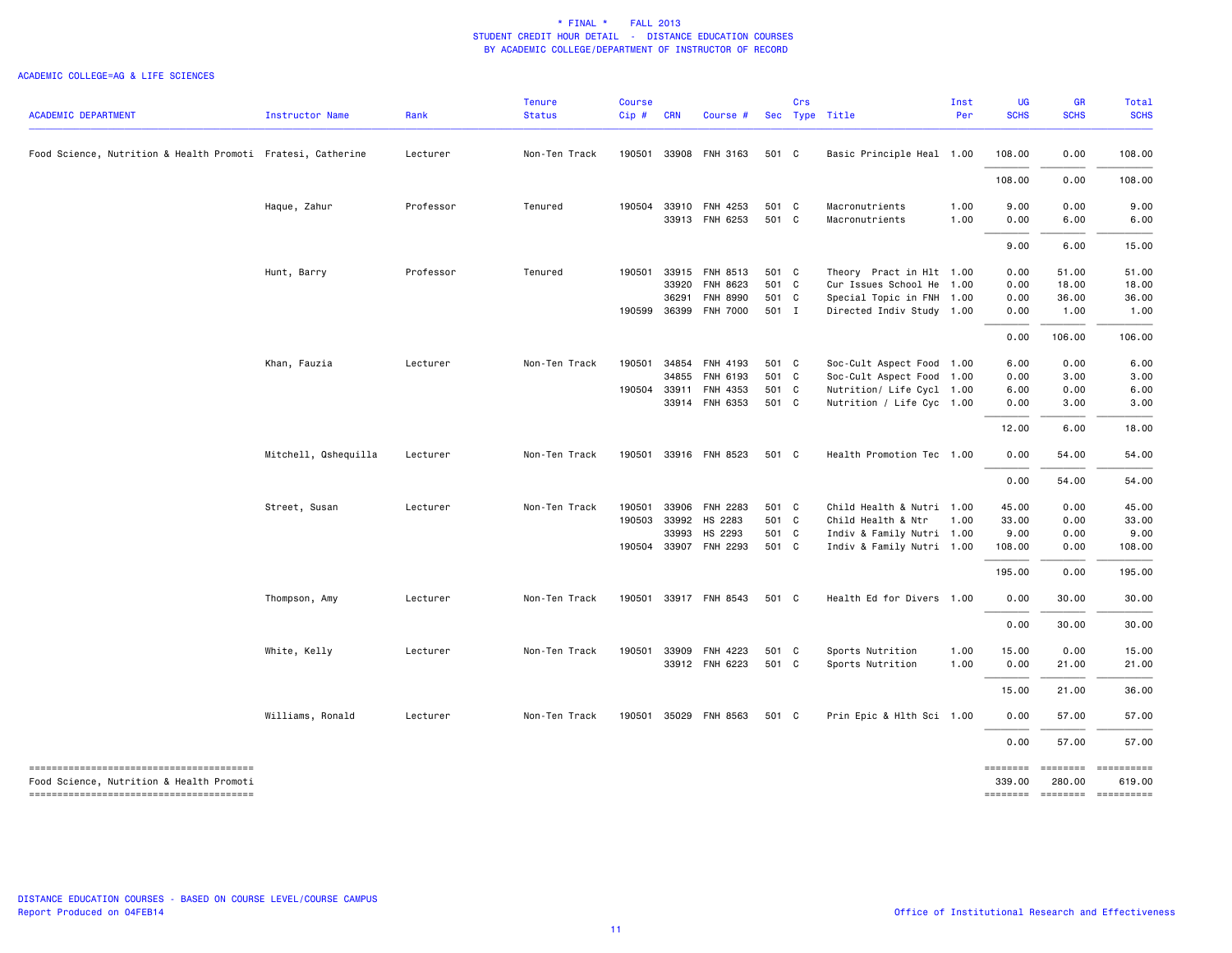| <b>ACADEMIC DEPARTMENT</b> | Instructor Name | Rank     | <b>Tenure</b><br><b>Status</b> | Course<br>$Cip$ # | <b>CRN</b> | Course # Sec Type Title |       | Crs |                 | Inst<br>Per | <b>UG</b><br><b>SCHS</b> | GR<br><b>SCHS</b> | Total<br><b>SCHS</b> |
|----------------------------|-----------------|----------|--------------------------------|-------------------|------------|-------------------------|-------|-----|-----------------|-------------|--------------------------|-------------------|----------------------|
| Landscape Architecture     | Rood, Cynthia   | Lecturer | Non-Ten Track                  | 040601            |            | 34007 LA 1803           | 501 C |     | Land Arch Appre | 1.00        | 105.00                   | 0.00              | 105.00               |
|                            |                 |          |                                |                   |            |                         |       |     |                 |             | 105.00                   | 0.00              | 105.00               |
|                            |                 |          |                                |                   |            |                         |       |     |                 |             | $=$ = = = = = = =        | ========          |                      |
| Landscape Architecture     |                 |          |                                |                   |            |                         |       |     |                 |             | 105,00                   | 0.00              | 105.00               |
|                            |                 |          |                                |                   |            |                         |       |     |                 |             |                          | ========          | ==========           |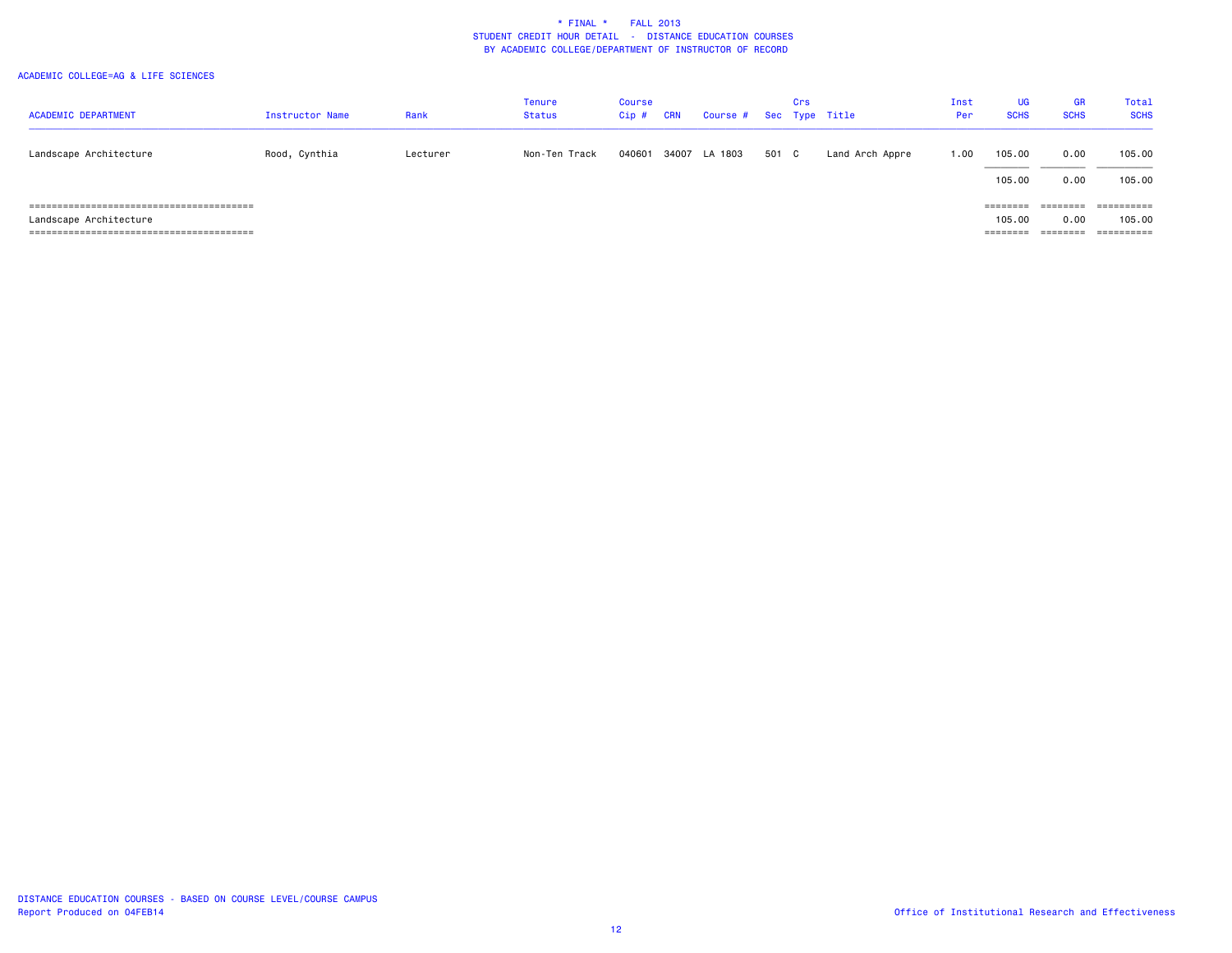| <b>ACADEMIC DEPARTMENT</b> | Instructor Name  | Rank      | <b>Tenure</b><br><b>Status</b> | Course<br>$Cip$ # | CRN | Course # Sec Type Title |       | Crs |               | Inst<br>Per | <b>UG</b><br><b>SCHS</b> | <b>GR</b><br><b>SCHS</b>  | Total<br><b>SCHS</b>       |
|----------------------------|------------------|-----------|--------------------------------|-------------------|-----|-------------------------|-------|-----|---------------|-------------|--------------------------|---------------------------|----------------------------|
| Plant & Soil Sciences      | DelPrince, James | Professor | Tenured                        | 020403            |     | 34053 PSS 2343          | 501 B |     | Floral Design | 1.00        | 6.00                     | 0.00                      | 6.00                       |
| Plant & Soil Sciences      |                  |           |                                |                   |     |                         |       |     |               |             | 6.00<br>========<br>6.00 | 0.00<br>, -------<br>0.00 | 6.00<br>==========<br>6.00 |
|                            |                  |           |                                |                   |     |                         |       |     |               |             |                          |                           | ==========                 |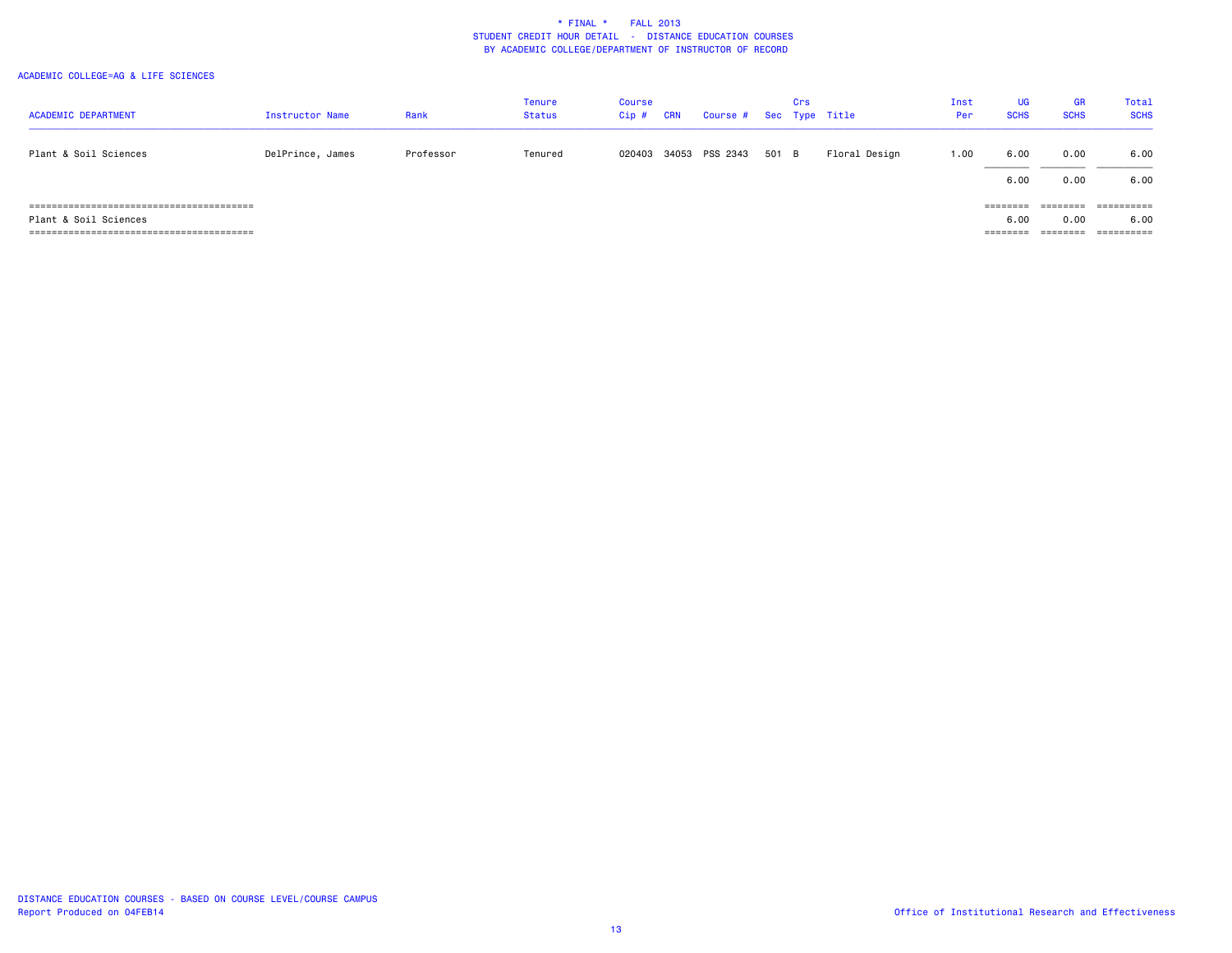|                            |                        |                                   | <b>Tenure</b> | Course |            |                         |       | Crs |                           | Inst | <b>UG</b>   | GR                | Total       |
|----------------------------|------------------------|-----------------------------------|---------------|--------|------------|-------------------------|-------|-----|---------------------------|------|-------------|-------------------|-------------|
| <b>ACADEMIC DEPARTMENT</b> | <b>Instructor Name</b> | Rank                              | <b>Status</b> | Cip#   | <b>CRN</b> | Course # Sec Type Title |       |     |                           | Per  | <b>SCHS</b> | <b>SCHS</b>       | <b>SCHS</b> |
|                            |                        |                                   |               |        |            |                         |       |     |                           |      |             |                   |             |
| School of Human Sciences   | Boutwell, Angela       | Lecturer                          | Non-Ten Track | 200201 | 33994      | HS 2803                 | 501 B |     | Pre-Natal&Infant Dev 1.00 |      | 45.00       | 0.00              | 45.00       |
|                            |                        |                                   |               |        |            |                         |       |     |                           |      | 45.00       | 0.00              | 45.00       |
|                            | White, Ronnie          | Extension Professor Non-Ten Track |               | 131301 | 33783      | AIS 8523                | 501 C |     | Tch Out-Of-Sch AIS        | 1.00 | 0.00        | 18.00             | 18,00       |
|                            |                        |                                   |               |        |            |                         |       |     |                           |      | 0.00        | 18.00             | 18.00       |
|                            |                        |                                   |               |        |            |                         |       |     |                           |      |             | $=$ = = = = = = = |             |
| School of Human Sciences   |                        |                                   |               |        |            |                         |       |     |                           |      | 45.00       | 18.00             | 63.00       |
|                            |                        |                                   |               |        |            |                         |       |     |                           |      | ========    | ---------         | ==========  |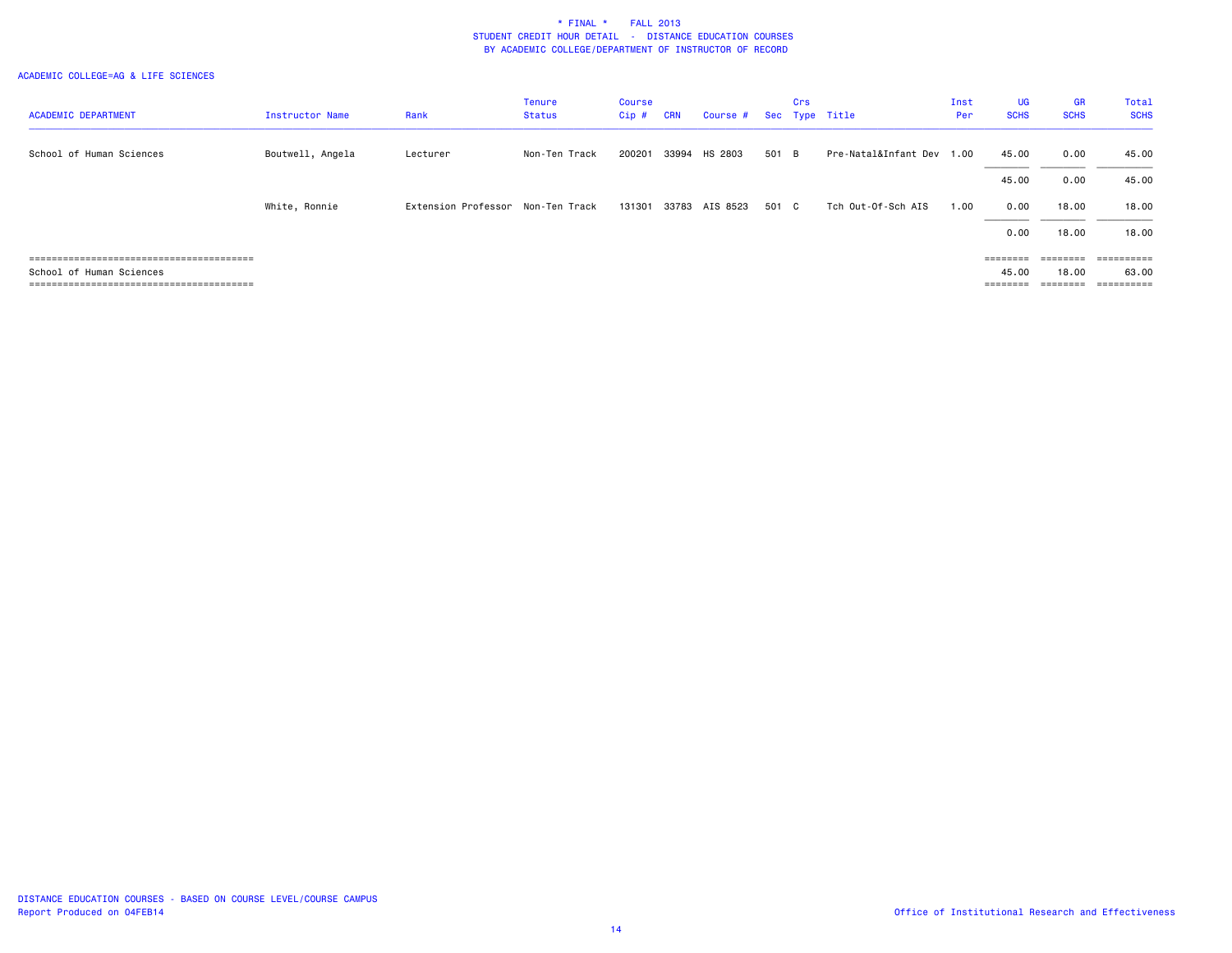| <b>ACADEMIC DEPARTMENT</b> | <b>Instructor Name</b> | Rank              | <b>Tenure</b><br>Status | Course<br>$Cip$ # | <b>CRN</b> | Course # Sec Type Title |       | Crs |                           | Inst<br>Per | <b>UG</b><br><b>SCHS</b> | <b>GR</b><br><b>SCHS</b> | Total<br><b>SCHS</b> |
|----------------------------|------------------------|-------------------|-------------------------|-------------------|------------|-------------------------|-------|-----|---------------------------|-------------|--------------------------|--------------------------|----------------------|
|                            |                        |                   |                         |                   |            |                         |       |     |                           |             |                          |                          |                      |
| Art AAD                    | Callander, Adrienne    | Lecturer          | Non-Ten Track           |                   |            | 500703 33785 ART 1113   | 501 C |     | Art Appreciation          | 1.00        | 81.00                    | 0.00                     | 81.00                |
|                            |                        |                   |                         |                   |            |                         |       |     |                           |             | 81.00                    | 0.00                     | 81.00                |
|                            | Riahi, Sheida          | Grad Teach Assist | Not Applicable          |                   |            | 509999 36526 ART 4990   | 501 C |     | Special Topic In ART 1.00 |             | 54.00                    | 0.00                     | 54.00                |
|                            |                        |                   |                         |                   |            |                         |       |     |                           |             | 54.00                    | 0.00                     | 54.00                |
|                            |                        |                   |                         |                   |            |                         |       |     |                           |             | ========                 | ========                 | ==========           |
| Art AAD                    |                        |                   |                         |                   |            |                         |       |     |                           |             | 135.00                   | 0.00                     | 135.00               |
|                            |                        |                   |                         |                   |            |                         |       |     |                           |             |                          | $=$ = = = = = = =        |                      |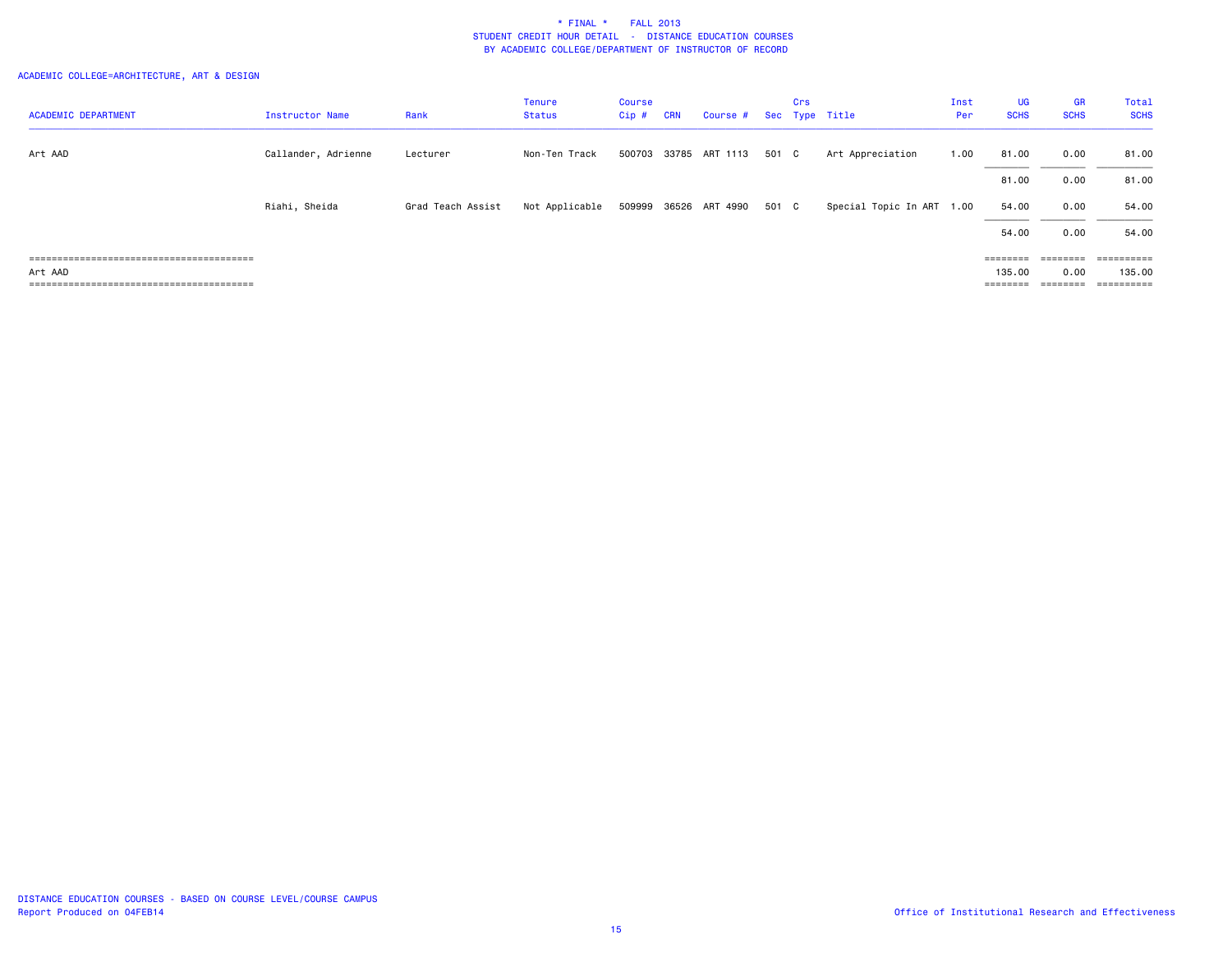| <b>ACADEMIC DEPARTMENT</b>    | Instructor Name  | Rank                          | Tenure<br>Status | Course<br>$Cip$ # | CRN | Course # Sec Type Title |       | Crs |                 | Inst<br>Per | <b>UG</b><br><b>SCHS</b> | <b>GR</b><br><b>SCHS</b> | Total<br><b>SCHS</b> |
|-------------------------------|------------------|-------------------------------|------------------|-------------------|-----|-------------------------|-------|-----|-----------------|-------------|--------------------------|--------------------------|----------------------|
| Building Construction Science | El-Adaway, Islam | Assistant Professor Ten Track |                  | 140801            |     | 35051 CE 9000           | 501 D |     | Research / Diss | 1.00        | 0.00                     | 10.00                    | 10.00                |
|                               |                  |                               |                  |                   |     |                         |       |     |                 |             | 0.00                     | 10.00                    | 10.00                |
|                               |                  |                               |                  |                   |     |                         |       |     |                 |             | --------<br>--------     | ________<br>--------     | ==========           |
| Building Construction Science |                  |                               |                  |                   |     |                         |       |     |                 |             | 0.00                     | 10.00                    | 10.00                |
|                               |                  |                               |                  |                   |     |                         |       |     |                 |             | ========                 | --------<br>--------     | ==========           |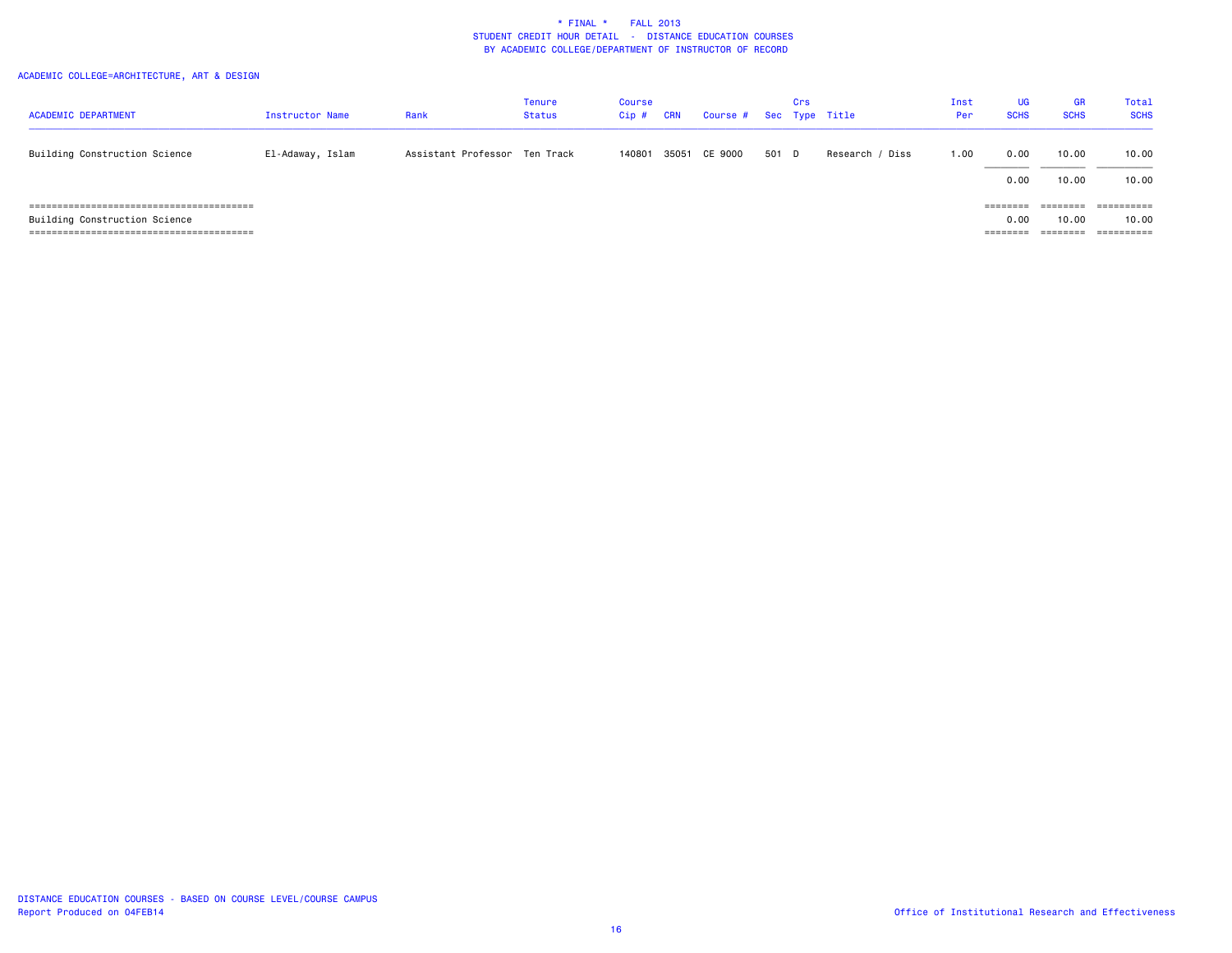| <b>ACADEMIC DEPARTMENT</b> | <b>Instructor Name</b> | Rank        | <b>Tenure</b><br><b>Status</b> | Course<br>$Cip$ # | <b>CRN</b> | Course # Sec Type Title |       | Crs |                   | Inst<br>Per | UG<br><b>SCHS</b> | GR<br><b>SCHS</b> | Total<br><b>SCHS</b> |
|----------------------------|------------------------|-------------|--------------------------------|-------------------|------------|-------------------------|-------|-----|-------------------|-------------|-------------------|-------------------|----------------------|
|                            |                        |             |                                |                   |            |                         |       |     |                   |             |                   |                   |                      |
| School of Architecture     | Kemp, Leah             | Non-Faculty | Not Applicable                 | 040201            |            | 33784 ARC 1013          | 501 C |     | Arch Appreciation | 1.00        | 18,00             | 0.00              | 18,00                |
|                            |                        |             |                                |                   |            |                         |       |     |                   |             | 18,00             | 0.00              | 18.00                |
|                            |                        |             |                                |                   |            |                         |       |     |                   |             |                   | ========          | ==========           |
| School of Architecture     |                        |             |                                |                   |            |                         |       |     |                   |             | 18,00             | 0.00              | 18,00                |
|                            |                        |             |                                |                   |            |                         |       |     |                   |             | ========          | ========          | ==========           |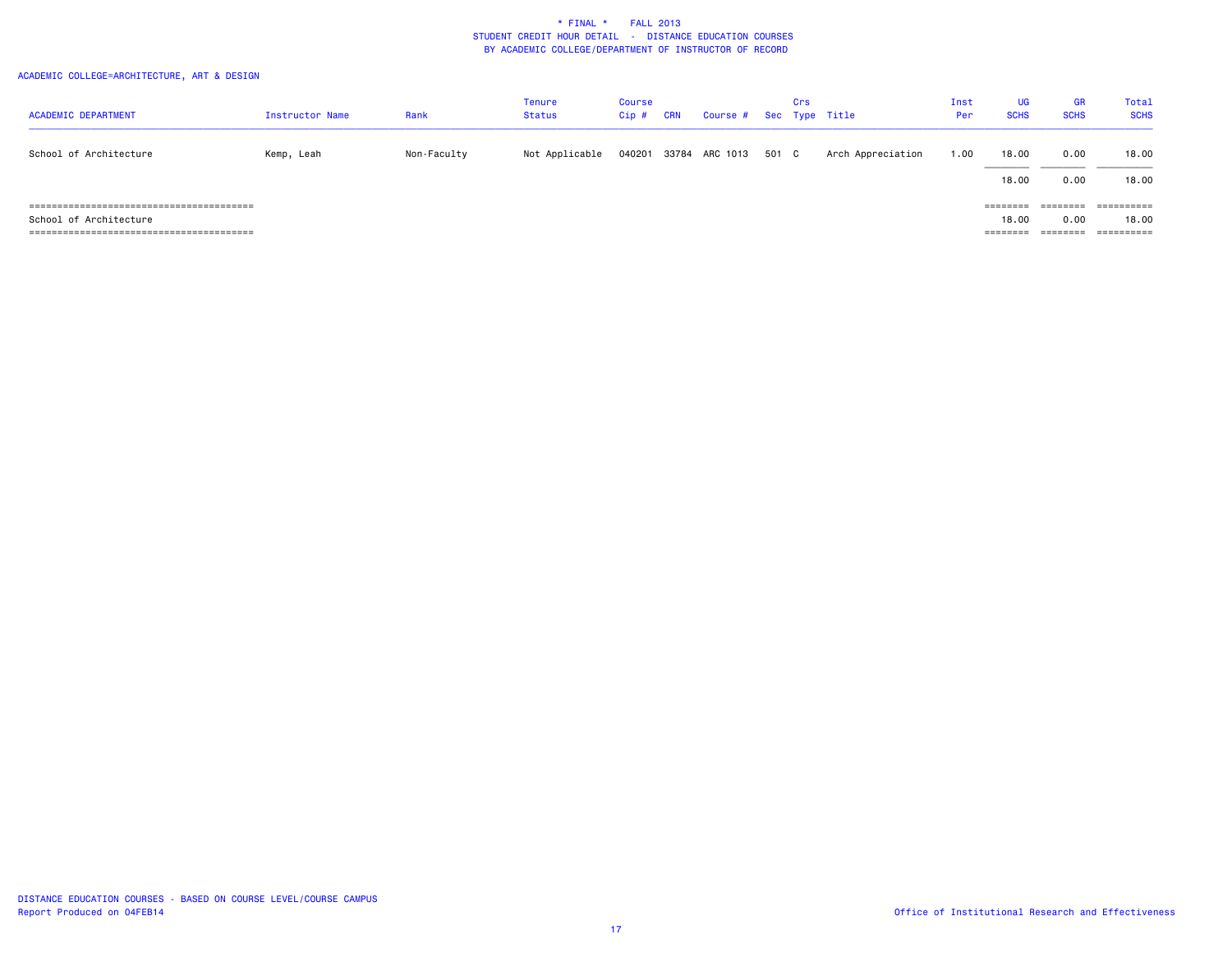| <b>ACADEMIC DEPARTMENT</b> | Instructor Name  | Rank                          | <b>Tenure</b><br><b>Status</b> | Course<br>Cip# | <b>CRN</b> | Course #       | Sec   | Crs | Type Title                | Inst<br>Per | <b>UG</b><br><b>SCHS</b>        | <b>GR</b><br><b>SCHS</b> | Total<br><b>SCHS</b>  |
|----------------------------|------------------|-------------------------------|--------------------------------|----------------|------------|----------------|-------|-----|---------------------------|-------------|---------------------------------|--------------------------|-----------------------|
|                            |                  |                               |                                |                |            |                |       |     |                           |             |                                 |                          |                       |
| Biological Sciences        | Chevalier, David | Lecturer                      | Non-Ten Track                  | 260701         |            | 33792 BIO 6043 | 501 C |     | Develop & Reproduct       | 1.00        | 0.00                            | 72.00                    | 72.00                 |
|                            |                  |                               |                                |                |            |                |       |     |                           |             | 0.00                            | 72.00                    | 72.00                 |
|                            | Donaldson, Janet | Associate Professor           | Tenured                        | 260501         | 33793      | BIO 8023       | 501 C |     | Modern Microbiology       | 1.00        | 0.00                            | 105.00                   | 105.00                |
|                            |                  |                               |                                |                |            |                |       |     |                           |             | 0.00                            | 105.00                   | 105.00                |
|                            | Gordon, Donna    | Associate Professor Tenured   |                                | 260101         | 34629      | BIO 8191       | 501 S |     | Seminar in General B 1.00 |             | 0.00                            | 3.00                     | 3.00                  |
|                            |                  |                               |                                |                |            |                |       |     |                           |             | 0.00                            | 3.00                     | 3.00                  |
|                            | Stewart, James   | Assistant Professor Ten Track |                                | 260701         | 33794      | BIO 8053       | 501 C |     | Comp Study of Animal 1.00 |             | 0.00                            | 63.00                    | 63.00                 |
|                            |                  |                               |                                |                |            |                |       |     |                           |             | 0.00                            | 63.00                    | 63.00                 |
|                            | Wise, Dwayne     | Professor                     | Tenured                        | 260802         | 33791      | BIO 6013       | 501 C |     | Genetics & Molecular      | 1.00        | 0.00                            | 120.00                   | 120.00                |
|                            |                  |                               |                                |                |            |                |       |     |                           |             | 0.00                            | 120,00                   | 120,00                |
|                            |                  |                               |                                |                |            |                |       |     |                           |             | $=$ $=$ $=$ $=$ $=$ $=$ $=$ $=$ | $=$ = = = = = = =        |                       |
| Biological Sciences        |                  |                               |                                |                |            |                |       |     |                           |             | 0.00<br>========                | 363,00<br>========       | 363,00<br>----------- |
|                            |                  |                               |                                |                |            |                |       |     |                           |             |                                 |                          |                       |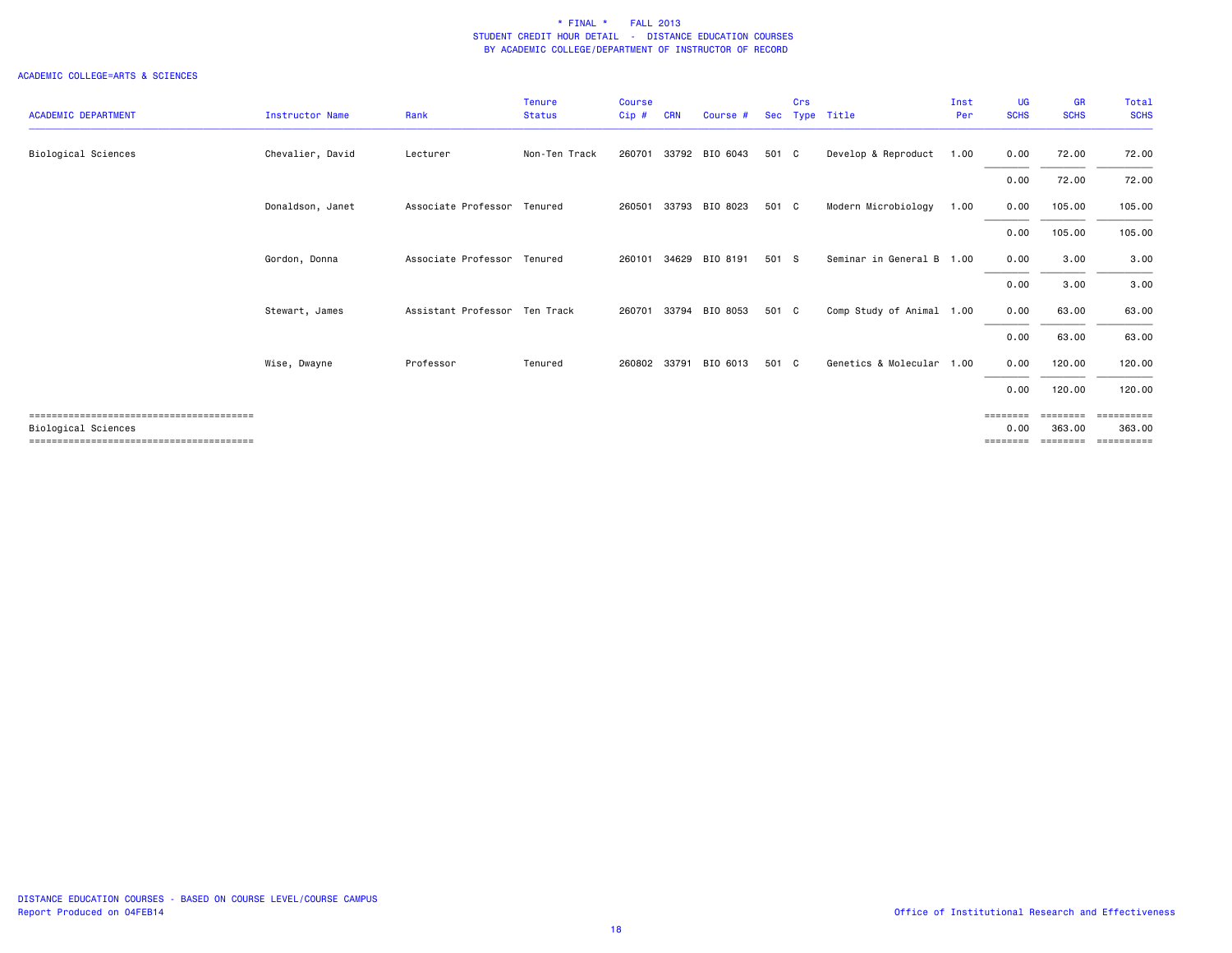|                            |                 |                             | <b>Tenure</b> | <b>Course</b> |            |               |       | Crs |                           | Inst | <b>UG</b>   | <b>GR</b>   | <b>Total</b>                             |
|----------------------------|-----------------|-----------------------------|---------------|---------------|------------|---------------|-------|-----|---------------------------|------|-------------|-------------|------------------------------------------|
| <b>ACADEMIC DEPARTMENT</b> | Instructor Name | Rank                        | <b>Status</b> | Cip#          | <b>CRN</b> | Course #      |       |     | Sec Type Title            | Per  | <b>SCHS</b> | <b>SCHS</b> | <b>SCHS</b>                              |
| Communication              | Anthony, Kelli  | Instructor                  | Non-Ten Track | 090101        | 33834      | CO 1223       | 501 C |     | Intro Comm Theory         | 1.00 | 90.00       | 0.00        | 90.00                                    |
|                            |                 |                             |               |               | 33838      | CO 3833       | 501 C |     | Interviewing              | 1.00 | 48.00       | 0.00        | 48.00                                    |
|                            |                 |                             |               | 090401        | 33835      | CO 1403       | 501 C |     | Intro Mass Media          | 1.00 | 90.00       | 0.00        | 90.00                                    |
|                            |                 |                             |               | 090501        | 33837      | CO 3813       | 501 C |     | PR Case Problems          | 1.00 | 45.00       | 0.00        | 45.00                                    |
|                            |                 |                             |               |               |            |               |       |     |                           |      | 273.00      | 0.00        | 273.00                                   |
|                            | Forde, John     | Associate Professor         | Tenured       | 090501        | 33836      | CO 3803       | 501 C |     | Prin Public Relation 1.00 |      | 45.00       | 0.00        | 45.00                                    |
|                            |                 |                             |               |               |            |               |       |     |                           |      | 45.00       | 0.00        | 45.00                                    |
|                            | Fountain, Amy   | Instructor                  | Non-Ten Track | 090101        |            | 33833 CO 1013 | 501 C |     | Intro to Communicati 1.00 |      | 96.00       | 0.00        | 96.00                                    |
|                            |                 |                             |               |               |            |               |       |     |                           |      | 96.00       | 0.00        | 96.00                                    |
|                            | Goodman, Mark   | Professor                   | Tenured       | 090401        | 34919      | CO 4313       | 501 C |     | Mass Media Law            | 1.00 | 57.00       | 0.00        | 57.00                                    |
|                            |                 |                             |               |               |            | 34920 CO 6313 | 501 C |     | Mass Media Law            | 1.00 | 0.00        | 3.00        | 3.00                                     |
|                            |                 |                             |               |               |            |               |       |     |                           |      | 57.00       | 3.00        | 60.00                                    |
|                            | Smith, Glenn    | Associate Professor Tenured |               | 231001        | 34796      | CO 4253       | 501 C |     | Elements Of Persuasn 1.00 |      | 48.00       | 0.00        | 48.00                                    |
|                            |                 |                             |               |               |            | 34835 CO 6253 | 501 C |     | Elements Of Persuasn 1.00 |      | 0.00        | 15.00       | 15.00                                    |
|                            |                 |                             |               |               |            |               |       |     |                           |      | 48.00       | 15.00       | 63.00                                    |
|                            | Williams, Kevin | Associate Professor Tenured |               | 090401        | 33840      | CO 4323       | 501 C |     | Mass Media-Society        | 1.00 | 63.00       | 0.00        | 63.00                                    |
|                            |                 |                             |               |               |            | 33842 CO 6323 | 501 C |     | Mass Media-Society        | 1.00 | 0.00        | 30.00       | 30.00                                    |
|                            |                 |                             |               |               |            |               |       |     |                           |      | 63.00       | 30.00       | 93.00                                    |
|                            |                 |                             |               |               |            |               |       |     |                           |      | ========    | ========    | ==========                               |
| Communication              |                 |                             |               |               |            |               |       |     |                           |      | 582.00      | 48.00       | 630.00<br>============================== |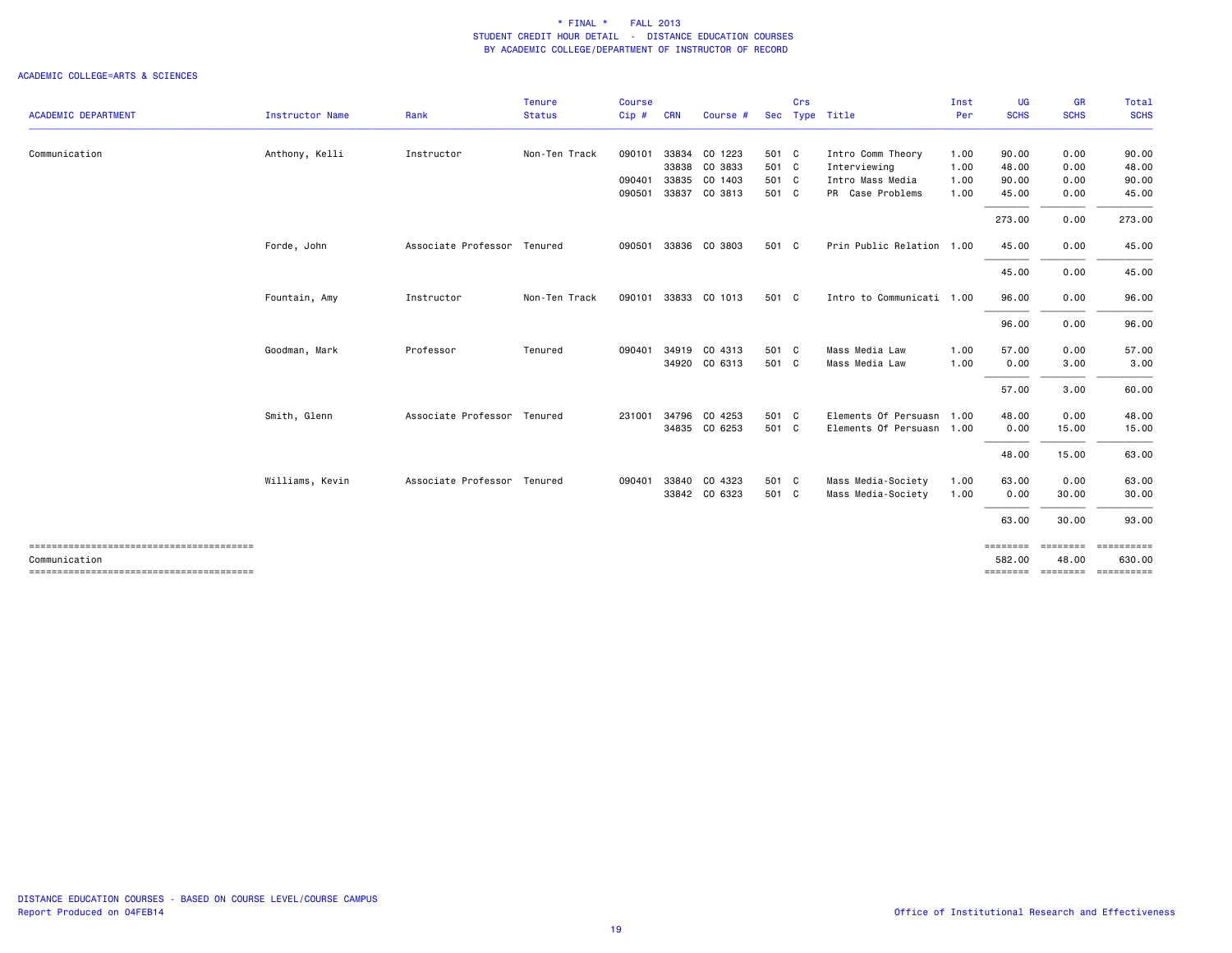|                            |                        |                     | Tenure        | <b>Course</b> |            |                |            | Crs |                           | Inst | <b>UG</b>   | <b>GR</b>   | Total       |
|----------------------------|------------------------|---------------------|---------------|---------------|------------|----------------|------------|-----|---------------------------|------|-------------|-------------|-------------|
| <b>ACADEMIC DEPARTMENT</b> | <b>Instructor Name</b> | Rank                | <b>Status</b> | Cip#          | <b>CRN</b> | Course #       | <b>Sec</b> |     | Type Title                | Per  | <b>SCHS</b> | <b>SCHS</b> | <b>SCHS</b> |
| English                    | Campbell, Malcolm      | Instructor          | Non-Ten Track | 230301        |            | 34616 EN 2273  | 501 C      |     | World Literature Bef 1.00 |      | 42.00       | 0.00        | 42.00       |
|                            |                        |                     |               |               |            |                |            |     |                           |      | 42.00       | 0.00        | 42.00       |
|                            | Little, Matthew        | Associate Professor | Tenured       | 231101        |            | 33895 EN 4223  | 501 C      |     | Prin Legal Writing        | 1.00 | 57.00       | 0.00        | 57.00       |
|                            |                        |                     |               |               |            |                |            |     |                           |      | 57.00       | 0.00        | 57.00       |
|                            | Olson, Peter           | Lecturer            | Non-Ten Track | 230401        | 33893      | EN 1103        | 501 C      |     | En Composition I          | 1.00 | 39.00       | 0.00        | 39.00       |
|                            |                        |                     |               |               |            | 34615 EN 3313  | 501 C      |     | Writing for the Work 1.00 |      | 36.00       | 0.00        | 36.00       |
|                            |                        |                     |               |               |            |                |            |     |                           |      | 75.00       | 0.00        | 75.00       |
|                            | Stinson, Emily         | Lecturer            | Non-Ten Track | 130301        | 34630      | LSK 6013       | 501 C      |     | Academic Writing for 1.00 |      | 0.00        | 33.00       | 33.00       |
|                            |                        |                     |               |               |            | 36282 LSK 6013 | 502 C      |     | Academic Writing for 1.00 |      | 0.00        | 15.00       | 15.00       |
|                            |                        |                     |               |               |            |                |            |     |                           |      | 0.00        | 48.00       | 48.00       |
|                            |                        |                     |               |               |            |                |            |     |                           |      | ========    | eeeeeee     | ==========  |
| English                    |                        |                     |               |               |            |                |            |     |                           |      | 174.00      | 48.00       | 222.00      |
|                            |                        |                     |               |               |            |                |            |     |                           |      | ========    | ========    | ==========  |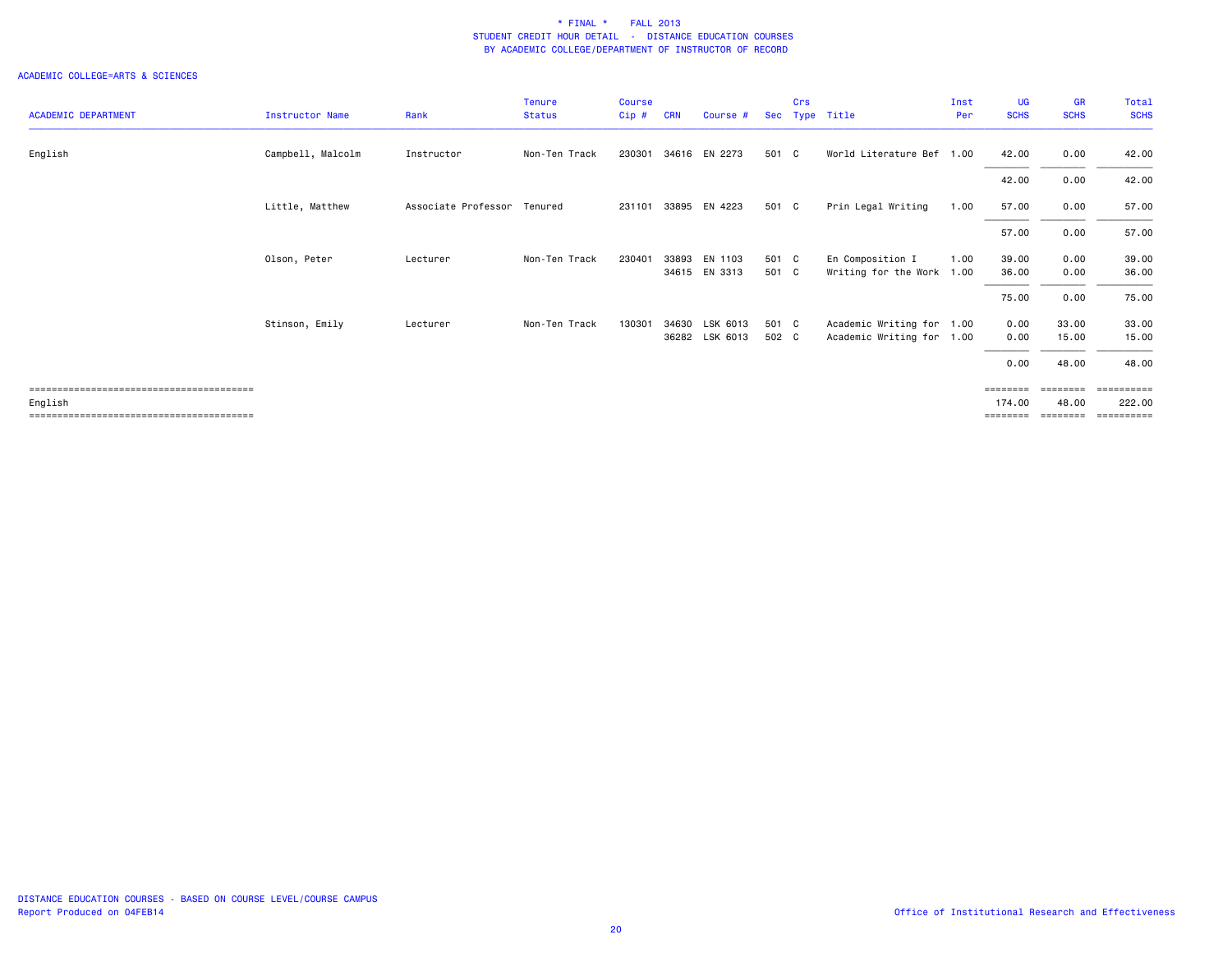|                            |                        |                             | <b>Tenure</b>  | <b>Course</b> |              |               |       | Crs |                           | Inst | <b>UG</b>   | <b>GR</b>   | Total       |
|----------------------------|------------------------|-----------------------------|----------------|---------------|--------------|---------------|-------|-----|---------------------------|------|-------------|-------------|-------------|
| <b>ACADEMIC DEPARTMENT</b> | <b>Instructor Name</b> | Rank                        | <b>Status</b>  | Cip#          | <b>CRN</b>   | Course #      |       |     | Sec Type Title            | Per  | <b>SCHS</b> | <b>SCHS</b> | <b>SCHS</b> |
| Geosciences                | Brown, Michael         | Professor                   | Tenured        |               | 450701 33964 | GR 6113       | 501 C |     | Met I: Observations       | 0.10 | 0.00        | 9.00        | 9.00        |
|                            |                        |                             |                |               | 33965        | GR 6113       | 502 C |     | Met I: Observations       | 0.10 | 0.00        | 9.00        | 9.00        |
|                            |                        |                             |                |               | 33973        | GR 6923       | 501 C |     | Severe Weather            | 0.10 | 0.00        | 7.20        | 7.20        |
|                            |                        |                             |                |               |              |               |       |     |                           |      | 0.00        | 25.20       | 25.20       |
|                            | Carter, William        | Lecturer                    | Non-Ten Track  | 450701        | 33957        | GR 4713       | 501 B |     | Synoptic Met I            | 1.00 | 135.00      | 0.00        | 135.00      |
|                            |                        |                             |                |               | 33958        | GR 4713       | 502 B |     | Synoptic Met I            | 1.00 | 147.00      | 0.00        | 147.00      |
|                            |                        |                             |                |               | 33973        | GR 6923       | 501 C |     | Severe Weather            | 0.90 | 0.00        | 64.80       | 64.80       |
|                            |                        |                             |                |               |              |               |       |     |                           |      | 282.00      | 64.80       | 346.80      |
|                            | Clary, Renee           | Associate Professor Tenured |                | 400601        | 34699        | GG 8000       | 501 D |     | Research / Thesis         | 1.00 | 0.00        | 9.00        | 9.00        |
|                            |                        |                             |                |               | 34737        | GG 8123       | 501 L |     | Geol II: Earth and T 1.00 |      | 0.00        | 75.00       | 75.00       |
|                            |                        |                             |                |               |              | 34738 GG 8123 | 502 L |     | Geol II: Earth and T 1.00 |      | 0.00        | 57.00       | 57.00       |
|                            |                        |                             |                |               |              |               |       |     |                           |      | 0.00        | 141.00      | 141.00      |
|                            | Cooke, William         | Associate Professor Tenured |                | 450701        | 33948        | GR 4333       | 501 B |     | Remote Sensing Phys       | 0.10 | 0.60        | 0.00        | 0.60        |
|                            |                        |                             |                |               |              | 33972 GR 6333 | 501 B |     | Remote Sensing Phys       | 0.10 | 0.00        | 4.20        | 4.20        |
|                            |                        |                             |                |               |              |               |       |     |                           |      | 0.60        | 4.20        | 4.80        |
|                            | Dyer, Jamie            | Associate Professor Tenured |                | 400401        | 33963        | GR 4943       | 501 C |     | Tropical Meteorology 0.10 |      | 1.80        | 0.00        | 1.80        |
|                            |                        |                             |                |               | 33976        | GR 6943       | 501 C |     | Tropical Meteorology      | 0.10 | 0.00        | 11.70       | 11.70       |
|                            |                        |                             |                |               |              |               |       |     |                           |      | 1.80        | 11.70       | 13.50       |
|                            | Grala, Katarzyna       | Non-Faculty                 | Not Applicable | 450701        | 33947        | GR 4303       | 501 C |     | Principles of GIS         | 0.90 | 10.80       | 0.00        | 10.80       |
|                            |                        |                             |                |               | 33948        | GR 4333       | 501 B |     | Remote Sensing Phys       | 0.90 | 5.40        | 0.00        | 5.40        |
|                            |                        |                             |                |               | 33969        | GR 6303       | 502 C |     | Principles of GIS         | 0.90 | 0.00        | 51.30       | 51.30       |
|                            |                        |                             |                |               | 33972        | GR 6333       | 501 B |     | Remote Sensing Phys       | 0.90 | 0.00        | 37.80       | 37.80       |
|                            |                        |                             |                |               |              |               |       |     |                           |      | 16.20       | 89.10       | 105.30      |
|                            | Haney, Christa         | Instructor                  | Non-Ten Track  | 400601        | 33932        | GG 8233       | 501 C |     | Environmental Geosci 0.90 |      | 0.00        | 89.10       | 89.10       |
|                            |                        |                             |                |               | 33933        | GG 8233       | 502 C |     | Environmental Geosci 0.90 |      | 0.00        | 83.70       | 83.70       |
|                            |                        |                             |                | 450701        |              | 33943 GR 1123 | 501 C |     | Intro World Geog          | 1.00 | 141.00      | 0.00        | 141.00      |
|                            |                        |                             |                |               |              |               |       |     |                           |      | 141.00      | 172.80      | 313.80      |
|                            | Keeney, David          | Instructor                  | Non-Ten Track  | 450701        | 33952        | GR 4633       | 501 B |     | Statistical Clim          | 1.00 | 141.00      | 0.00        | 141.00      |
|                            |                        |                             |                |               | 33953        | GR 4633       | 502 B |     | Statistical Clim          | 1.00 | 135.00      | 0.00        | 135.00      |
|                            |                        |                             |                |               | 33960        | GR 4913       | 501 C |     | Thermodynamic Met         | 1.00 | 114.00      | 0.00        | 114.00      |
|                            |                        |                             |                |               | 33961        | GR 4913       | 502 C |     | Thermodynamic Met         | 1.00 | 54.00       | 0.00        | 54.00       |
|                            |                        |                             |                |               |              |               |       |     |                           |      | 444.00      | 0.00        | 444.00      |
|                            | Moe Hoffman, Amy       | Instructor                  | Non-Ten Track  | 400601        | 33929        | GG 1111       | 501 L |     | Earth Science I Lab       | 1.00 | 22.00       | 0.00        | 22.00       |
|                            |                        |                             |                |               | 33930        | GG 1113       | 501 C |     | Survey Earth Sci I        | 1.00 | 90.00       | 0.00        | 90.00       |
|                            |                        |                             |                |               |              |               |       |     |                           |      | 112.00      | 0.00        | 112,00      |
|                            | Mylroie, John          | Professor                   | Tenured        |               | 400699 33936 | GG 8333       | 501 C |     | Planetary Science         | 0.10 | 0.00        | 9.30        | 9.30        |
|                            |                        |                             |                |               | 33937        | GG 8333       | 502 C |     | Planetary Science         | 0.10 | 0.00        | 9.90        | 9.90        |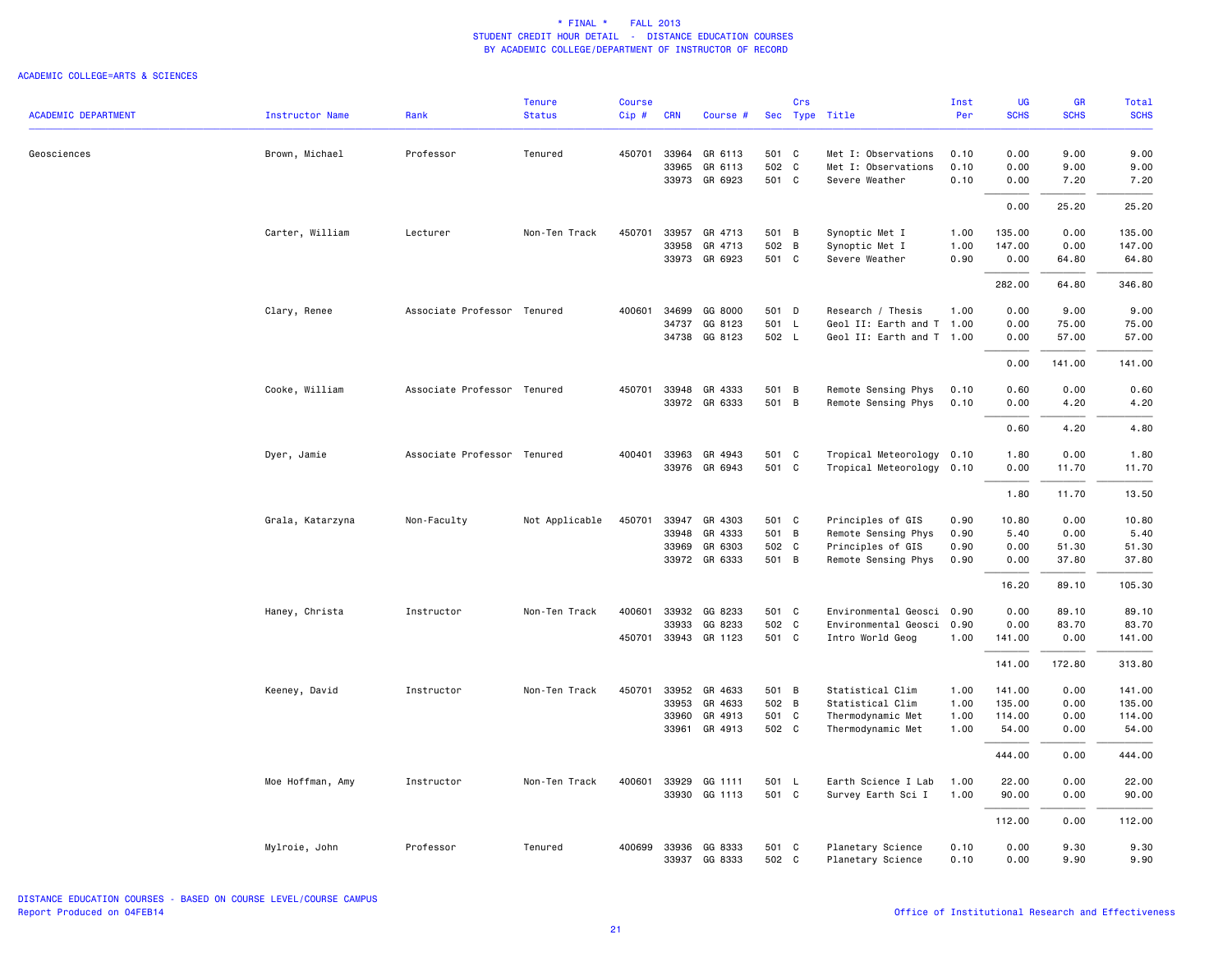| <b>ACADEMIC DEPARTMENT</b> | Instructor Name                                     | Rank                        | <b>Tenure</b><br><b>Status</b> | <b>Course</b><br>Cip# | <b>CRN</b> | Course #      |       | Crs | Sec Type Title            | Inst<br>Per | <b>UG</b><br><b>SCHS</b> | GR<br><b>SCHS</b>                      | Total<br><b>SCHS</b> |
|----------------------------|-----------------------------------------------------|-----------------------------|--------------------------------|-----------------------|------------|---------------|-------|-----|---------------------------|-------------|--------------------------|----------------------------------------|----------------------|
|                            |                                                     |                             |                                |                       |            |               |       |     |                           |             |                          |                                        |                      |
|                            |                                                     |                             |                                |                       |            |               |       |     |                           |             | 0.00                     | 19.20                                  | 19.20                |
| Geosciences                | Nagel, Athena                                       | Instructor                  | Non-Ten Track                  | 400699                |            | 33936 GG 8333 | 501 C |     | Planetary Science         | 0.90        | 0.00                     | 83.70                                  | 83.70                |
|                            |                                                     |                             |                                |                       | 33937      | GG 8333       | 502 C |     | Planetary Science         | 0.90        | 0.00                     | 89.10                                  | 89.10                |
|                            |                                                     |                             |                                | 450701                |            | 33968 GR 6303 | 501 C |     | Principles of GIS         | 0.90        | 0.00                     | 54.00                                  | 54.00                |
|                            |                                                     |                             |                                |                       |            |               |       |     |                           |             | 0.00                     | 226.80                                 | 226.80               |
|                            | Nordstrom, Gregory                                  | Lecturer                    | Non-Ten Track                  | 450701                |            | 33940 GR 1114 | 501 B |     | Physical Geography        | 1.00        | 188.00                   | 0.00                                   | 188.00               |
|                            |                                                     |                             |                                |                       | 33941      | GR 1114       | 502 B |     | Physical Geography        | 1.00        | 184.00                   | 0.00                                   | 184.00               |
|                            |                                                     |                             |                                |                       |            | 33944 GR 1603 | 501 C |     | Intro To Meteorology 1.00 |             | 111.00                   | 0.00                                   | 111.00               |
|                            |                                                     |                             |                                |                       |            | 33945 GR 1603 | 502 C |     | Intro To Meteorology      | 1.00        | 117.00                   | 0.00                                   | 117.00               |
|                            |                                                     |                             |                                |                       |            |               |       |     |                           |             | 600.00                   | 0.00                                   | 600.00               |
|                            | Reagan, Matthew                                     | Grad Teach Assist           | Not Applicable                 | 450701                |            | 33964 GR 6113 | 501 C |     | Met I: Observations       | 0.90        | 0.00                     | 81.00                                  | 81.00                |
|                            |                                                     |                             |                                |                       |            | 33965 GR 6113 | 502 C |     | Met I: Observations       | 0.90        | 0.00                     | 81.00                                  | 81.00                |
|                            |                                                     |                             |                                |                       |            |               |       |     |                           |             | 0.00                     | 162.00                                 | 162.00               |
|                            | Rodgers, John                                       | Associate Professor Tenured |                                | 400601                |            | 33932 GG 8233 | 501 C |     | Environmental Geosci 0.10 |             | 0.00                     | 9.90                                   | 9.90                 |
|                            |                                                     |                             |                                |                       | 33933      | GG 8233       | 502 C |     | Environmental Geosci      | 0.10        | 0.00                     | 9.30                                   | 9.30                 |
|                            |                                                     |                             |                                | 450701                | 33947      | GR 4303       | 501 C |     | Principles of GIS         | 0.10        | 1.20                     | 0.00                                   | 1.20                 |
|                            |                                                     |                             |                                |                       | 33968      | GR 6303       | 501 C |     | Principles of GIS         | 0.10        | 0.00                     | 6.00                                   | 6.00                 |
|                            |                                                     |                             |                                |                       |            | 33969 GR 6303 | 502 C |     | Principles of GIS         | 0.10        | 0.00                     | 5.70                                   | 5.70                 |
|                            |                                                     |                             |                                |                       |            |               |       |     |                           |             | 1.20                     | 30.90                                  | 32.10                |
|                            | Sherman-Morris, Kathlee Associate Professor Tenured |                             |                                | 400401                |            | 33978 GR 8813 | 501 C |     | Advanc Hazard & Disa      | 1.00        | 0.00                     | 90.00                                  | 90.00                |
|                            |                                                     |                             |                                |                       |            | 33979 GR 8813 | 502 C |     | Advanc Hazard & Disa 1.00 |             | 0.00                     | 30.00                                  | 30.00                |
|                            |                                                     |                             |                                | 450701                |            | 33955 GR 4640 | 501 E |     | Met Internship            | 1.00        | 12.00                    | 0.00                                   | 12.00                |
|                            |                                                     |                             |                                |                       | 34698      | GR 8000       | 501 D |     | Research / Thesis         | 1.00        | 0.00                     | 1.00                                   | 1.00                 |
|                            |                                                     |                             |                                |                       |            | 36084 GR 4000 | 501 I |     | Directed Indiv Study      | 1.00        | 1.00                     | 0.00                                   | 1.00                 |
|                            |                                                     |                             |                                |                       | 36589      | GR 7000       | 501 I |     | Directed Indiv Study 1.00 |             | 0.00                     | 1.00                                   | 1.00                 |
|                            |                                                     |                             |                                |                       |            |               |       |     |                           |             | 13.00                    | 122.00                                 | 135.00               |
|                            | Wallace, Timothy                                    | Instructor                  | Non-Ten Track                  | 400401                |            | 33963 GR 4943 | 501 C |     | Tropical Meteorology 0.90 |             | 16.20                    | 0.00                                   | 16.20                |
|                            |                                                     |                             |                                |                       |            | 33976 GR 6943 | 501 C |     | Tropical Meteorology 0.90 |             | 0.00                     | 105.30                                 | 105.30               |
|                            |                                                     |                             |                                | 450701                | 33949      | GR 4623       | 501 C |     | Physical Meteorology 1.00 |             | 114.00                   | 0.00                                   | 114.00               |
|                            |                                                     |                             |                                |                       |            | 33950 GR 4623 | 502 C |     | Physical Meteorology 1.00 |             | 84.00                    | 0.00                                   | 84.00                |
|                            |                                                     |                             |                                |                       |            |               |       |     |                           |             | 214.20                   | 105.30                                 | 319.50               |
|                            |                                                     |                             |                                |                       |            |               |       |     |                           |             | --------                 | ========                               | ==========           |
| Geosciences                |                                                     |                             |                                |                       |            |               |       |     |                           |             | 1826.00                  | 1175.00<br>======== ======== ========= | 3001.00              |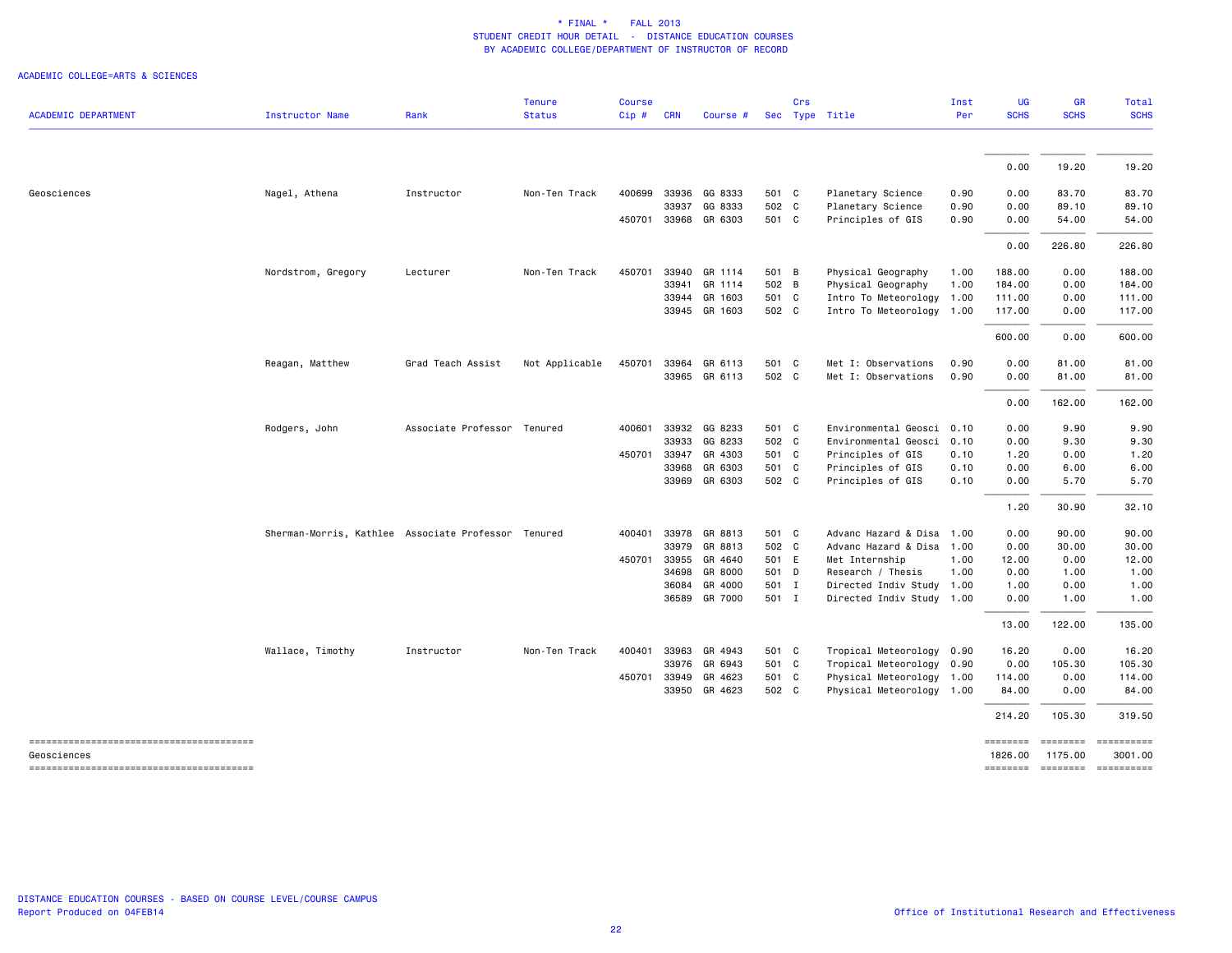|                                                   |                   |                             | <b>Tenure</b>  | <b>Course</b> |            |                                 |                | Crs |                                                        | Inst         | UG                 | GR                       | <b>Total</b>                              |
|---------------------------------------------------|-------------------|-----------------------------|----------------|---------------|------------|---------------------------------|----------------|-----|--------------------------------------------------------|--------------|--------------------|--------------------------|-------------------------------------------|
| <b>ACADEMIC DEPARTMENT</b>                        | Instructor Name   | Rank                        | <b>Status</b>  | Cip#          | <b>CRN</b> | Course #                        | Sec            |     | Type Title                                             | Per          | <b>SCHS</b>        | <b>SCHS</b>              | <b>SCHS</b>                               |
| History                                           | Brain, Stephen    | Associate Professor Tenured |                |               |            | 050114 33985 HI 1213            | 501 C          |     | Early Western World                                    | 0.25         | 7.50               | 0.00                     | 7.50                                      |
|                                                   |                   |                             |                |               |            |                                 |                |     |                                                        |              | 7.50               | 0.00                     | 7.50                                      |
|                                                   | Bruton, Kathryn   | Lecturer                    | Non-Ten Track  | 050299        | 33989      | HI 4653<br>540102 33983 HI 1073 | 501 C<br>501 C |     | Hist Science & Tech<br>Modern U S History              | 1.00<br>1.00 | 51.00<br>108.00    | 0.00<br>0.00             | 51.00<br>108.00                           |
|                                                   |                   |                             |                |               |            |                                 |                |     |                                                        |              | 159.00             | 0.00                     | 159.00                                    |
|                                                   | Drake, Nathan     | Grad Teach Assist           | Not Applicable |               |            | 050114 33985 HI 1213            | 501 C          |     | Early Western World                                    | 0.75         | 22.50              | 0.00                     | 22.50                                     |
|                                                   |                   |                             |                |               |            |                                 |                |     |                                                        |              | 22.50              | 0.00                     | 22.50                                     |
|                                                   | Halverson, Sean   | Lecturer                    | Non-Ten Track  | 540102 33981  |            | HI 1063<br>33987 HI 4313        | 501 C<br>501 C |     | Early U S History<br>The New South                     | 1.00<br>1.00 | 102.00<br>69.00    | 0.00<br>0.00             | 102.00<br>69.00                           |
|                                                   |                   |                             |                |               |            |                                 |                |     |                                                        |              | 171.00             | 0.00                     | 171.00                                    |
|                                                   | Harmon, David     | Lecturer                    | Non-Ten Track  |               |            | 050201 33988 HI 4363            | 501 C          |     | Afro-Am History & Cu 1.00                              |              | 60.00              | 0.00                     | 60.00                                     |
|                                                   |                   |                             |                |               |            |                                 |                |     |                                                        |              | 60.00              | 0.00                     | 60.00                                     |
|                                                   | Haughton, Roberta | Lecturer                    | Non-Ten Track  | 059999        | 36088      | HI 8793<br>36089 AAS 8793       | 501 C<br>501 C |     | Race in the Workplac 1.00<br>Race in the Workplac 1.00 |              | 0.00<br>0.00       | 9.00<br>15.00            | 9.00<br>15.00                             |
|                                                   |                   |                             |                |               |            |                                 |                |     |                                                        |              | 0.00               | 24.00                    | 24.00                                     |
|                                                   | Senaga, Karen     | Grad Teach Assist           | Not Applicable |               |            | 050114 33986 HI 1223            | 501 C          |     | Modern Western World 1.00                              |              | 36.00              | 0.00                     | 36.00                                     |
|                                                   |                   |                             |                |               |            |                                 |                |     |                                                        |              | 36.00              | 0.00                     | 36.00                                     |
| --------------------------------------<br>History |                   |                             |                |               |            |                                 |                |     |                                                        |              | ========<br>456.00 | <b>EEEEEEEE</b><br>24.00 | 480.00<br>=============================== |
|                                                   |                   |                             |                |               |            |                                 |                |     |                                                        |              |                    |                          |                                           |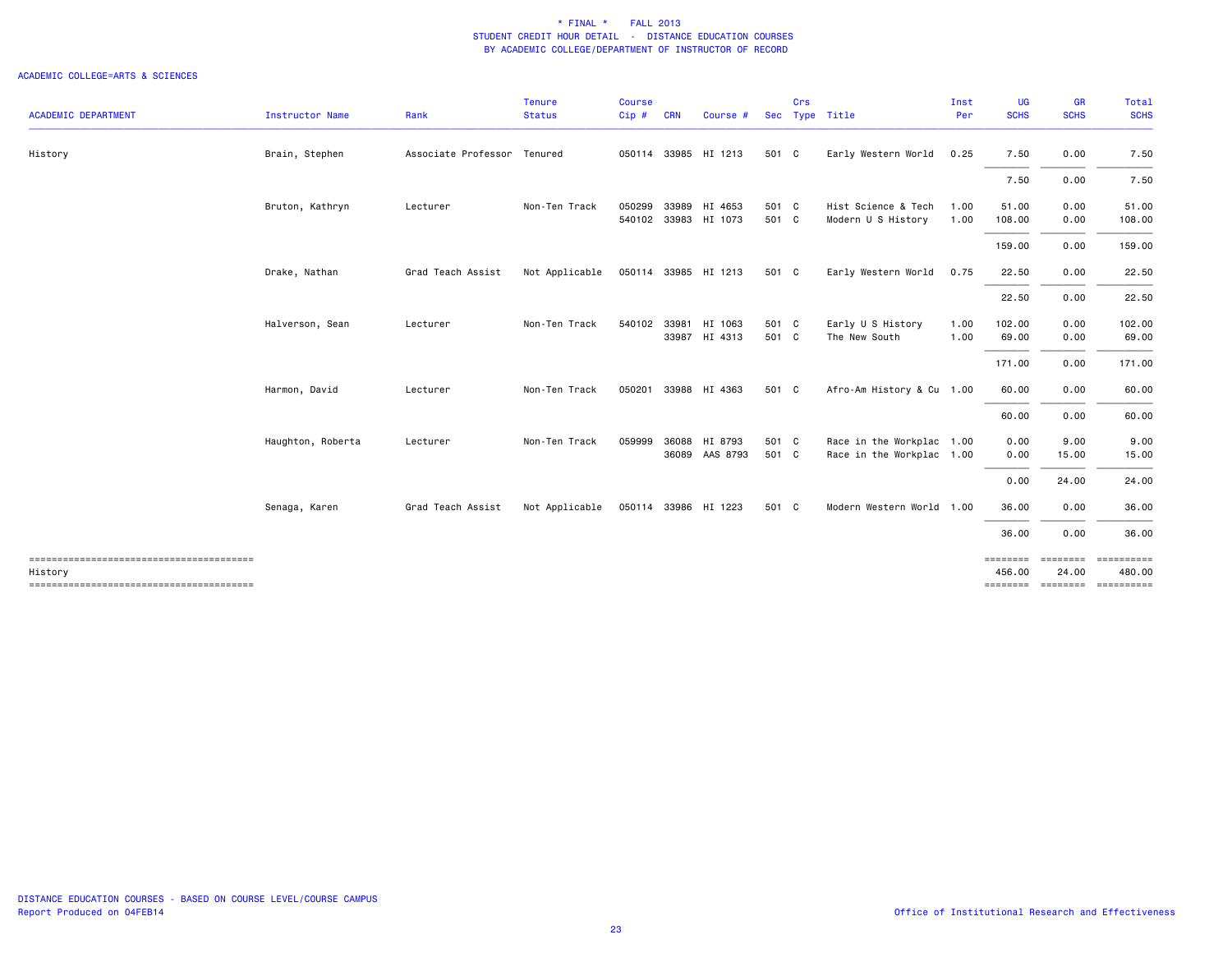|                            |                      |                               | <b>Tenure</b> | <b>Course</b> |            |               |       | Crs |                           | Inst | UG          | <b>GR</b>      | Total       |
|----------------------------|----------------------|-------------------------------|---------------|---------------|------------|---------------|-------|-----|---------------------------|------|-------------|----------------|-------------|
| <b>ACADEMIC DEPARTMENT</b> | Instructor Name      | Rank                          | <b>Status</b> | Cip#          | <b>CRN</b> | Course #      | Sec   |     | Type Title                | Per  | <b>SCHS</b> | <b>SCHS</b>    | <b>SCHS</b> |
| Mathematics & Statistics   | Eaton, Jonathan      | Instructor                    | Non-Ten Track | 270501        | 34019      | MA 2113       | 501 C |     | Intro to Stats            | 1.00 | 51.00       | 0.00           | 51.00       |
|                            |                      |                               |               |               |            | 34078 ST 2113 | 501 C |     | Intro to Stats            | 1.00 | 36.00       | 0.00           | 36.00       |
|                            |                      |                               |               |               |            |               |       |     |                           |      | 87.00       | 0.00           | 87.00       |
|                            | Nation, Julie        | Instructor                    | Non-Ten Track | 270101        |            | 34014 MA 1423 | 501 C |     | Problem Solving Real 1.00 |      | 78.00       | 0.00           | 78.00       |
|                            |                      |                               |               |               |            |               |       |     |                           |      | 78.00       | 0.00           | 78.00       |
|                            | Woodard, Kelly       | Lecturer                      | Non-Ten Track | 270101        | 34010      | MA 0103       | 501 B |     | Intermediate Algebra      | 1.00 | 63.00       | 0.00           | 63.00       |
|                            |                      |                               |               |               | 34011      | MA 1313       | 501 B |     | College Algebra           | 1.00 | 63.00       | 0.00           | 63.00       |
|                            |                      |                               |               |               |            | 34012 MA 1323 | 501 C |     | Trigonometry              | 1.00 | 78.00       | 0.00           | 78.00       |
|                            |                      |                               |               |               | 34013      | MA 1413       | 501 C |     | Structure Real Numbe      | 1.00 | 60.00       | 0.00           | 60.00       |
|                            |                      |                               |               |               |            | 34015 MA 1433 | 501 C |     | Informal Geom & Meas      | 1.00 | 45.00       | 0.00           | 45.00       |
|                            |                      |                               |               |               |            |               |       |     |                           |      | 309.00      | 0.00           | 309.00      |
|                            | Yarahmadian, Shantia | Assistant Professor Ten Track |               | 270301        |            | 35733 MA 8203 | 501 C |     | Appl Math I               | 1.00 | 0.00        | 15.00          | 15.00       |
|                            |                      |                               |               |               |            |               |       |     |                           |      | 0.00        | 15.00          | 15.00       |
|                            |                      |                               |               |               |            |               |       |     |                           |      | ========    | <b>EEEEEEE</b> | ==========  |
| Mathematics & Statistics   |                      |                               |               |               |            |               |       |     |                           |      | 474.00      | 15.00          | 489.00      |
|                            |                      |                               |               |               |            |               |       |     |                           |      | ========    | ========       | ==========  |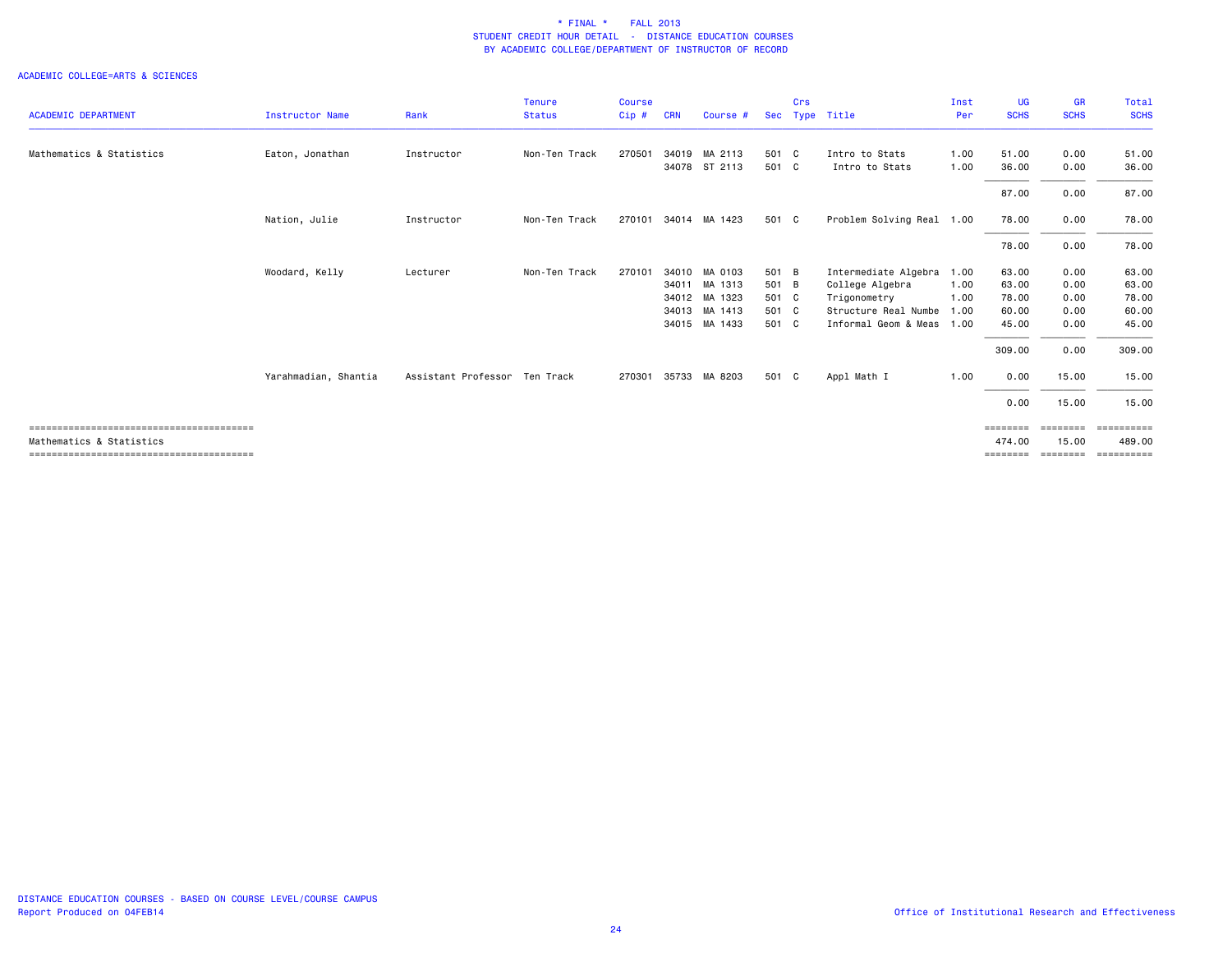| <b>ACADEMIC DEPARTMENT</b> | Instructor Name | Rank     | <b>Tenure</b><br><b>Status</b> | Course<br>$Cip$ # | <b>CRN</b> | Course # Sec Type Title |       | Crs |                     | Inst<br>Per | <b>UG</b><br><b>SCHS</b> | GR<br><b>SCHS</b>    | <b>Total</b><br><b>SCHS</b> |
|----------------------------|-----------------|----------|--------------------------------|-------------------|------------|-------------------------|-------|-----|---------------------|-------------|--------------------------|----------------------|-----------------------------|
| Physics & Astronomy        | Moody, Judith   | Lecturer | Non-Ten Track                  | 400801            |            | 34852 PH 1023           | 501 C |     | Physical Sci Survey | 1.00        | 51.00                    | 0.00                 | 51.00                       |
|                            |                 |          |                                |                   |            |                         |       |     |                     |             | 51.00                    | 0.00                 | 51.00                       |
|                            |                 |          |                                |                   |            |                         |       |     |                     |             | ========                 | ========             | ==========                  |
| Physics & Astronomy        |                 |          |                                |                   |            |                         |       |     |                     |             | 51.00                    | 0.00                 | 51.00                       |
|                            |                 |          |                                |                   |            |                         |       |     |                     |             | ========                 | --------<br>-------- | ==========                  |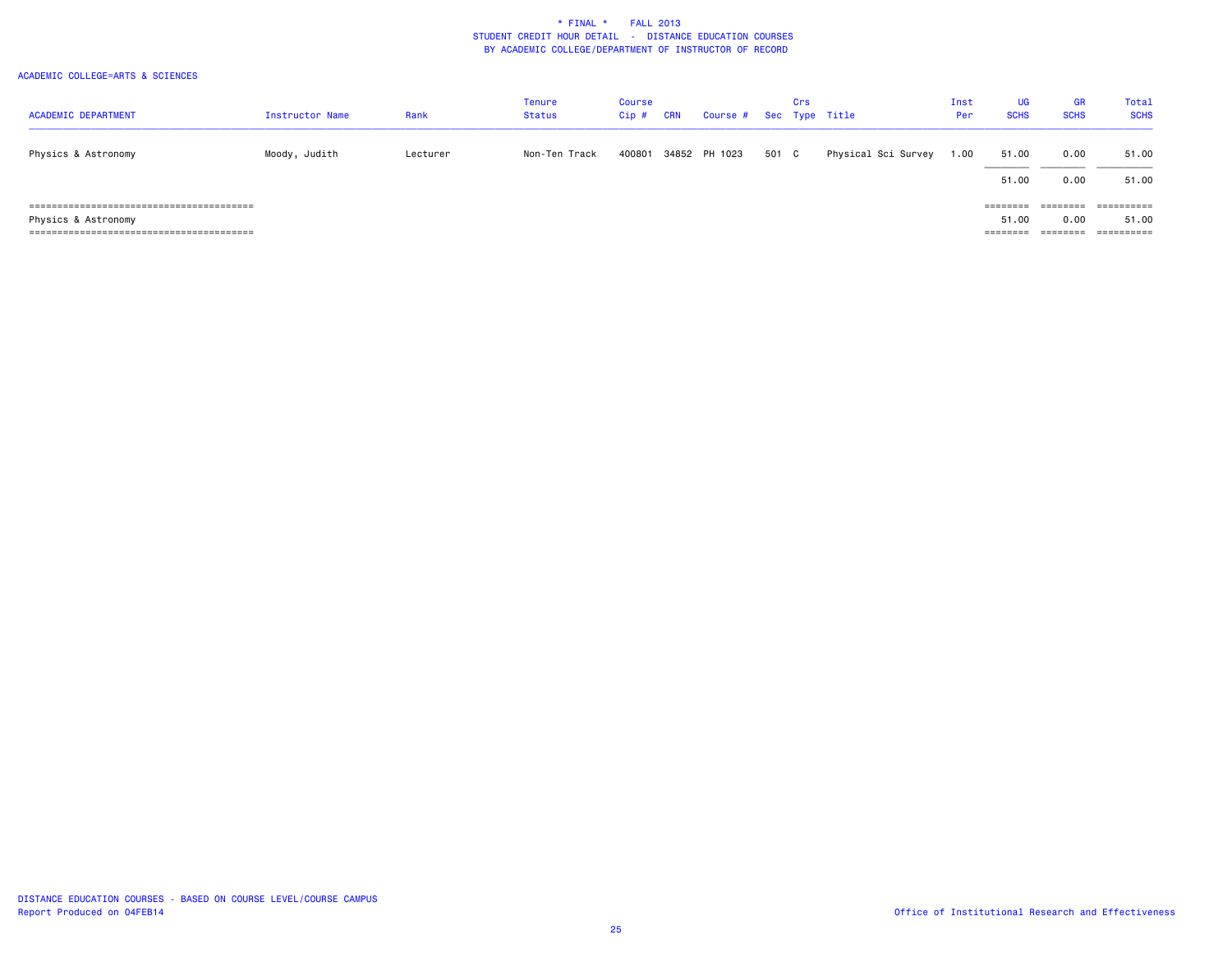| <b>ACADEMIC DEPARTMENT</b>                               | Instructor Name  | Rank                          | <b>Tenure</b><br><b>Status</b> | <b>Course</b><br>Cip# | <b>CRN</b> | Course #       |       | <b>Crs</b> | Sec Type Title            | Inst<br>Per | <b>UG</b><br><b>SCHS</b> | <b>GR</b><br><b>SCHS</b> | Total<br><b>SCHS</b>            |
|----------------------------------------------------------|------------------|-------------------------------|--------------------------------|-----------------------|------------|----------------|-------|------------|---------------------------|-------------|--------------------------|--------------------------|---------------------------------|
| Political Science & Public Administratio Rush, Christine |                  | Assistant Professor Ten Track |                                | 440401                |            | 35507 PPA 8990 | 501 C |            | Special Topic In PPA 1.00 |             | 0.00                     | 33.00                    | 33.00                           |
|                                                          |                  |                               |                                |                       |            |                |       |            |                           |             | 0.00                     | 33.00                    | 33.00                           |
|                                                          | Wall, Diane      | Lecturer                      | Non-Ten Track                  | 451001                |            | 35914 PS 1113  | 501 C |            | American Government       | 1.00        | 60.00                    | 0.00                     | 60.00                           |
|                                                          |                  |                               |                                |                       |            |                |       |            |                           |             | 60.00                    | 0.00                     | 60.00                           |
|                                                          | Wiseman, William | Professor                     | Tenured                        | 440401                |            | 34052 PPA 9613 | 501 S |            | Rural Gov Admin I         | 1.00        | 0.00                     | 24.00                    | 24.00                           |
|                                                          |                  |                               |                                |                       |            |                |       |            |                           |             | 0.00                     | 24,00                    | 24.00                           |
|                                                          |                  |                               |                                |                       |            |                |       |            |                           |             | <b>EEEEEEE</b>           | --------                 | ==========                      |
| Political Science & Public Administratio                 |                  |                               |                                |                       |            |                |       |            |                           |             | 60.00<br>======          | 57.00                    | 117.00<br>$=$ = = = = = = = = = |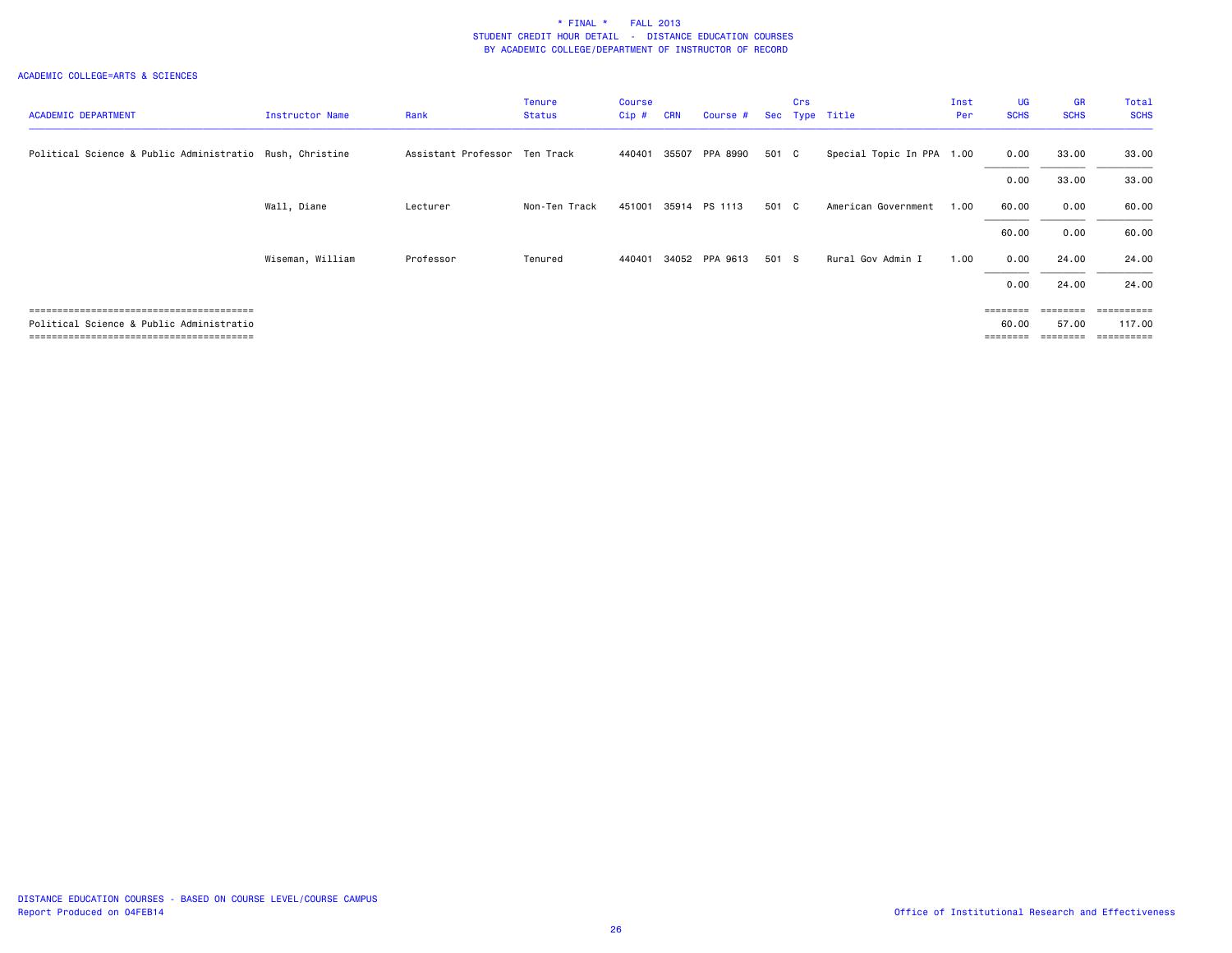|                            |                        |                                   | <b>Tenure</b>  | <b>Course</b> |            |                |            | Crs |                           | Inst | <b>UG</b>         | <b>GR</b>   | Total       |
|----------------------------|------------------------|-----------------------------------|----------------|---------------|------------|----------------|------------|-----|---------------------------|------|-------------------|-------------|-------------|
| <b>ACADEMIC DEPARTMENT</b> | <b>Instructor Name</b> | Rank                              | <b>Status</b>  | Cip#          | <b>CRN</b> | Course #       | <b>Sec</b> |     | Type Title                | Per  | <b>SCHS</b>       | <b>SCHS</b> | <b>SCHS</b> |
| Psychology                 | Garrison, Teena        | Research Assist Pro Non-Ten Track |                | 420301        | 34057      | PSY 3713       | 501 C      |     | Cognitive Psychology 1.00 |      | 84.00             | 0.00        | 84.00       |
|                            |                        |                                   |                |               |            |                |            |     |                           |      | 84.00             | 0.00        | 84.00       |
|                            | Gresham, Courtney      | Non-Faculty                       | Not Applicable | 420101        | 34054      | PSY 3213       | 501 C      |     | Psych Of Ab Behavior 1.00 |      | 87.00             | 0.00        | 87.00       |
|                            |                        |                                   |                | 421601        |            | 34617 PSY 4353 | 501 C      |     | Psychology and the L 1.00 |      | 33.00             | 0.00        | 33.00       |
|                            |                        |                                   |                |               |            |                |            |     |                           |      | 120.00            | 0.00        | 120.00      |
|                            | Hatcher, Sheridan      | Lecturer                          | Non-Ten Track  | 420101        |            | 34618 PSY 3363 | 501 C      |     | Behav Modification        | 1.00 | 69.00             | 0.00        | 69.00       |
|                            |                        |                                   |                |               |            |                |            |     |                           |      | 69.00             | 0.00        | 69.00       |
|                            | Valentine, Michael     | Instructor                        | Non-Ten Track  | 420101        |            | 34056 PSY 3353 | 501 C      |     | Motivation                | 1.00 | 78.00             | 0.00        | 78.00       |
|                            |                        |                                   |                |               |            |                |            |     |                           |      | 78.00             | 0.00        | 78.00       |
|                            |                        |                                   |                |               |            |                |            |     |                           |      | $=$ = = = = = = = |             | ========    |
| Psychology                 |                        |                                   |                |               |            |                |            |     |                           |      | 351.00            | 0.00        | 351.00      |
|                            |                        |                                   |                |               |            |                |            |     |                           |      | ========          | ========    | ==========  |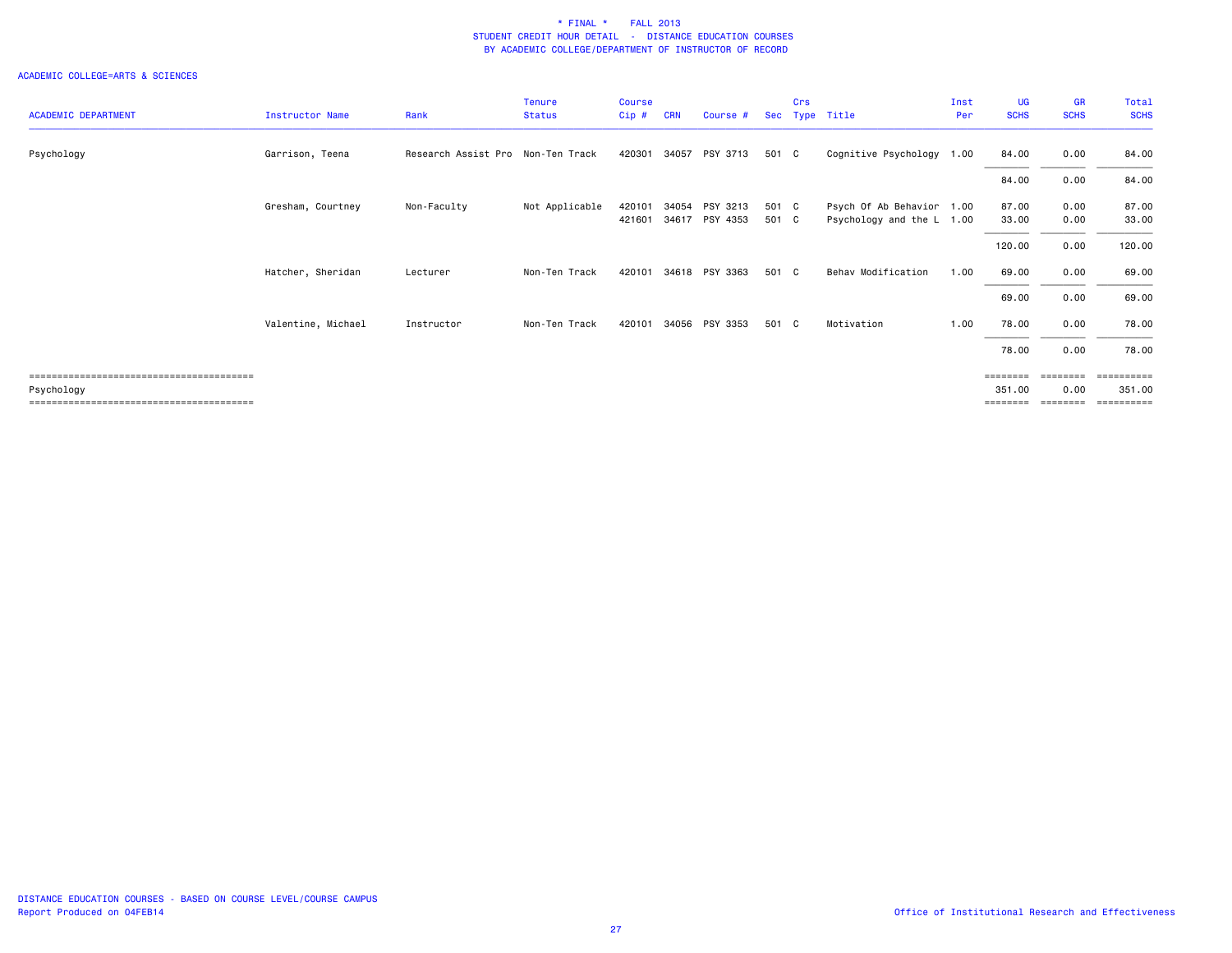|                            |                        |                   | <b>Tenure</b>  | Course |            |                                 |                | Crs |                                                         | Inst         | UG                                                | <b>GR</b>         | <b>Total</b>        |
|----------------------------|------------------------|-------------------|----------------|--------|------------|---------------------------------|----------------|-----|---------------------------------------------------------|--------------|---------------------------------------------------|-------------------|---------------------|
| <b>ACADEMIC DEPARTMENT</b> | <b>Instructor Name</b> | Rank              | <b>Status</b>  | Cip#   | <b>CRN</b> | Course #                        |                |     | Sec Type Title                                          | Per          | <b>SCHS</b>                                       | <b>SCHS</b>       | <b>SCHS</b>         |
| Sociology                  | Hunter, Frederick      | Lecturer          | Non-Ten Track  |        |            | 451101 34072 SO 1003            | 501 C          |     | Intro To Sociology                                      | 1.00         | 72.00                                             | 0.00              | 72.00               |
|                            |                        |                   |                |        |            |                                 |                |     |                                                         |              | 72.00                                             | 0.00              | 72.00               |
|                            | Husain, Jonelle        | Lecturer          | Non-Ten Track  |        |            | 451101 34799 SO 1203            | 501 C          |     | Marriage & Family                                       | 1.00         | 60.00                                             | 0.00              | 60.00               |
|                            |                        |                   |                |        |            |                                 |                |     |                                                         |              | 60.00                                             | 0.00              | 60.00               |
|                            | McKee, Colleen         | Non-Faculty       | Not Applicable | 450201 | 34075      | SO 4173<br>451101 34074 SO 3313 | 501 C<br>501 C |     | Environment-Society<br>Deviant Behavior                 | 1.00<br>1.00 | 69.00<br>51.00                                    | 0.00<br>0.00      | 69.00<br>51.00      |
|                            |                        |                   |                |        |            |                                 |                |     |                                                         |              | 120.00                                            | 0.00              | 120.00              |
|                            | Sparks, Jessica        | Lecturer          | Non-Ten Track  |        |            | 451101 34077 SO 4333            | 501 C          |     | Sociology Of Sports                                     | 1.00         | 72.00                                             | 0.00              | 72.00               |
|                            |                        |                   |                |        |            |                                 |                |     |                                                         |              | 72.00                                             | 0.00              | 72.00               |
|                            | Vasquez, Lauren        | Lecturer          | Non-Ten Track  | 450401 | 33843      | CRM 1003<br>34797 CRM 3343      | 501 C<br>501 C |     | Crime & Justice in A 1.00<br>Gender, Crime & Justi 1.00 |              | 51.00<br>33.00                                    | 0.00<br>0.00      | 51.00<br>33.00      |
|                            |                        |                   |                |        |            |                                 |                |     |                                                         |              | 84.00                                             | 0.00              | 84.00               |
|                            | Wells, Makeela         | Grad Teach Assist | Not Applicable | 450401 | 33844      | CRM 3103<br>34798 CRM 3503      | 501 C<br>501 C |     | Contemp Issues in CJ 1.00<br>Violence in the US         | 1.00         | 24.00<br>18.00                                    | 0.00<br>0.00      | 24.00<br>18.00      |
|                            |                        |                   |                |        |            |                                 |                |     |                                                         |              | 42.00                                             | 0.00              | 42.00               |
|                            | Whetstone, Tamara      | Lecturer          | Non-Ten Track  |        |            | 440701 34079 SW 3023            | 501 C          |     | Hum Beh Soc Envir II 1.00                               |              | 24.00                                             | 0.00              | 24.00               |
|                            |                        |                   |                |        |            |                                 |                |     |                                                         |              | 24.00                                             | 0.00              | 24.00               |
|                            | Young, Sarah           | Lecturer          | Non-Ten Track  | 440701 |            | 34080 SW 4533                   | 501 C          |     | Sub Abuse in SW Svcs 1.00                               |              | 45.00                                             | 0.00              | 45.00               |
|                            |                        |                   |                |        |            |                                 |                |     |                                                         |              | 45.00                                             | 0.00              | 45.00               |
| Sociology                  |                        |                   |                |        |            |                                 |                |     |                                                         |              | ========<br>519.00<br>-------- -------- --------- | ---------<br>0.00 | essessess<br>519.00 |
|                            |                        |                   |                |        |            |                                 |                |     |                                                         |              |                                                   |                   |                     |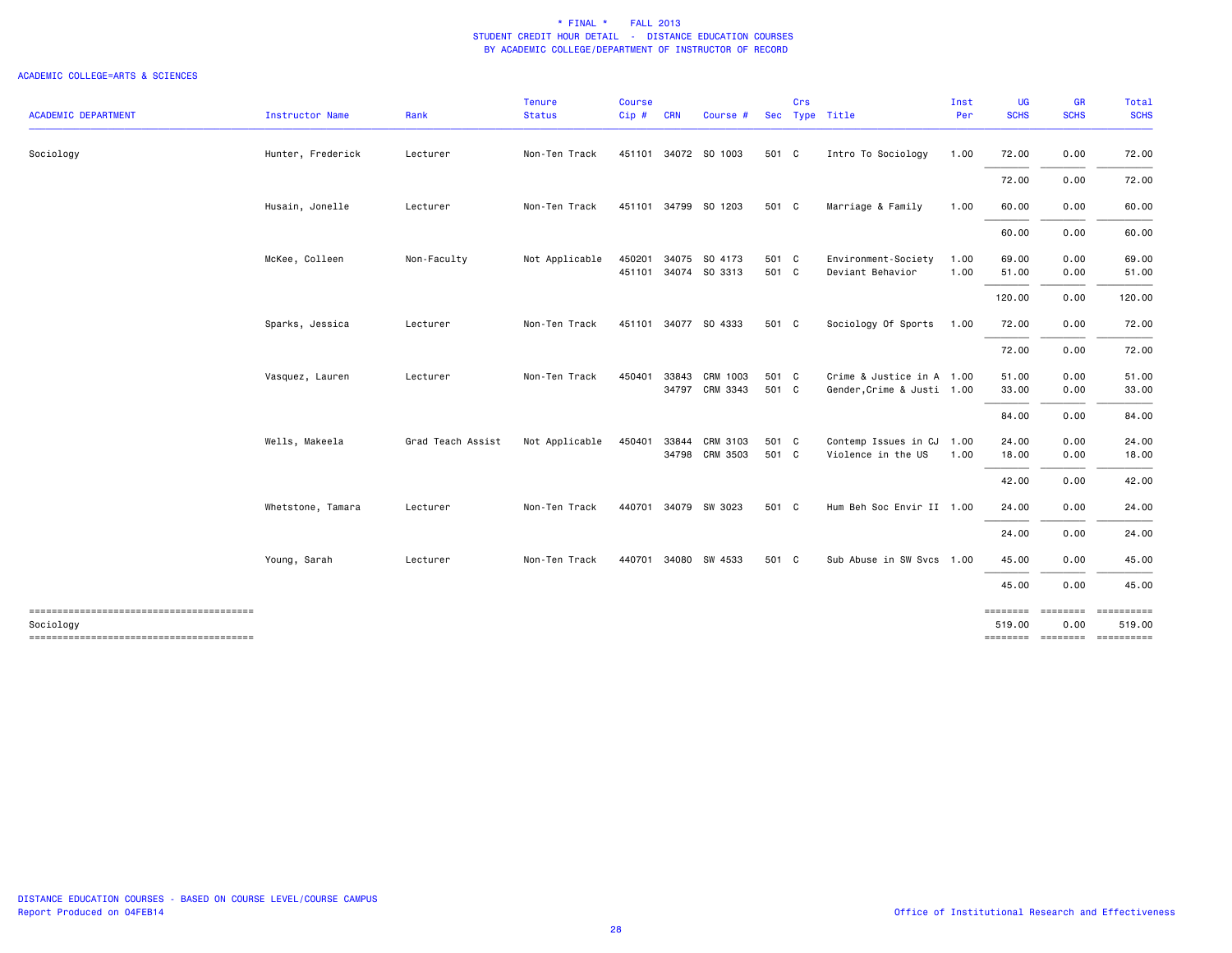|                            |                    |                               | <b>Tenure</b> | <b>Course</b> |            |                |       | Crs |                           | Inst | <b>UG</b>          | <b>GR</b>          | <b>Total</b>         |
|----------------------------|--------------------|-------------------------------|---------------|---------------|------------|----------------|-------|-----|---------------------------|------|--------------------|--------------------|----------------------|
| <b>ACADEMIC DEPARTMENT</b> | Instructor Name    | Rank                          | <b>Status</b> | Cip#          | <b>CRN</b> | Course #       |       |     | Sec Type Title            | Per  | <b>SCHS</b>        | <b>SCHS</b>        | <b>SCHS</b>          |
| Finance & Economics        | He, Wei            | Instructor                    | Non-Ten Track | 520801        |            | 33899 FIN 3113 | 506 C |     | Financial Systems         | 1.00 | 60.00              | 0.00               | 60.00                |
|                            |                    |                               |               |               |            |                |       |     |                           |      | 60.00              | 0.00               | 60.00                |
|                            | Henry, Thomas      | Lecturer                      | Non-Ten Track | 450601        | 33848      | EC 2113        | 504 C |     | Prin Of Macroecon         | 1.00 | 57.00              | 0.00               | 57.00                |
|                            |                    |                               |               |               |            |                |       |     |                           |      | 57.00              | 0.00               | 57.00                |
|                            | Metz, Tammi        | Instructor                    | Non-Ten Track | 520801        | 33898      | FIN 2003       | 506 C |     | Personal Money Mgt        | 1.00 | 57.00              | 0.00               | 57.00                |
|                            |                    |                               |               | 520804        | 34004      | INS 2003       | 506 C |     | Personal Money Manag      | 1.00 | 36.00              | 0.00               | 36.00                |
|                            |                    |                               |               |               | 34005      | INS 3103       | 506 C |     | Prin Of Insurance         | 1.00 | 120.00             | 0.00               | 120.00               |
|                            |                    |                               |               |               | 34006      | INS 3303       | 506 C |     | Life Insurance            | 1.00 | 126.00             | 0.00               | 126.00               |
|                            |                    |                               |               |               |            | 34591 INS 3503 | 506 C |     | Employee Benefits         | 1.00 | 102.00             | 0.00               | 102.00               |
|                            |                    |                               |               |               |            |                |       |     |                           |      | 441.00             | 0.00               | 441.00               |
|                            | Roskelley, Kenneth | Associate Professor Tenured   |               | 520801        | 33901      | FIN 3123       | 504 C |     | Financial Management 1.00 |      | 54.00              | 0.00               | 54.00                |
|                            |                    |                               |               |               | 33904      | FIN 8113       | 501 C |     | Corporate Finance         | 1.00 | 0.00               | 96.00              | 96.00                |
|                            |                    |                               |               |               |            |                |       |     |                           |      | 54.00              | 96.00              | 150.00               |
|                            | Spurlin, William   | Assistant Professor Ten Track |               | 520601        | 33854      | EC 8103        | 502 C |     | Econ for Managers         | 1.00 | 0.00               | 105.00             | 105.00               |
|                            |                    |                               |               |               |            |                |       |     |                           |      | 0.00               | 105.00             | 105.00               |
| Finance & Economics        |                    |                               |               |               |            |                |       |     |                           |      | ========<br>612.00 | ========<br>201.00 | ==========<br>813.00 |
|                            |                    |                               |               |               |            |                |       |     |                           |      | ========           |                    | -------------------- |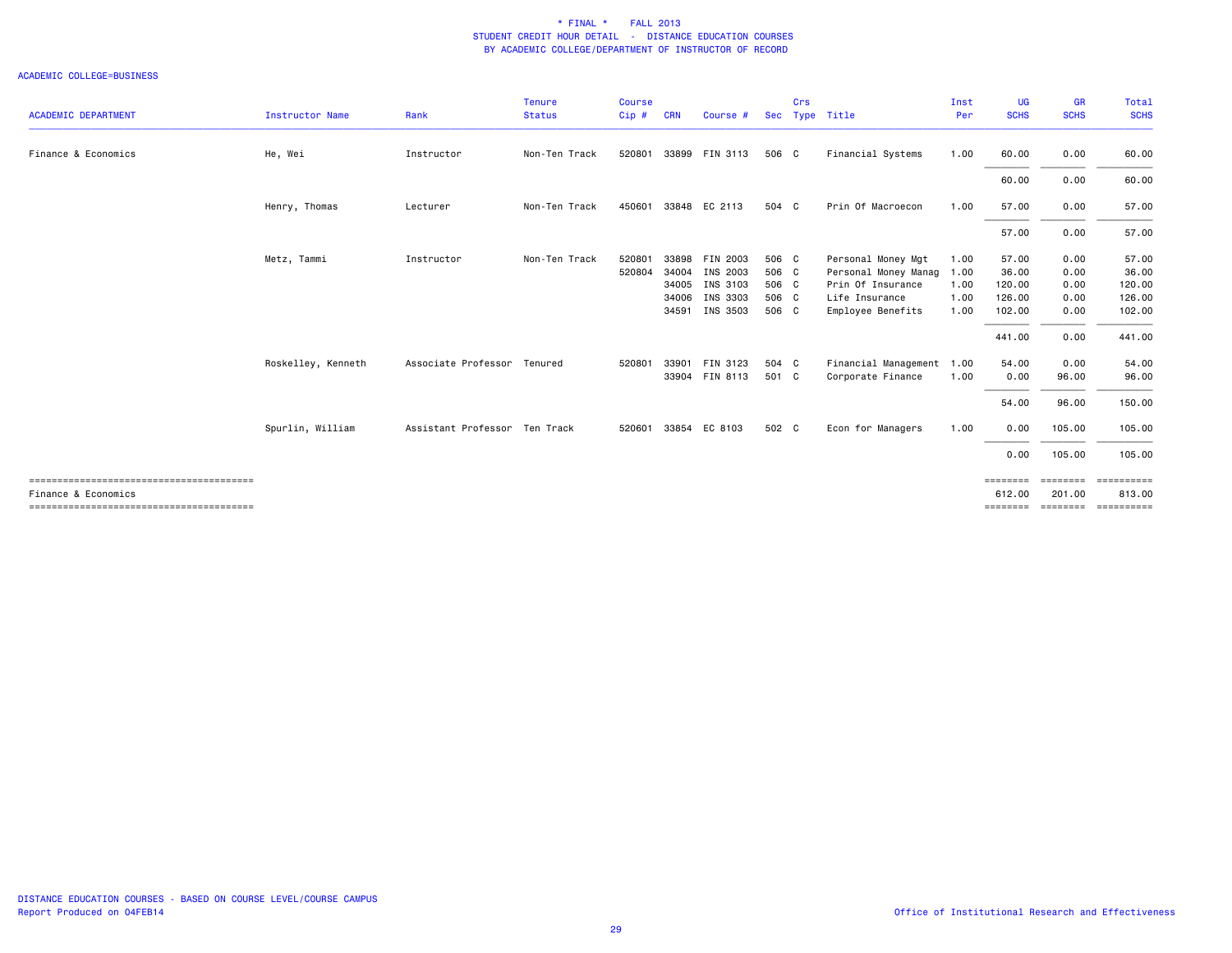| <b>ACADEMIC DEPARTMENT</b>       | <b>Instructor Name</b> | Rank                          | <b>Tenure</b><br><b>Status</b> | <b>Course</b><br>Cip# | <b>CRN</b>   | Course #                   |                | Crs | Sec Type Title                                 | Inst<br>Per | <b>UG</b><br><b>SCHS</b>                | <b>GR</b><br><b>SCHS</b> | Total<br><b>SCHS</b>                       |
|----------------------------------|------------------------|-------------------------------|--------------------------------|-----------------------|--------------|----------------------------|----------------|-----|------------------------------------------------|-------------|-----------------------------------------|--------------------------|--------------------------------------------|
| Management & Information Systems | Marett, Emily          | Instructor                    | Non-Ten Track                  | 520201                |              | 34022 MGT 3213             | 506 C          |     | Org Communications                             | 1.00        | 105.00                                  | 0.00                     | 105.00                                     |
|                                  |                        |                               |                                |                       |              |                            |                |     |                                                |             | 105.00                                  | 0.00                     | 105.00                                     |
|                                  | Marett, Lawrence       | Associate Professor Tenured   |                                | 521201                |              | 33802 BIS 8613             | 501 C          |     | MIS Administration                             | 1.00        | 0.00                                    | 66.00                    | 66.00                                      |
|                                  |                        |                               |                                |                       |              |                            |                |     |                                                |             | 0.00                                    | 66.00                    | 66.00                                      |
|                                  | Randle, Vikki          | Associate Professor Tenured   |                                | 520201                |              | 34033 MGT 8123             | 502 C          |     | Strategic Bus Consul 1.00                      |             | 0.00                                    | 39.00                    | 39.00                                      |
|                                  |                        |                               |                                |                       |              |                            |                |     |                                                |             | 0.00                                    | 39.00                    | 39.00                                      |
|                                  | Spencer, Barbara       | Professor                     | Tenured                        | 520201                |              | 34030 MGT 8123             | 501 C          |     | Strategic Bus Consul 1.00                      |             | 0.00                                    | 78.00                    | 78.00                                      |
|                                  |                        |                               |                                |                       |              |                            |                |     |                                                |             | 0.00                                    | 78.00                    | 78.00                                      |
|                                  | Templeton, Gary        | Associate Professor Tenured   |                                |                       |              | 521201 33796 BIS 8112      | 511 C          |     | Mgt Info Tech & Sys                            | 1.00        | 0.00                                    | 86.00                    | 86.00                                      |
|                                  |                        |                               |                                |                       |              |                            |                |     |                                                |             | 0.00                                    | 86.00                    | 86.00                                      |
|                                  | Vardaman, James        | Assistant Professor Ten Track |                                |                       | 521003 34024 | MGT 8111<br>34027 MGT 8112 | 521 C<br>511 C |     | Human Resource Issue 1.00<br>Leadership Skills | 1.00        | 0.00<br>0.00                            | 38.00<br>42.00           | 38.00<br>42.00                             |
|                                  |                        |                               |                                |                       |              |                            |                |     |                                                |             | 0.00                                    | 80.00                    | 80.00                                      |
|                                  | Warkentin, Merrill     | Professor                     | Tenured                        | 521201                |              | 33799 BIS 8213             | 501 C          |     | Adv Sys Anal & Des                             | 1.00        | 0.00                                    | 24.00                    | 24.00                                      |
|                                  |                        |                               |                                |                       |              |                            |                |     |                                                |             | 0.00                                    | 24.00                    | 24.00                                      |
| Management & Information Systems |                        |                               |                                |                       |              |                            |                |     |                                                |             | $=$ = = = = = = =<br>105.00<br>======== | ========<br>373.00       | essessess<br>478.00<br>=================== |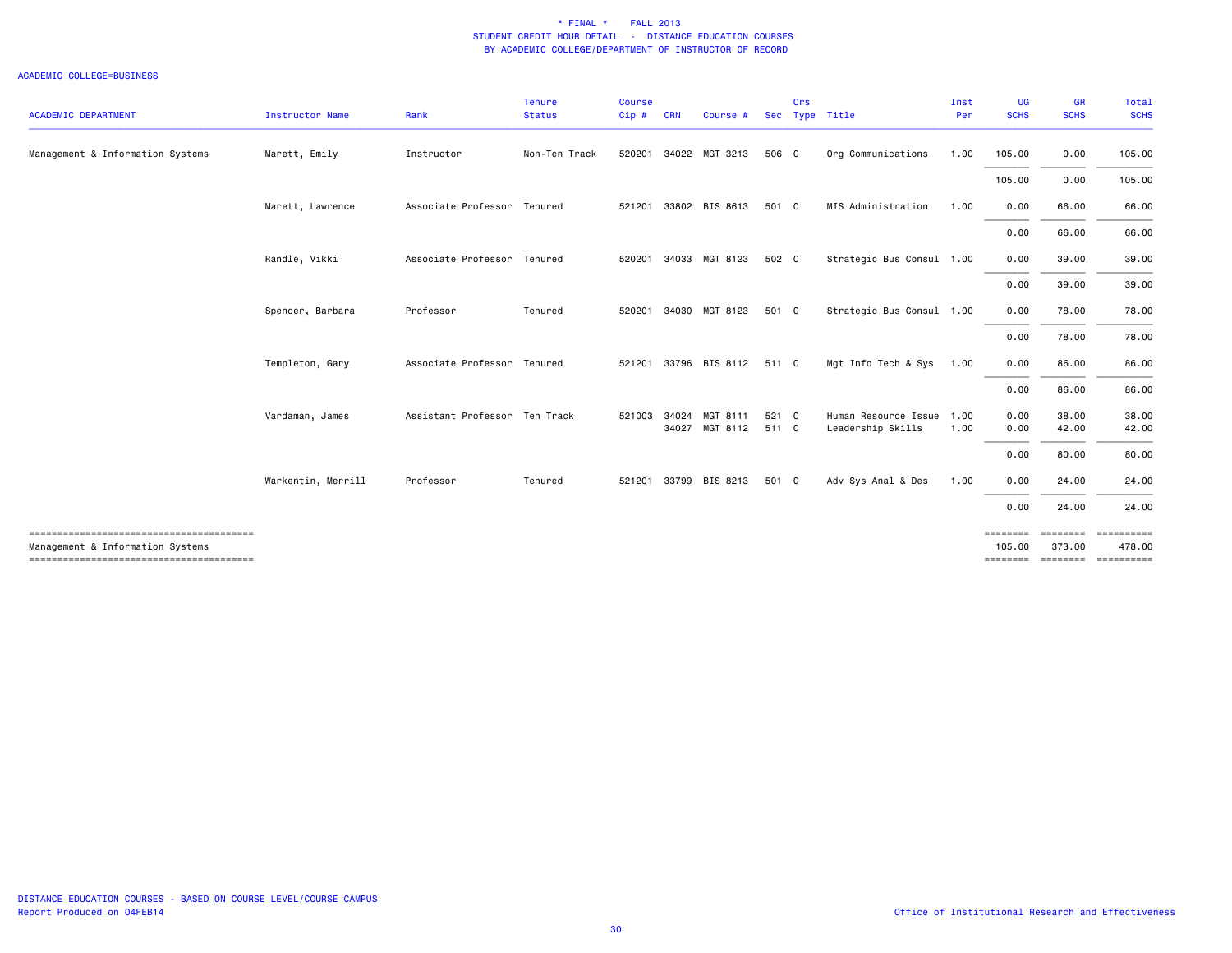| <b>ACADEMIC DEPARTMENT</b>                                | <b>Instructor Name</b> | Rank                        | <b>Tenure</b><br><b>Status</b> | <b>Course</b><br>Cip# | <b>CRN</b> | Course #       | Sec   | Crs | Type Title                | Inst<br>Per | <b>UG</b><br><b>SCHS</b> | <b>GR</b><br><b>SCHS</b> | Total<br><b>SCHS</b>  |
|-----------------------------------------------------------|------------------------|-----------------------------|--------------------------------|-----------------------|------------|----------------|-------|-----|---------------------------|-------------|--------------------------|--------------------------|-----------------------|
| Marketing, Quantitative Analysis & Busin Blakeney, Alisha |                        | Grad Teach Assist           | Not Applicable                 | 521401                | 34037      | MKT 3013       | 504 C |     | Principles Of Mkt         | 1.00        | 45.00                    | 0.00                     | 45.00                 |
|                                                           |                        |                             |                                |                       |            |                |       |     |                           |             | 45.00                    | 0.00                     | 45.00                 |
|                                                           | Collier, Joel          | Associate Professor Tenured |                                | 521401                |            | 34040 MKT 8153 | 521 C |     | Strategic Marketing       | 1.00        | 0.00                     | 102.00                   | 102.00                |
|                                                           |                        |                             |                                |                       |            |                |       |     |                           |             | 0.00                     | 102.00                   | 102.00                |
|                                                           | Liddell, Gloria        | Associate Professor         | Tenured                        | 521501                | 33805      | BL 4333        | 501 C |     | Real Estate Law           | 1.00        | 9.00                     | 0.00                     | 9.00                  |
|                                                           |                        |                             |                                |                       | 33808      | BL 6333        | 501 C |     | Real Estate Law           | 1.00        | 0.00                     | 36.00                    | 36.00                 |
|                                                           |                        |                             |                                |                       | 34067      | REF 4333       | 501 C |     | Real Estate Law           | 1.00        | 6.00                     | 0.00                     | 6.00                  |
|                                                           |                        |                             |                                |                       | 34070      | REF 6333       | 501 C |     | Real Estate Law           | 1.00        | 0.00                     | 15.00                    | 15.00                 |
|                                                           |                        |                             |                                |                       |            |                |       |     |                           |             | 15.00                    | 51.00                    | 66.00                 |
|                                                           | Sullivan, J.           | Professor                   | Tenured                        | 521302                |            | 33814 BQA 8443 | 501 C |     | Stat Analy Bus Dec        | 1.00        | 0.00                     | 81.00                    | 81.00                 |
|                                                           |                        |                             |                                |                       |            |                |       |     |                           |             | 0.00                     | 81.00                    | 81.00                 |
|                                                           | Taylor, Ronald         | Professor                   | Tenured                        | 521302                | 33811      | BQA 8233       | 501 C |     | Quant Analysis & Bus 1.00 |             | 0.00                     | 75.00                    | 75.00                 |
|                                                           |                        |                             |                                |                       |            |                |       |     |                           |             | 0.00                     | 75.00                    | 75.00                 |
|                                                           |                        |                             |                                |                       |            |                |       |     |                           |             | ========                 | ========                 | ==========            |
| Marketing, Quantitative Analysis & Busin                  |                        |                             |                                |                       |            |                |       |     |                           |             | 60.00                    | 309.00                   | 369,00<br>___________ |
|                                                           |                        |                             |                                |                       |            |                |       |     |                           |             | ---------                | ========                 |                       |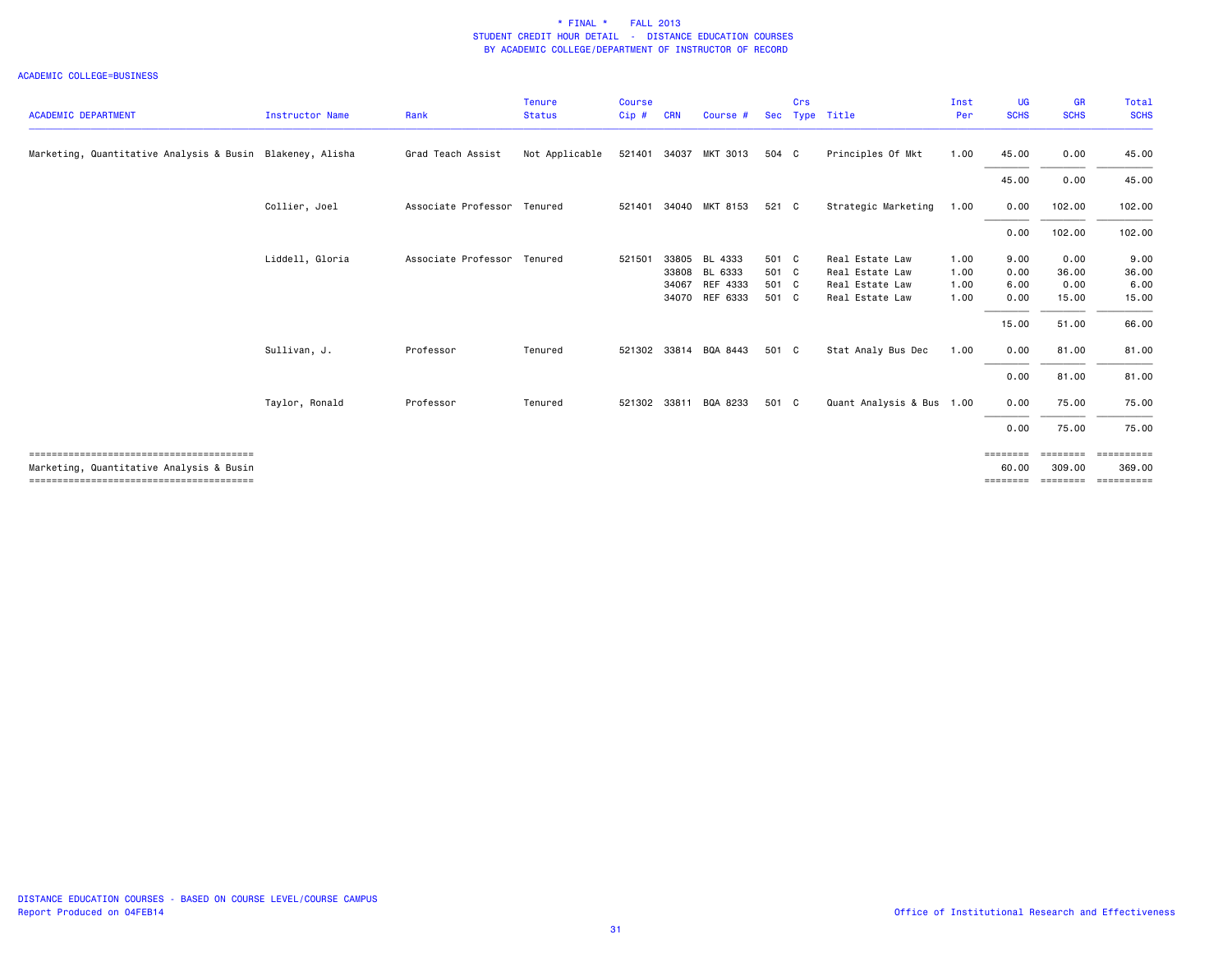|                            |                   |                             | <b>Tenure</b>  | Course  |            |                       |       | Crs |                           | Inst | <b>UG</b>                                                               | <b>GR</b>         | Total       |
|----------------------------|-------------------|-----------------------------|----------------|---------|------------|-----------------------|-------|-----|---------------------------|------|-------------------------------------------------------------------------|-------------------|-------------|
| <b>ACADEMIC DEPARTMENT</b> | Instructor Name   | Rank                        | <b>Status</b>  | $Cip$ # | <b>CRN</b> | Course #              |       |     | Sec Type Title            | Per  | <b>SCHS</b>                                                             | <b>SCHS</b>       | <b>SCHS</b> |
|                            |                   |                             |                |         |            |                       |       |     |                           |      |                                                                         |                   |             |
| School of Accountancy      | Addy, Noel        | Associate Professor Tenured |                | 520399  |            | 33781 ACC 8112        | 511 C |     | Fin & Acc Rpt Anal        | 1.00 | 0.00                                                                    | 70.00             | 70.00       |
|                            |                   |                             |                |         |            |                       |       |     |                           |      | 0.00                                                                    | 70.00             | 70.00       |
|                            | Gardner, Virginia | Non-Faculty                 | Not Applicable |         |            | 520301 33778 ACC 2203 | 501 C |     | Survey of Accounting 1.00 |      | 78.00                                                                   | 0.00              | 78.00       |
|                            |                   |                             |                |         |            |                       |       |     |                           |      | 78.00                                                                   | 0.00              | 78.00       |
|                            |                   |                             |                |         |            |                       |       |     |                           |      | $\qquad \qquad \equiv \equiv \equiv \equiv \equiv \equiv \equiv \equiv$ | $=$ = = = = = = = |             |
| School of Accountancy      |                   |                             |                |         |            |                       |       |     |                           |      | 78.00                                                                   | 70.00             | 148.00      |
|                            |                   |                             |                |         |            |                       |       |     |                           |      | $\qquad \qquad \equiv \equiv \equiv \equiv \equiv \equiv \equiv \equiv$ | $=$ = = = = = = = | ==========  |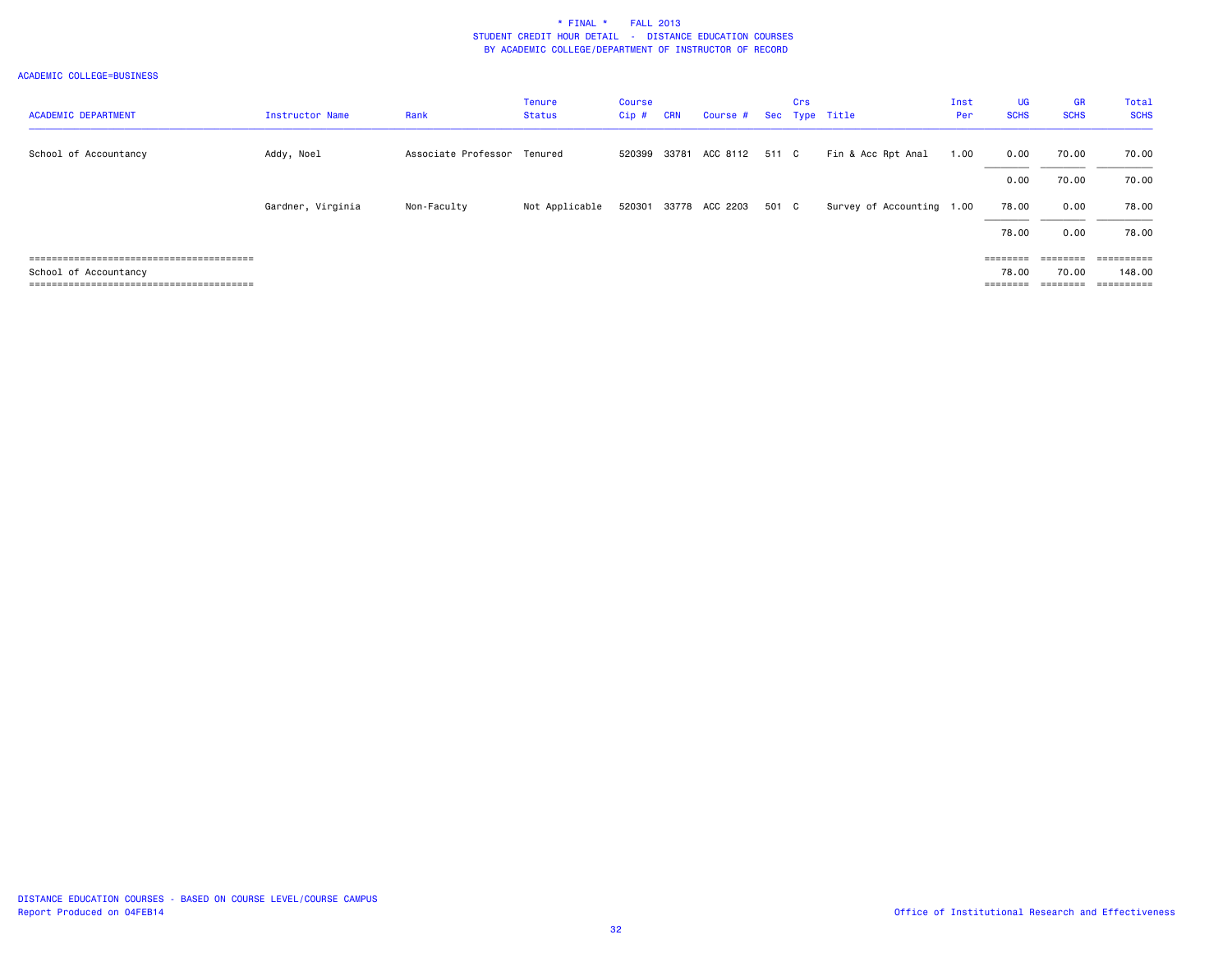| <b>ACADEMIC DEPARTMENT</b>          | Instructor Name  | Rank       | Tenure<br><b>Status</b> | <b>Course</b><br>Cip# | <b>CRN</b> | Course #       | <b>Sec</b> | Crs | Type Title                | Inst<br>Per | <b>UG</b><br><b>SCHS</b>              | <b>GR</b><br><b>SCHS</b>               | Total<br><b>SCHS</b>               |
|-------------------------------------|------------------|------------|-------------------------|-----------------------|------------|----------------|------------|-----|---------------------------|-------------|---------------------------------------|----------------------------------------|------------------------------------|
| Counseling & Educational Psychology | Golson, Angela   | Instructor | Non-Ten Track           | 420101                | 35506      | PSY 3803       | 501 C      |     | Int Dev Psychology        | 1.00        | 51.00                                 | 0.00                                   | 51.00                              |
|                                     |                  |            |                         |                       |            |                |            |     |                           |             | 51.00                                 | 0.00                                   | 51.00                              |
|                                     | Porter, Julia    | Professor  | Tenured                 | 130407                | 35644      | CCL 9000       | 506 D      |     | Diss./Dissertation R 1.00 |             | 0.00                                  | 10.00                                  | 10.00                              |
|                                     |                  |            |                         |                       |            |                |            |     |                           |             | 0.00                                  | 10.00                                  | 10.00                              |
|                                     | Taylor, Robin    | Lecturer   | Non-Ten Track           | 130603                |            | 36135 EPY 6214 | 501 B      |     | Ed & Psy Statistics       | 1.00        | 0.00                                  | 36.00                                  | 36.00                              |
|                                     |                  |            |                         |                       |            |                |            |     |                           |             | 0.00                                  | 36.00                                  | 36.00                              |
|                                     | Wang, Chih-Hsuan | Lecturer   | Non-Ten Track           | 130603                | 33897      | EPY 8214       | 501 B      |     | Adv Ed & Psy Stat         | 1.00        | 0.00                                  | 24.00                                  | 24.00                              |
|                                     |                  |            |                         |                       |            |                |            |     |                           |             | 0.00                                  | 24.00                                  | 24.00                              |
| Counseling & Educational Psychology |                  |            |                         |                       |            |                |            |     |                           |             | $=$ = = = = = = =<br>51.00<br>======= | ========<br>70.00<br>$=$ = = = = = = = | ==========<br>121.00<br>========== |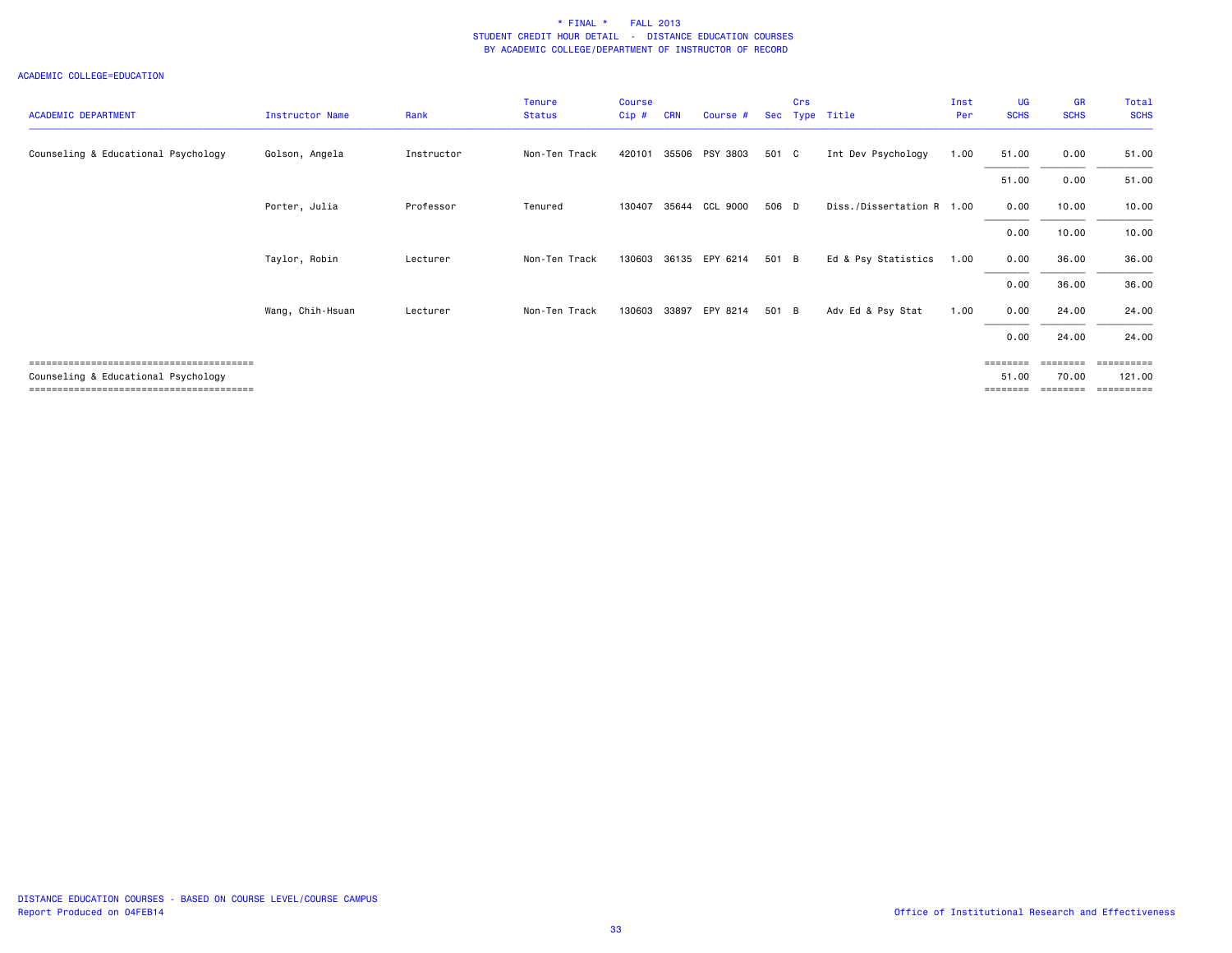#### ACADEMIC COLLEGE=EDUCATION

| Curriculum, Instruction & Special Educat Alley, Kathleen<br>Assistant Professor Ten Track<br>131203 34065 RDG 8123<br>501 C<br>Sup MidSch Lit Learn 1.00<br>0.00<br>15.00<br>0.00<br>15.00<br>Assistant Professor Ten Track<br>131318 33878 EDS 6643<br>501 C<br>Teach Of Soc Stu<br>1.00<br>0.00<br>18.00<br>Anthony, Kenneth<br>0.00<br>18.00<br>131299<br>35969 EDX 8990<br>501 C<br>Special Topic In EDX 1.00<br>0.00<br>45.00<br>Blue, Donna<br>Lecturer<br>Non-Ten Track<br>0.00<br>45.00<br>Brenner, Devon<br>Professor<br>Tenured<br>131001<br>33885<br>EDS 8886<br>501 H<br>Dimensions of Learni 1.00<br>0.00<br>258.00<br>33886<br>EDS 8896<br>501 H<br>Dimensions of Learni 1.00<br>42.00<br>0.00<br>131205 36247 EDS 7000<br>501 I<br>Directed Indiv Study 1.00<br>1.00<br>0.00<br>0.00<br>301.00<br>Chappell, Manya<br>Lecturer<br>Non-Ten Track<br>131202 33868 EDE 4883<br>501 C<br>Manag Elem/Mid Lvl C 1.00<br>39.00<br>0.00<br>0.00<br>39.00<br>Coffey, Kenneth<br>Tenured<br>131001 34679 EDX 8173<br>501 C<br>Sp Ed In Reg Classrm 1.00<br>0.00<br>57.00<br>Professor<br>0.00<br>57.00<br>Assistant Professor Ten Track<br>131299<br>35970 EDX 6990<br>501 C<br>Special Topic In EDX 1.00<br>0.00<br>42.00<br>Craven, Penny<br>0.00<br>42.00<br>Dycus, Brooke<br>Lecturer<br>Non-Ten Track<br>131315<br>34058<br>RDG 3113<br>501 C<br>Early Literacy Instr 1.00<br>27.00<br>0.00<br>502 C<br>34059<br>RDG 3113<br>Early Literacy Instr 1.00<br>30.00<br>0.00<br>34060<br>RDG 3123<br>501 C<br>Early Lit Instruct I 1.00<br>27.00<br>0.00<br>34061 RDG 3123<br>502 C<br>Early Lit Instruct I 1.00<br>30.00<br>0.00<br>114.00<br>0.00<br>33863 EDE 3223<br>Middle Level Educati 1.00<br>0.00<br>Holley, Kenne<br>Lecturer<br>Non-Ten Track<br>131203<br>501 C<br>30.00<br>0.00<br>30.00<br>Hollis, Anitra<br>Lecturer<br>Non-Ten Track<br>131318 33867 EDE 4143<br>501 C<br>Teach Elem/Mid Lvl S 1.00<br>45.00<br>0.00<br>45.00<br>0.00<br>Associate Professor Tenured<br>131315 34682 RDG 8653<br>501 C<br>Teach Read Sec Sch<br>1.00<br>0.00<br>33.00<br>Hopper, Peggy<br>0.00<br>33.00<br>Huffman, Suzanne<br>Lecturer<br>Non-Ten Track<br>131099<br>33889<br>EDX 4873<br>501 S<br>Prof Sem In Sp Ed<br>1.00<br>6.00<br>0.00<br>429999<br>501 C<br>33887 EDX 3213<br>Psy of Excep Chld &<br>1.00<br>51.00<br>0.00<br>36246 EDX 3213<br>502 C<br>Psy of Excep Chld &<br>0.00<br>1.00<br>45.00<br>102.00<br>0.00<br>Ivy, Jessica<br>Visiting Assist Pro Non-Ten Track<br>131299 36104 EDS 8990<br>501 C<br>Special Topic In EDS 1.00<br>0.00<br>54.00 | <b>ACADEMIC DEPARTMENT</b> | Instructor Name | Rank | <b>Tenure</b><br><b>Status</b> | <b>Course</b><br>Cip# | <b>CRN</b> | Course # | Crs | Sec Type Title | Inst<br>Per | UG<br><b>SCHS</b> | <b>GR</b><br><b>SCHS</b> | Total<br><b>SCHS</b> |
|--------------------------------------------------------------------------------------------------------------------------------------------------------------------------------------------------------------------------------------------------------------------------------------------------------------------------------------------------------------------------------------------------------------------------------------------------------------------------------------------------------------------------------------------------------------------------------------------------------------------------------------------------------------------------------------------------------------------------------------------------------------------------------------------------------------------------------------------------------------------------------------------------------------------------------------------------------------------------------------------------------------------------------------------------------------------------------------------------------------------------------------------------------------------------------------------------------------------------------------------------------------------------------------------------------------------------------------------------------------------------------------------------------------------------------------------------------------------------------------------------------------------------------------------------------------------------------------------------------------------------------------------------------------------------------------------------------------------------------------------------------------------------------------------------------------------------------------------------------------------------------------------------------------------------------------------------------------------------------------------------------------------------------------------------------------------------------------------------------------------------------------------------------------------------------------------------------------------------------------------------------------------------------------------------------------------------------------------------------------------------------------------------------------------------------------------------------------------------------------------------------------------------------------------------------------------------|----------------------------|-----------------|------|--------------------------------|-----------------------|------------|----------|-----|----------------|-------------|-------------------|--------------------------|----------------------|
| 15.00<br>18.00<br>18.00<br>45.00<br>45.00<br>258.00<br>42.00<br>1.00<br>301.00<br>39.00<br>39.00<br>57.00<br>57.00<br>42.00<br>42.00<br>27.00<br>30.00<br>27.00                                                                                                                                                                                                                                                                                                                                                                                                                                                                                                                                                                                                                                                                                                                                                                                                                                                                                                                                                                                                                                                                                                                                                                                                                                                                                                                                                                                                                                                                                                                                                                                                                                                                                                                                                                                                                                                                                                                                                                                                                                                                                                                                                                                                                                                                                                                                                                                                          |                            |                 |      |                                |                       |            |          |     |                |             |                   |                          | 15.00                |
|                                                                                                                                                                                                                                                                                                                                                                                                                                                                                                                                                                                                                                                                                                                                                                                                                                                                                                                                                                                                                                                                                                                                                                                                                                                                                                                                                                                                                                                                                                                                                                                                                                                                                                                                                                                                                                                                                                                                                                                                                                                                                                                                                                                                                                                                                                                                                                                                                                                                                                                                                                          |                            |                 |      |                                |                       |            |          |     |                |             |                   |                          |                      |
|                                                                                                                                                                                                                                                                                                                                                                                                                                                                                                                                                                                                                                                                                                                                                                                                                                                                                                                                                                                                                                                                                                                                                                                                                                                                                                                                                                                                                                                                                                                                                                                                                                                                                                                                                                                                                                                                                                                                                                                                                                                                                                                                                                                                                                                                                                                                                                                                                                                                                                                                                                          |                            |                 |      |                                |                       |            |          |     |                |             |                   |                          |                      |
|                                                                                                                                                                                                                                                                                                                                                                                                                                                                                                                                                                                                                                                                                                                                                                                                                                                                                                                                                                                                                                                                                                                                                                                                                                                                                                                                                                                                                                                                                                                                                                                                                                                                                                                                                                                                                                                                                                                                                                                                                                                                                                                                                                                                                                                                                                                                                                                                                                                                                                                                                                          |                            |                 |      |                                |                       |            |          |     |                |             |                   |                          |                      |
|                                                                                                                                                                                                                                                                                                                                                                                                                                                                                                                                                                                                                                                                                                                                                                                                                                                                                                                                                                                                                                                                                                                                                                                                                                                                                                                                                                                                                                                                                                                                                                                                                                                                                                                                                                                                                                                                                                                                                                                                                                                                                                                                                                                                                                                                                                                                                                                                                                                                                                                                                                          |                            |                 |      |                                |                       |            |          |     |                |             |                   |                          |                      |
|                                                                                                                                                                                                                                                                                                                                                                                                                                                                                                                                                                                                                                                                                                                                                                                                                                                                                                                                                                                                                                                                                                                                                                                                                                                                                                                                                                                                                                                                                                                                                                                                                                                                                                                                                                                                                                                                                                                                                                                                                                                                                                                                                                                                                                                                                                                                                                                                                                                                                                                                                                          |                            |                 |      |                                |                       |            |          |     |                |             |                   |                          |                      |
|                                                                                                                                                                                                                                                                                                                                                                                                                                                                                                                                                                                                                                                                                                                                                                                                                                                                                                                                                                                                                                                                                                                                                                                                                                                                                                                                                                                                                                                                                                                                                                                                                                                                                                                                                                                                                                                                                                                                                                                                                                                                                                                                                                                                                                                                                                                                                                                                                                                                                                                                                                          |                            |                 |      |                                |                       |            |          |     |                |             |                   |                          |                      |
|                                                                                                                                                                                                                                                                                                                                                                                                                                                                                                                                                                                                                                                                                                                                                                                                                                                                                                                                                                                                                                                                                                                                                                                                                                                                                                                                                                                                                                                                                                                                                                                                                                                                                                                                                                                                                                                                                                                                                                                                                                                                                                                                                                                                                                                                                                                                                                                                                                                                                                                                                                          |                            |                 |      |                                |                       |            |          |     |                |             |                   |                          |                      |
|                                                                                                                                                                                                                                                                                                                                                                                                                                                                                                                                                                                                                                                                                                                                                                                                                                                                                                                                                                                                                                                                                                                                                                                                                                                                                                                                                                                                                                                                                                                                                                                                                                                                                                                                                                                                                                                                                                                                                                                                                                                                                                                                                                                                                                                                                                                                                                                                                                                                                                                                                                          |                            |                 |      |                                |                       |            |          |     |                |             |                   |                          |                      |
|                                                                                                                                                                                                                                                                                                                                                                                                                                                                                                                                                                                                                                                                                                                                                                                                                                                                                                                                                                                                                                                                                                                                                                                                                                                                                                                                                                                                                                                                                                                                                                                                                                                                                                                                                                                                                                                                                                                                                                                                                                                                                                                                                                                                                                                                                                                                                                                                                                                                                                                                                                          |                            |                 |      |                                |                       |            |          |     |                |             |                   |                          |                      |
|                                                                                                                                                                                                                                                                                                                                                                                                                                                                                                                                                                                                                                                                                                                                                                                                                                                                                                                                                                                                                                                                                                                                                                                                                                                                                                                                                                                                                                                                                                                                                                                                                                                                                                                                                                                                                                                                                                                                                                                                                                                                                                                                                                                                                                                                                                                                                                                                                                                                                                                                                                          |                            |                 |      |                                |                       |            |          |     |                |             |                   |                          |                      |
|                                                                                                                                                                                                                                                                                                                                                                                                                                                                                                                                                                                                                                                                                                                                                                                                                                                                                                                                                                                                                                                                                                                                                                                                                                                                                                                                                                                                                                                                                                                                                                                                                                                                                                                                                                                                                                                                                                                                                                                                                                                                                                                                                                                                                                                                                                                                                                                                                                                                                                                                                                          |                            |                 |      |                                |                       |            |          |     |                |             |                   |                          |                      |
|                                                                                                                                                                                                                                                                                                                                                                                                                                                                                                                                                                                                                                                                                                                                                                                                                                                                                                                                                                                                                                                                                                                                                                                                                                                                                                                                                                                                                                                                                                                                                                                                                                                                                                                                                                                                                                                                                                                                                                                                                                                                                                                                                                                                                                                                                                                                                                                                                                                                                                                                                                          |                            |                 |      |                                |                       |            |          |     |                |             |                   |                          |                      |
|                                                                                                                                                                                                                                                                                                                                                                                                                                                                                                                                                                                                                                                                                                                                                                                                                                                                                                                                                                                                                                                                                                                                                                                                                                                                                                                                                                                                                                                                                                                                                                                                                                                                                                                                                                                                                                                                                                                                                                                                                                                                                                                                                                                                                                                                                                                                                                                                                                                                                                                                                                          |                            |                 |      |                                |                       |            |          |     |                |             |                   |                          |                      |
|                                                                                                                                                                                                                                                                                                                                                                                                                                                                                                                                                                                                                                                                                                                                                                                                                                                                                                                                                                                                                                                                                                                                                                                                                                                                                                                                                                                                                                                                                                                                                                                                                                                                                                                                                                                                                                                                                                                                                                                                                                                                                                                                                                                                                                                                                                                                                                                                                                                                                                                                                                          |                            |                 |      |                                |                       |            |          |     |                |             |                   |                          |                      |
|                                                                                                                                                                                                                                                                                                                                                                                                                                                                                                                                                                                                                                                                                                                                                                                                                                                                                                                                                                                                                                                                                                                                                                                                                                                                                                                                                                                                                                                                                                                                                                                                                                                                                                                                                                                                                                                                                                                                                                                                                                                                                                                                                                                                                                                                                                                                                                                                                                                                                                                                                                          |                            |                 |      |                                |                       |            |          |     |                |             |                   |                          |                      |
| 30.00<br>114.00<br>30.00<br>30.00<br>45.00<br>45.00<br>33.00<br>33.00<br>6.00<br>51.00<br>45.00<br>102.00<br>54.00                                                                                                                                                                                                                                                                                                                                                                                                                                                                                                                                                                                                                                                                                                                                                                                                                                                                                                                                                                                                                                                                                                                                                                                                                                                                                                                                                                                                                                                                                                                                                                                                                                                                                                                                                                                                                                                                                                                                                                                                                                                                                                                                                                                                                                                                                                                                                                                                                                                       |                            |                 |      |                                |                       |            |          |     |                |             |                   |                          |                      |
|                                                                                                                                                                                                                                                                                                                                                                                                                                                                                                                                                                                                                                                                                                                                                                                                                                                                                                                                                                                                                                                                                                                                                                                                                                                                                                                                                                                                                                                                                                                                                                                                                                                                                                                                                                                                                                                                                                                                                                                                                                                                                                                                                                                                                                                                                                                                                                                                                                                                                                                                                                          |                            |                 |      |                                |                       |            |          |     |                |             |                   |                          |                      |
|                                                                                                                                                                                                                                                                                                                                                                                                                                                                                                                                                                                                                                                                                                                                                                                                                                                                                                                                                                                                                                                                                                                                                                                                                                                                                                                                                                                                                                                                                                                                                                                                                                                                                                                                                                                                                                                                                                                                                                                                                                                                                                                                                                                                                                                                                                                                                                                                                                                                                                                                                                          |                            |                 |      |                                |                       |            |          |     |                |             |                   |                          |                      |
|                                                                                                                                                                                                                                                                                                                                                                                                                                                                                                                                                                                                                                                                                                                                                                                                                                                                                                                                                                                                                                                                                                                                                                                                                                                                                                                                                                                                                                                                                                                                                                                                                                                                                                                                                                                                                                                                                                                                                                                                                                                                                                                                                                                                                                                                                                                                                                                                                                                                                                                                                                          |                            |                 |      |                                |                       |            |          |     |                |             |                   |                          |                      |
|                                                                                                                                                                                                                                                                                                                                                                                                                                                                                                                                                                                                                                                                                                                                                                                                                                                                                                                                                                                                                                                                                                                                                                                                                                                                                                                                                                                                                                                                                                                                                                                                                                                                                                                                                                                                                                                                                                                                                                                                                                                                                                                                                                                                                                                                                                                                                                                                                                                                                                                                                                          |                            |                 |      |                                |                       |            |          |     |                |             |                   |                          |                      |
|                                                                                                                                                                                                                                                                                                                                                                                                                                                                                                                                                                                                                                                                                                                                                                                                                                                                                                                                                                                                                                                                                                                                                                                                                                                                                                                                                                                                                                                                                                                                                                                                                                                                                                                                                                                                                                                                                                                                                                                                                                                                                                                                                                                                                                                                                                                                                                                                                                                                                                                                                                          |                            |                 |      |                                |                       |            |          |     |                |             |                   |                          |                      |
|                                                                                                                                                                                                                                                                                                                                                                                                                                                                                                                                                                                                                                                                                                                                                                                                                                                                                                                                                                                                                                                                                                                                                                                                                                                                                                                                                                                                                                                                                                                                                                                                                                                                                                                                                                                                                                                                                                                                                                                                                                                                                                                                                                                                                                                                                                                                                                                                                                                                                                                                                                          |                            |                 |      |                                |                       |            |          |     |                |             |                   |                          |                      |
|                                                                                                                                                                                                                                                                                                                                                                                                                                                                                                                                                                                                                                                                                                                                                                                                                                                                                                                                                                                                                                                                                                                                                                                                                                                                                                                                                                                                                                                                                                                                                                                                                                                                                                                                                                                                                                                                                                                                                                                                                                                                                                                                                                                                                                                                                                                                                                                                                                                                                                                                                                          |                            |                 |      |                                |                       |            |          |     |                |             |                   |                          |                      |
|                                                                                                                                                                                                                                                                                                                                                                                                                                                                                                                                                                                                                                                                                                                                                                                                                                                                                                                                                                                                                                                                                                                                                                                                                                                                                                                                                                                                                                                                                                                                                                                                                                                                                                                                                                                                                                                                                                                                                                                                                                                                                                                                                                                                                                                                                                                                                                                                                                                                                                                                                                          |                            |                 |      |                                |                       |            |          |     |                |             |                   |                          |                      |
|                                                                                                                                                                                                                                                                                                                                                                                                                                                                                                                                                                                                                                                                                                                                                                                                                                                                                                                                                                                                                                                                                                                                                                                                                                                                                                                                                                                                                                                                                                                                                                                                                                                                                                                                                                                                                                                                                                                                                                                                                                                                                                                                                                                                                                                                                                                                                                                                                                                                                                                                                                          |                            |                 |      |                                |                       |            |          |     |                |             |                   |                          |                      |
|                                                                                                                                                                                                                                                                                                                                                                                                                                                                                                                                                                                                                                                                                                                                                                                                                                                                                                                                                                                                                                                                                                                                                                                                                                                                                                                                                                                                                                                                                                                                                                                                                                                                                                                                                                                                                                                                                                                                                                                                                                                                                                                                                                                                                                                                                                                                                                                                                                                                                                                                                                          |                            |                 |      |                                |                       |            |          |     |                |             |                   |                          |                      |
|                                                                                                                                                                                                                                                                                                                                                                                                                                                                                                                                                                                                                                                                                                                                                                                                                                                                                                                                                                                                                                                                                                                                                                                                                                                                                                                                                                                                                                                                                                                                                                                                                                                                                                                                                                                                                                                                                                                                                                                                                                                                                                                                                                                                                                                                                                                                                                                                                                                                                                                                                                          |                            |                 |      |                                |                       |            |          |     |                |             |                   |                          |                      |
|                                                                                                                                                                                                                                                                                                                                                                                                                                                                                                                                                                                                                                                                                                                                                                                                                                                                                                                                                                                                                                                                                                                                                                                                                                                                                                                                                                                                                                                                                                                                                                                                                                                                                                                                                                                                                                                                                                                                                                                                                                                                                                                                                                                                                                                                                                                                                                                                                                                                                                                                                                          |                            |                 |      |                                |                       |            |          |     |                |             |                   |                          |                      |
| DISTANCE EDUCATION COURSES - BASED ON COURSE LEVEL/COURSE CAMPUS                                                                                                                                                                                                                                                                                                                                                                                                                                                                                                                                                                                                                                                                                                                                                                                                                                                                                                                                                                                                                                                                                                                                                                                                                                                                                                                                                                                                                                                                                                                                                                                                                                                                                                                                                                                                                                                                                                                                                                                                                                                                                                                                                                                                                                                                                                                                                                                                                                                                                                         |                            |                 |      |                                |                       |            |          |     |                |             |                   |                          |                      |

34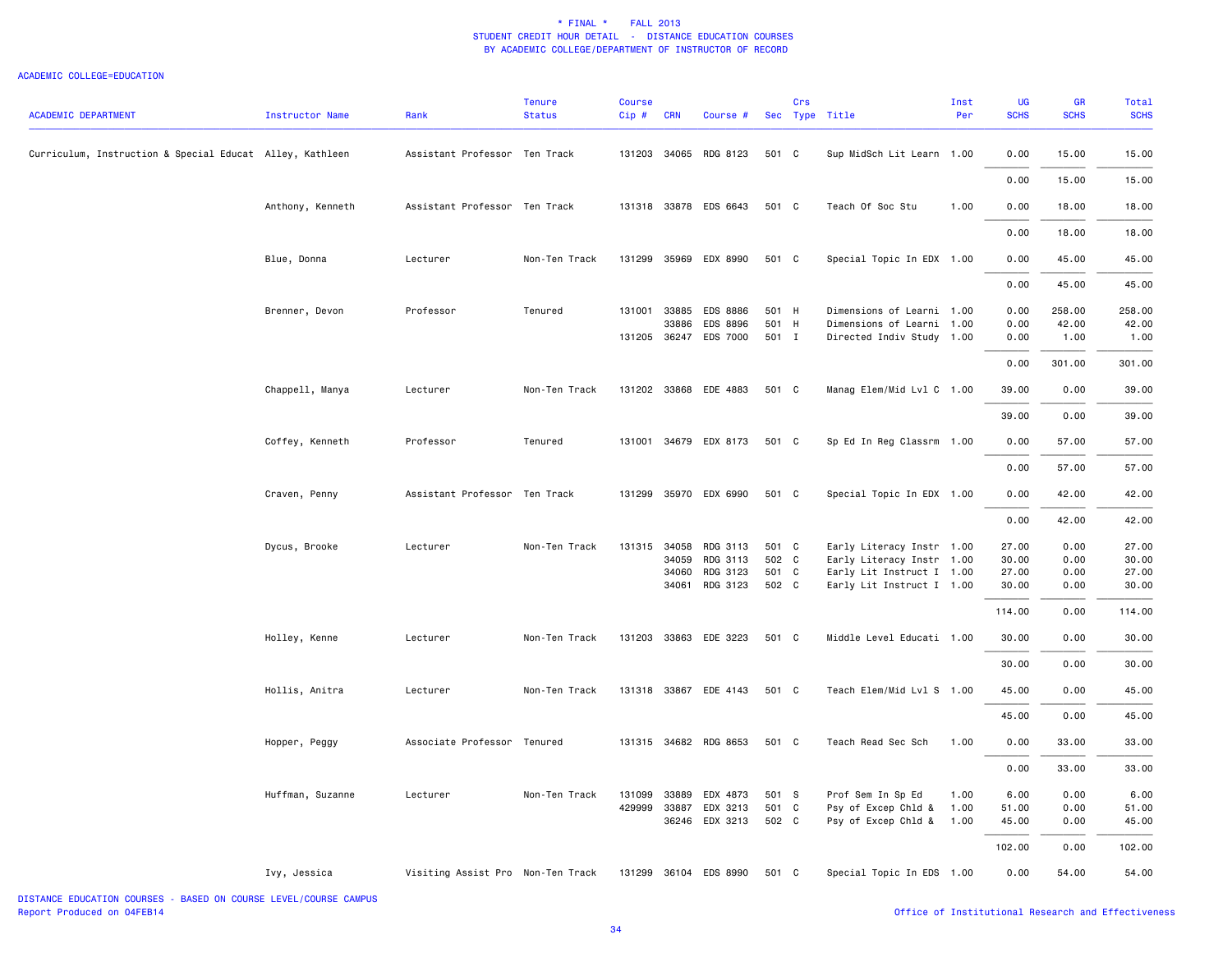| <b>ACADEMIC DEPARTMENT</b>                            | Instructor Name  | Rank                              | <b>Tenure</b><br><b>Status</b> | <b>Course</b><br>Cip# | <b>CRN</b>     | Course #                   |                | Crs  | Sec Type Title                                        | Inst<br>Per  | UG<br><b>SCHS</b> | GR<br><b>SCHS</b> | <b>Total</b><br><b>SCHS</b> |
|-------------------------------------------------------|------------------|-----------------------------------|--------------------------------|-----------------------|----------------|----------------------------|----------------|------|-------------------------------------------------------|--------------|-------------------|-------------------|-----------------------------|
| Curriculum, Instruction & Special Educat Ivy, Jessica |                  | Visiting Assist Pro Non-Ten Track |                                |                       |                | 131311 33877 EDS 6633      | 501 C          |      | Methods of Teach Mat 1.00                             |              | 0.00              | 18.00             | 18.00                       |
|                                                       |                  |                                   |                                |                       |                |                            |                |      |                                                       |              | 0.00              | 72.00             | 72.00                       |
|                                                       | Lowery, David    | Lecturer                          | Non-Ten Track                  | 131305                |                | 33880 EDS 6673             | 501 C          |      | Method Teach Lang Ar 1.00                             |              | 0.00              | 12.00             | 12.00                       |
|                                                       |                  |                                   |                                |                       |                |                            |                |      |                                                       |              | 0.00              | 12.00             | 12.00                       |
|                                                       | Miller, Nicole   | Assistant Professor Non-Ten Track |                                | 131203                | 33871          | EDE 8133<br>34676 EDE 8153 | 501 H<br>501 C |      | Mid Level Intership 1.00<br>Prof Roles Mid Lev E 1.00 |              | 0.00<br>0.00      | 18.00<br>21.00    | 18.00<br>21.00              |
|                                                       |                  |                                   |                                |                       |                |                            |                |      |                                                       |              | 0.00              | 39.00             | 39.00                       |
|                                                       | Moser, Kelly     | Assistant Professor Ten Track     |                                | 131203                | 33881          | EDS 8243                   | 501 C          |      | Adv. Plan Manage Lea 1.00                             |              | 0.00              | 63.00             | 63.00                       |
|                                                       |                  |                                   |                                | 131205                |                | 33884 EDS 8613             | 501 C          |      | Mdle & Sec Sch Curr                                   | 1.00         | 0.00              | 33.00             | 33.00                       |
|                                                       |                  |                                   |                                |                       |                |                            |                |      |                                                       |              | 0.00              | 96.00             | 96.00                       |
|                                                       | Mulkana, Angela  | Instructor                        | Non-Ten Track                  | 131203                | 34062<br>34063 | RDG 3413<br>RDG 3423       | 501 C<br>501 C |      | Middle Lvl Lit I<br>Middle Lvl Lit II                 | 1.00<br>1.00 | 30.00<br>30.00    | 0.00<br>0.00      | 30.00<br>30.00              |
|                                                       |                  |                                   |                                |                       |                |                            |                |      |                                                       |              | 60.00             | 0.00              | 60.00                       |
|                                                       | Pope, Margaret   | Associate Professor Tenured       |                                |                       |                | 131316 33865 EDE 4113      | 501 C          |      | Teach Elem/Mid Level 1.00                             |              | 45.00             | 0.00              | 45.00                       |
|                                                       |                  |                                   |                                |                       |                |                            |                |      |                                                       |              | 45.00             | 0.00              | 45.00                       |
|                                                       | Rush, Brecken    | Non-Faculty                       | Not Applicable                 | 131001                |                | 36097 EDX 8173             | 502 C          |      | Sp Ed In Reg Classrm 1.00                             |              | 0.00              | 45.00             | 45.00                       |
|                                                       |                  |                                   |                                |                       |                |                            |                |      |                                                       |              | 0.00              | 45.00             | 45.00                       |
|                                                       | Shea, Donna      | Non-Faculty                       | Not Applicable                 | 131001                | 33890          | EDX 4886                   | 501 F          |      | Teach Internship in                                   | 1.00         | 12.00             | 0.00              | 12.00                       |
|                                                       |                  |                                   |                                |                       | 33891          | EDX 4896                   | 501 F          |      | Teach Internship in                                   | 1.00         | 12.00             | 0.00              | 12.00                       |
|                                                       |                  |                                   |                                |                       | 131202 33869   | EDE 4886                   | 501 E          |      | Elem.Mid Lvl Interns 1.00                             |              | 72.00             | 0.00              | 72.00                       |
|                                                       |                  |                                   |                                |                       | 33870          | EDE 4896                   | 501 E          |      | Elem/Mid Levl Intern 1.00                             |              | 72.00             | 0.00              | 72.00                       |
|                                                       |                  |                                   |                                |                       | 131205 33875   | EDS 4886                   | 501            | $-F$ | Teach Intern in Sec                                   | 1.00         | 72.00             | 0.00              | 72.00                       |
|                                                       |                  |                                   |                                |                       |                | 33876 EDS 4896             | 501 F          |      | Teach Intern in Sec                                   | 1.00         | 72.00             | 0.00              | 72.00                       |
|                                                       |                  |                                   |                                |                       |                |                            |                |      |                                                       |              | 312.00            | 0.00              | 312.00                      |
|                                                       | Sullivan, Sammy  | Lecturer                          | Non-Ten Track                  |                       |                | 131205 33874 EDS 4873      | 501 C          |      | Managing Secondary C 1.00                             |              | 39.00             | 0.00              | 39.00                       |
|                                                       |                  |                                   |                                |                       |                |                            |                |      |                                                       |              | 39.00             | 0.00              | 39.00                       |
|                                                       | Vines, Courtney  | Instructor                        | Non-Ten Track                  |                       |                | 131202 33861 EDE 3123      | 501 C          |      | Early Childhood Ed                                    | 1.00         | 36.00             | 0.00              | 36.00                       |
|                                                       |                  |                                   |                                |                       |                | 33862 EDE 3123             | 502 C          |      | Early Childhood Ed                                    | 1.00         | 27.00             | 0.00              | 27.00                       |
|                                                       |                  |                                   |                                |                       |                |                            |                |      |                                                       |              | 63.00             | 0.00              | 63.00                       |
|                                                       | Virden, Jennifer | Lecturer                          | Non-Ten Track                  | 131311                |                | 33864 EDE 3523             | 501 C          |      | Found EL/ML Math Edu 1.00                             |              | 27.00             | 0.00              | 27.00                       |
|                                                       |                  |                                   |                                |                       |                | 33866 EDE 4123             | 501 C          |      | Teach Elem/Mid Level 1.00                             |              | 51.00             | 0.00              | 51.00                       |
|                                                       |                  |                                   |                                |                       |                |                            |                |      |                                                       |              | 78.00             | 0.00              | 78.00                       |
|                                                       | Walker, Ryan     | Assistant Professor Ten Track     |                                |                       |                | 131316 33879 EDS 6653      | 501 C          |      | Method Teach Science 1.00                             |              | 0.00              | 18.00             | 18.00                       |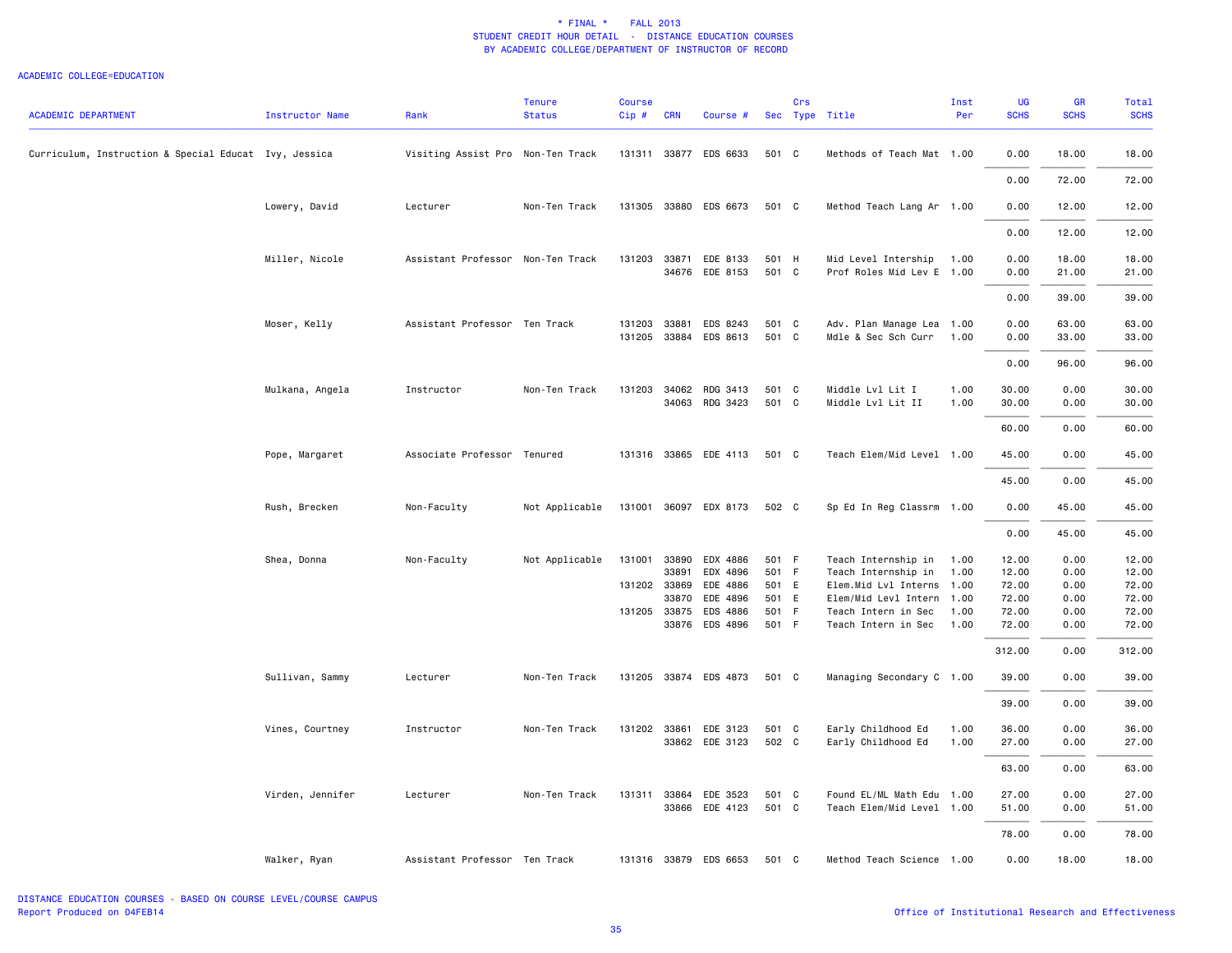|                                                            |                 |            | <b>Tenure</b> | Course |            |                         |       | Crs |                           | Inst | <b>UG</b>   | <b>GR</b>         | Total       |
|------------------------------------------------------------|-----------------|------------|---------------|--------|------------|-------------------------|-------|-----|---------------------------|------|-------------|-------------------|-------------|
| <b>ACADEMIC DEPARTMENT</b>                                 | Instructor Name | Rank       | Status        | Cip #  | <b>CRN</b> | Course # Sec Type Title |       |     |                           | Per  | <b>SCHS</b> | <b>SCHS</b>       | <b>SCHS</b> |
|                                                            |                 |            |               |        |            |                         |       |     |                           |      |             |                   |             |
|                                                            |                 |            |               |        |            |                         |       |     |                           |      | 0.00        | 18.00             | 18.00       |
|                                                            |                 |            |               |        |            |                         |       |     |                           |      |             |                   |             |
| Curriculum, Instruction & Special Educat Wofford, Jennifer |                 | Instructor | Non-Ten Track | 131305 |            | 34064 RDG 4133          | 501 C |     | Integrat Lang Art In 1.00 |      | 48.00       | 0.00              | 48.00       |
|                                                            |                 |            |               |        |            |                         |       |     |                           |      | 48.00       | 0.00              | 48.00       |
|                                                            |                 |            |               |        |            |                         |       |     |                           |      |             |                   |             |
|                                                            |                 |            |               |        |            |                         |       |     |                           |      | ========    | $=$ = = = = = = = | ==========  |
| Curriculum, Instruction & Special Educat                   |                 |            |               |        |            |                         |       |     |                           |      | 975.00      | 793.00            | 1768.00     |
|                                                            |                 |            |               |        |            |                         |       |     |                           |      | --------    | $=$ = = = = = = = | ==========  |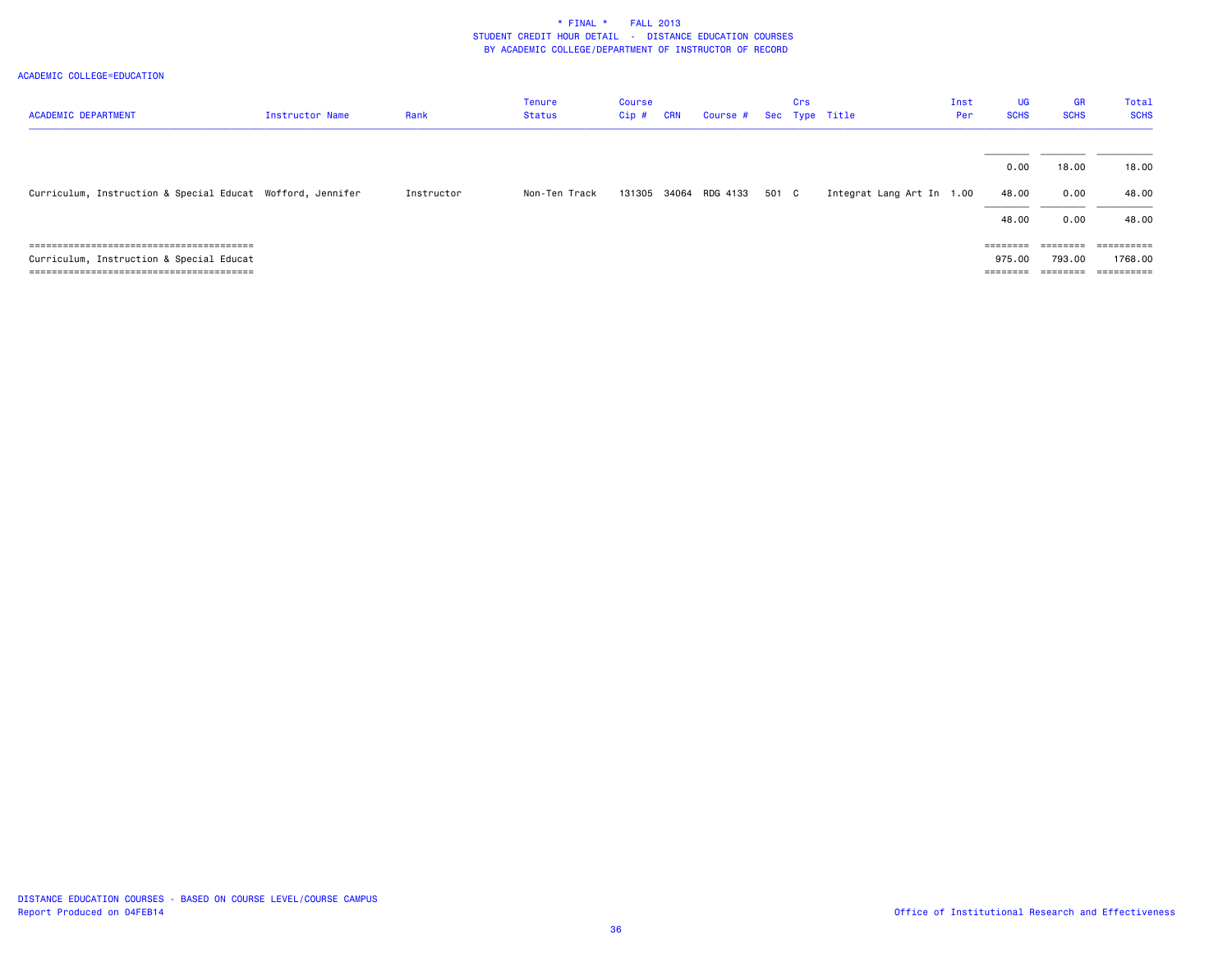| <b>ACADEMIC DEPARTMENT</b>                            | <b>Instructor Name</b> | Rank                          | <b>Tenure</b><br><b>Status</b> | Course<br>Cip#   | <b>CRN</b> | Course #                                     |                         | Crs | Sec Type Title                                                                      | Inst<br>Per | UG<br><b>SCHS</b>     | <b>GR</b><br><b>SCHS</b> | Total<br><b>SCHS</b>                                         |
|-------------------------------------------------------|------------------------|-------------------------------|--------------------------------|------------------|------------|----------------------------------------------|-------------------------|-----|-------------------------------------------------------------------------------------|-------------|-----------------------|--------------------------|--------------------------------------------------------------|
| Instructional Systems & Workforce Develo Adams, James |                        | Associate Professor Tenured   |                                |                  |            | 131310 34088 TKT 4183<br>34095 TKT 6183      | 501 C<br>501 C          |     | Meth Tchn Career Pat 1.00<br>Meth Tchn Career Pat 1.00                              |             | 6.00<br>0.00          | 0.00<br>39.00            | 6.00<br>39.00                                                |
|                                                       |                        |                               |                                |                  |            |                                              |                         |     |                                                                                     |             | 6.00                  | 39.00                    | 45.00                                                        |
|                                                       | Bass, Amy              | Lecturer                      | Non-Ten Track                  | 130301           | 34009      | LSK 2010<br>131315 34008 LSK 1023            | 501 C<br>501 C          |     | Praxis: Acad Core En 1.00<br>Col Read/Study Skill 1.00                              |             | 31.00<br>102.00       | 0.00<br>0.00             | 31.00<br>102.00                                              |
|                                                       |                        |                               |                                |                  |            |                                              |                         |     |                                                                                     |             | 133.00                | 0.00                     | 133.00                                                       |
|                                                       | Berryhill, Amy         | Non-Faculty                   | Not Applicable                 |                  |            | 110301 34086 TKT 1273                        | 502 C                   |     | Computer Application 1.00                                                           |             | 102.00                | 0.00                     | 102.00                                                       |
|                                                       |                        |                               |                                |                  |            |                                              |                         |     |                                                                                     |             | 102.00                | 0.00                     | 102.00                                                       |
|                                                       | Cornelious, Linda      | Professor                     | Tenured                        | 131309<br>131321 | 34091      | 34100 TKT 8213<br>TKT 4803<br>34098 TKT 6803 | 501 C<br>501 C<br>501 C |     | Cont/Meth Career & T 1.00<br>Integ Tech for Learn 1.00<br>Integ Tech for Learn 1.00 |             | 0.00<br>27.00<br>0.00 | 27.00<br>0.00<br>27.00   | 27.00<br>27.00<br>27.00                                      |
|                                                       |                        |                               |                                |                  |            |                                              |                         |     |                                                                                     |             | 27.00                 | 54.00                    | 81.00                                                        |
|                                                       | Earle, Marie           | Assistant Professor Ten Track |                                |                  |            | 110301 34085 TKT 1273                        | 501 C                   |     | Computer Application 1.00                                                           |             | 90.00                 | 0.00                     | 90.00                                                        |
|                                                       |                        |                               |                                |                  |            |                                              |                         |     |                                                                                     |             | 90.00                 | 0.00                     | 90.00                                                        |
|                                                       | Forde, Connie          | Professor                     | Tenured                        |                  |            | 110301 34083 TKB 6283                        | 501 B                   |     | Advanced Office Syst 0.50                                                           |             | 0.00                  | 4.50                     | 4.50                                                         |
|                                                       |                        |                               |                                |                  |            |                                              |                         |     |                                                                                     |             | 0.00                  | 4.50                     | 4.50                                                         |
|                                                       | Huang, Kun             | Assistant Professor Ten Track |                                | 110301           |            | 34089 TKT 4713<br>34096 TKT 6713             | 501 C<br>501 C          |     | Authoring for Instr 1.00<br>Authoring for Instr                                     | 1.00        | 42.00<br>0.00         | 0.00<br>18.00            | 42.00<br>18.00                                               |
|                                                       |                        |                               |                                |                  |            |                                              |                         |     |                                                                                     |             | 42.00                 | 18.00                    | 60.00                                                        |
|                                                       | Keel, Vicki            | Instructor                    | Non-Ten Track                  | 110301           | 34081      | TKB 4283                                     | 501 B                   |     | Advanced Office Syst 1.00                                                           |             | 84.00                 | 0.00                     | 84.00                                                        |
|                                                       |                        |                               |                                |                  |            | 34083 TKB 6283<br>131303 36103 TKB 1123      | 501 B<br>501 B          |     | Advanced Office Syst 0.50<br>Document Form/Info P 1.00                              |             | 0.00<br>3.00          | 4.50<br>0.00             | 4.50<br>3.00                                                 |
|                                                       |                        |                               |                                |                  |            |                                              |                         |     |                                                                                     |             | 87.00                 | 4.50                     | 91.50                                                        |
|                                                       | Lee, Sang Joon         | Assistant Professor Ten Track |                                |                  |            | 110301 34090 TKT 4753<br>34097 TKT 6753      | 501 C<br>501 C          |     | Presenting with Medi 1.00<br>Presenting with Medi 1.00                              |             | 63.00<br>0.00         | 0.00<br>39.00            | 63.00<br>39.00                                               |
|                                                       |                        |                               |                                |                  |            |                                              |                         |     |                                                                                     |             | 63.00                 | 39.00                    | 102.00                                                       |
|                                                       | Okojie, Mabel          | Associate Professor Tenured   |                                | 131309           |            | 34837 TKT 8273                               | 501 C                   |     | Con Iss Cur Pla ISWE 1.00                                                           |             | 0.00                  | 15.00                    | 15.00                                                        |
|                                                       |                        |                               |                                |                  |            |                                              |                         |     |                                                                                     |             | 0.00                  | 15.00                    | 15.00                                                        |
|                                                       | Scott-Bracey, Pamela   | Assistant Professor Ten Track |                                |                  |            | 131309 36144 TKT 4463<br>36281 TKT 6463      | 501 C<br>501 C          |     | Meth Tchn Tech Mid S 1.00<br>Meth Tchn Tech Mid S 1.00                              |             | 3.00<br>0.00          | 0.00<br>3.00             | 3.00<br>3.00                                                 |
|                                                       |                        |                               |                                |                  |            |                                              |                         |     |                                                                                     |             | 3.00                  | 3.00                     | 6.00                                                         |
| Instructional Systems & Workforce Develo              |                        |                               |                                |                  |            |                                              |                         |     |                                                                                     |             | ========<br>553.00    | 177.00                   | --------- ----------<br>730.00<br>-------- ------- --------- |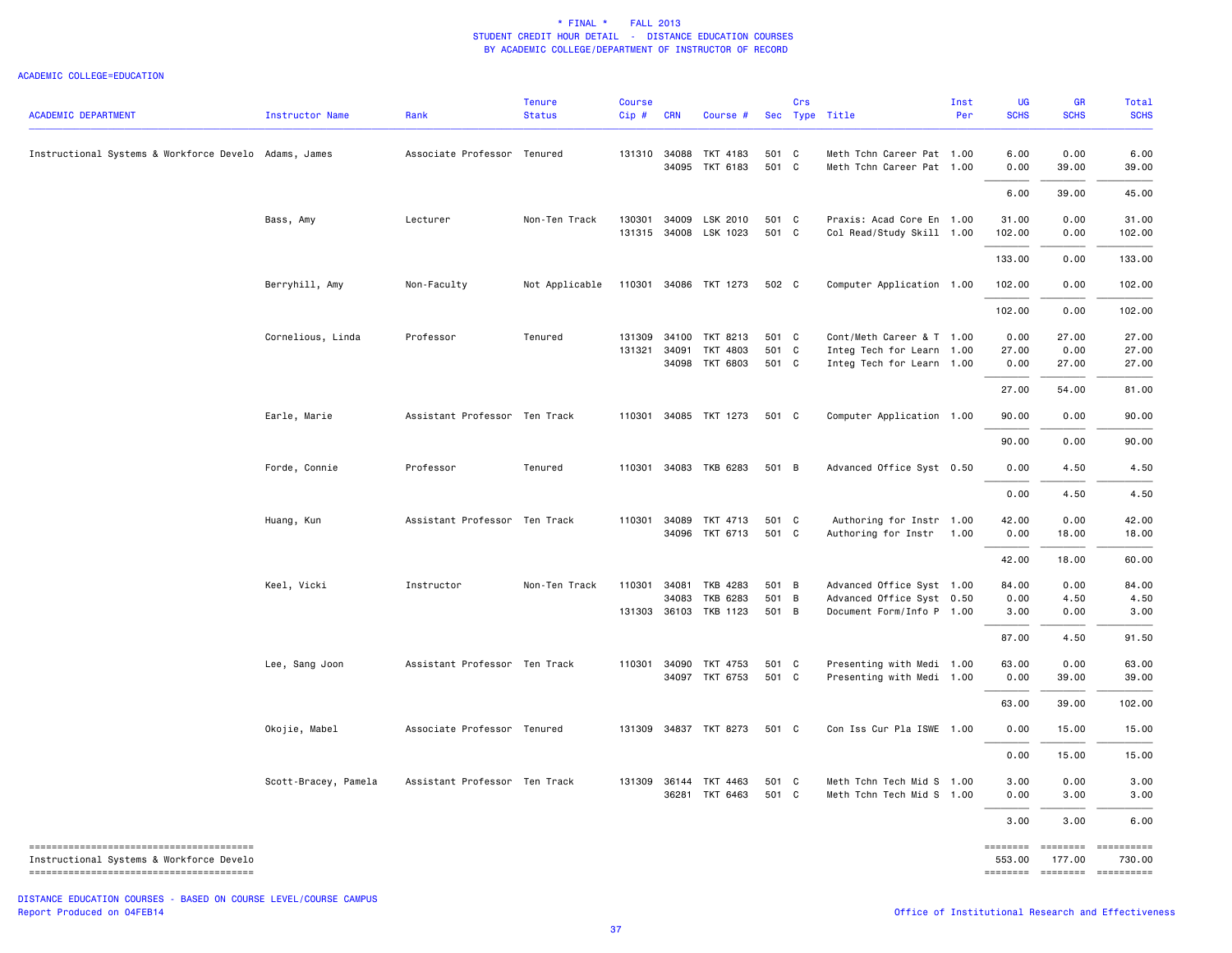| <b>ACADEMIC DEPARTMENT</b> | Instructor Name | Rank       | <b>Tenure</b><br>Status | <b>Course</b><br>Cip# | <b>CRN</b> | Course #                 |                | Crs | Sec Type Title                           | Inst<br>Per  | <b>UG</b><br><b>SCHS</b> | <b>GR</b><br><b>SCHS</b> | Total<br><b>SCHS</b> |
|----------------------------|-----------------|------------|-------------------------|-----------------------|------------|--------------------------|----------------|-----|------------------------------------------|--------------|--------------------------|--------------------------|----------------------|
| Kinesiology                | Brown, Stanley  | Professor  | Tenured                 | 131314                | 34047      | PE 4886<br>34048 PE 4896 | 501 F<br>501 F |     | Teach Intern in PE<br>Teach Intern in PE | 1.00<br>1.00 | 36.00<br>36.00           | 0.00<br>0.00             | 36.00<br>36.00       |
|                            |                 |            |                         |                       |            |                          |                |     |                                          |              | 72.00                    | 0.00                     | 72.00                |
|                            | Rye, David      | Instructor | Non-Ten Track           | 131314                |            | 34046 PE 4873            | 501 C          |     | Prof Sem In Physica 1.00                 |              | 18.00                    | 0.00                     | 18.00                |
|                            |                 |            |                         |                       |            |                          |                |     |                                          |              | 18.00                    | 0.00                     | 18.00                |
|                            |                 |            |                         |                       |            |                          |                |     |                                          |              |                          | $=$ = = = = = = =        | ==========           |
| Kinesiology                |                 |            |                         |                       |            |                          |                |     |                                          |              | 90.00                    | 0.00                     | 90.00                |
|                            |                 |            |                         |                       |            |                          |                |     |                                          |              | ========                 | ========                 | ==========           |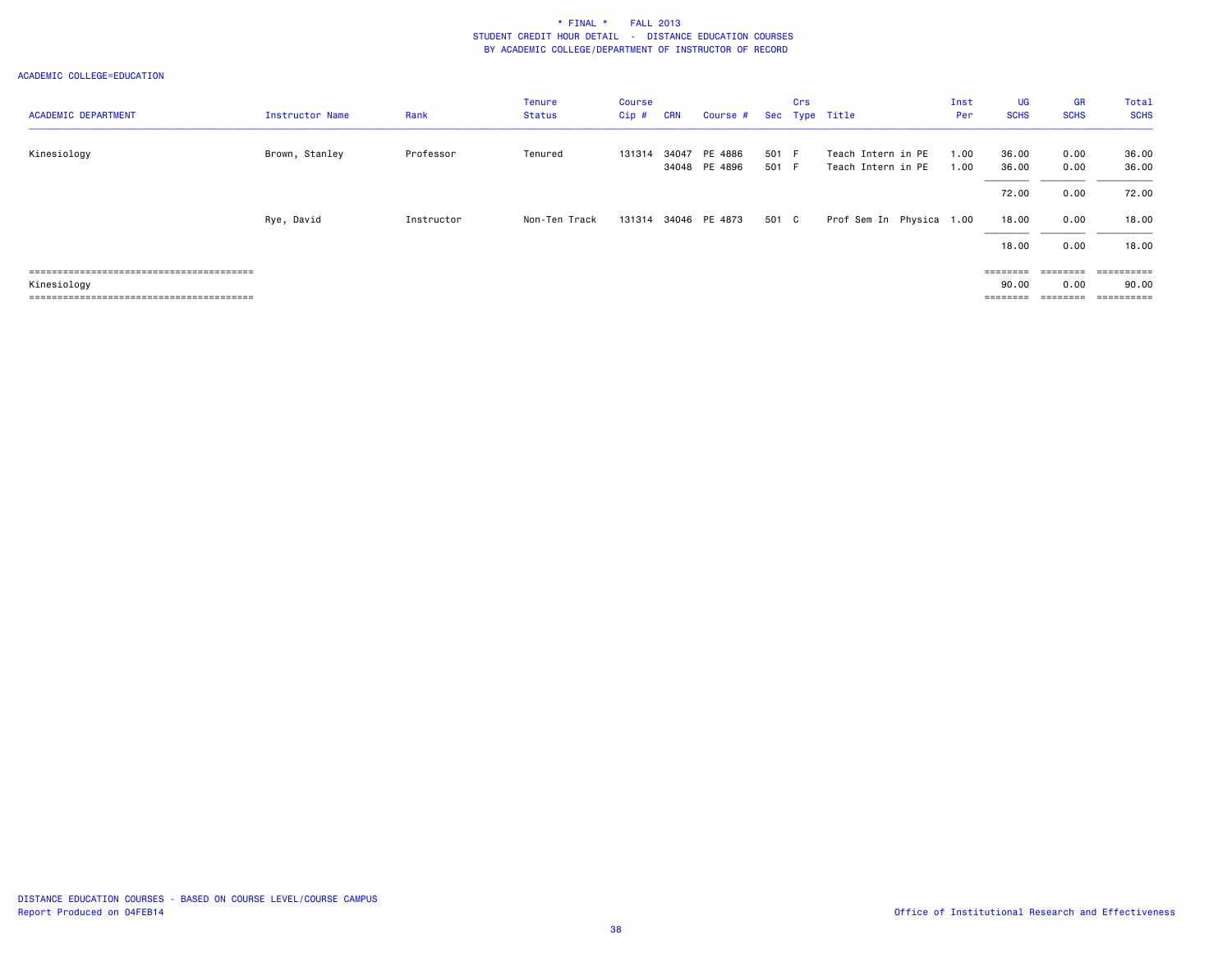| <b>ACADEMIC DEPARTMENT</b> | Instructor Name   | Rank                              | <b>Tenure</b><br><b>Status</b> | <b>Course</b><br>Cip# | <b>CRN</b> | Course #              |       | Crs | Sec Type Title            | Inst<br>Per | <b>UG</b><br><b>SCHS</b> | <b>GR</b><br><b>SCHS</b>  | Total<br><b>SCHS</b>     |
|----------------------------|-------------------|-----------------------------------|--------------------------------|-----------------------|------------|-----------------------|-------|-----|---------------------------|-------------|--------------------------|---------------------------|--------------------------|
| Leadership and Foundations | Bowen, Marilyn    | Research Assoc Prof Non-Ten Track |                                |                       |            | 450101 33872 EDF 3333 | 501 C |     | Social Foundation Ed 1.00 |             | 75.00                    | 0.00                      | 75.00                    |
|                            |                   |                                   |                                |                       |            |                       |       |     |                           |             | 75.00                    | 0.00                      | 75.00                    |
|                            | Brocato, Donna    | Associate Professor Tenured       |                                | 130407                |            | 36060 CCL 9000        | 507 D |     | Diss./Dissertation R 1.00 |             | 0.00                     | 1.00                      | 1.00                     |
|                            |                   |                                   |                                |                       |            |                       |       |     |                           |             | 0.00                     | 1.00                      | 1.00                     |
|                            | Coats, Linda      | Professor                         | Tenured                        | 130407                |            | 35641 CCL 9000        | 503 D |     | Diss./Dissertation R 1.00 |             | 0.00                     | 22.00                     | 22.00                    |
|                            |                   |                                   |                                |                       |            |                       |       |     |                           |             | 0.00                     | 22.00                     | 22.00                    |
|                            | Davis, James      | Associate Professor Tenured       |                                | 130401                |            | 33860 EDA 8190        | 501 S |     | Wkshp Ed Adm & Super 1.00 |             | 0.00                     | 6.00                      | 6.00                     |
|                            |                   |                                   |                                | 130407                |            | 33818 CCL 8123        | 501 C |     | Comm Col Finance          | 1.00        | 0.00                     | 42.00                     | 42.00                    |
|                            |                   |                                   |                                |                       |            | 33820 CCL 8213        | 501 E |     | Intern In Comm Colle 1.00 |             | 0.00                     | 6.00                      | 6.00                     |
|                            |                   |                                   |                                |                       | 33821      | CCL 8223              | 501 E |     | Intern Work Ed Leade 1.00 |             | 0.00                     | 18.00                     | 18.00                    |
|                            |                   |                                   |                                |                       |            | 35639 CCL 9000        | 501 D |     | Diss./Dissertation R 1.00 |             | 0.00                     | 66.00                     | 66.00                    |
|                            |                   |                                   |                                |                       |            | 36117 CCL 7000        | 501 I |     | Directed Individual       | 1.00        | 0.00                     | 3.00                      | 3.00                     |
|                            |                   |                                   |                                |                       |            | 36118 CCL 7000        | 502 I |     | Directed Individual       | 1.00        | 0.00                     | 3.00                      | 3.00                     |
|                            |                   |                                   |                                |                       |            |                       |       |     |                           |             | 0.00                     | 144.00                    | 144.00                   |
|                            | King, Stephanie   | Assistant Professor Ten Track     |                                | 130407                |            | 33819 CCL 8173        | 501 C |     | Comm College Teachin 1.00 |             | 0.00                     | 48.00                     | 48.00                    |
|                            |                   |                                   |                                |                       |            | 34684 CCL 8313        | 501 C |     | Comm Coll Instrl Ass 1.00 |             | 0.00                     | 45.00                     | 45.00                    |
|                            |                   |                                   |                                |                       |            | 35640 CCL 9000        | 502 D |     | Diss./Dissertation R 1.00 |             | 0.00                     | 47.00                     | 47.00                    |
|                            |                   |                                   |                                |                       |            |                       |       |     |                           |             | 0.00                     | 140.00                    | 140.00                   |
|                            | Miller, Robert    | Lecturer                          | Non-Ten Track                  | 130407                |            | 36400 CCL 8113        | 502 C |     | Comm Col Hist/Philos 1.00 |             | 0.00                     | 57.00                     | 57.00                    |
|                            |                   |                                   |                                |                       |            |                       |       |     |                           |             | 0.00                     | 57.00                     | 57.00                    |
|                            | Prince, Debra     | Associate Professor Tenured       |                                | 130601                |            | 33873 EDF 8363        | 501 C |     | Func & Met Res In Ed 1.00 |             | 0.00                     | 36.00                     | 36.00                    |
|                            |                   |                                   |                                |                       |            |                       |       |     |                           |             | 0.00                     | 36.00                     | 36.00                    |
|                            | Stumpf, Arthur    | Associate Professor Tenured       |                                | 130407                |            | 33823 CCL 8283        | 501 C |     | Leadership Comm Coll 1.00 |             | 0.00                     | 18.00                     | 18.00                    |
|                            |                   |                                   |                                |                       |            | 33824 CCL 8333        | 501 C |     | Comm Col Admin            | 1.00        | 0.00                     | 30.00                     | 30.00                    |
|                            |                   |                                   |                                |                       |            | 35642 CCL 9000        | 504 D |     | Diss./Dissertation R 1.00 |             | 0.00                     | 50.00                     | 50.00                    |
|                            |                   |                                   |                                |                       |            |                       |       |     |                           |             |                          |                           |                          |
|                            |                   |                                   |                                |                       |            |                       |       |     |                           |             | 0.00                     | 98.00                     | 98.00                    |
|                            | Williams, Frankie | Professor                         | Tenured                        | 130407                |            | 34683 CCL 8113        | 501 C |     | Comm Col Hist/Philos 1.00 |             | 0.00                     | 42.00                     | 42.00                    |
|                            |                   |                                   |                                |                       |            | 35643 CCL 9000        | 505 D |     | Diss./Dissertation R 1.00 |             | 0.00                     | 2.00                      | 2.00                     |
|                            |                   |                                   |                                |                       |            |                       |       |     |                           |             | 0.00                     | 44.00                     | 44.00                    |
| Leadership and Foundations |                   |                                   |                                |                       |            |                       |       |     |                           |             | <b>EDESSER</b><br>75.00  | <b>SEESSEES</b><br>542.00 | $-$ ==========<br>617.00 |
|                            |                   |                                   |                                |                       |            |                       |       |     |                           |             | ========                 | --------- ----------      |                          |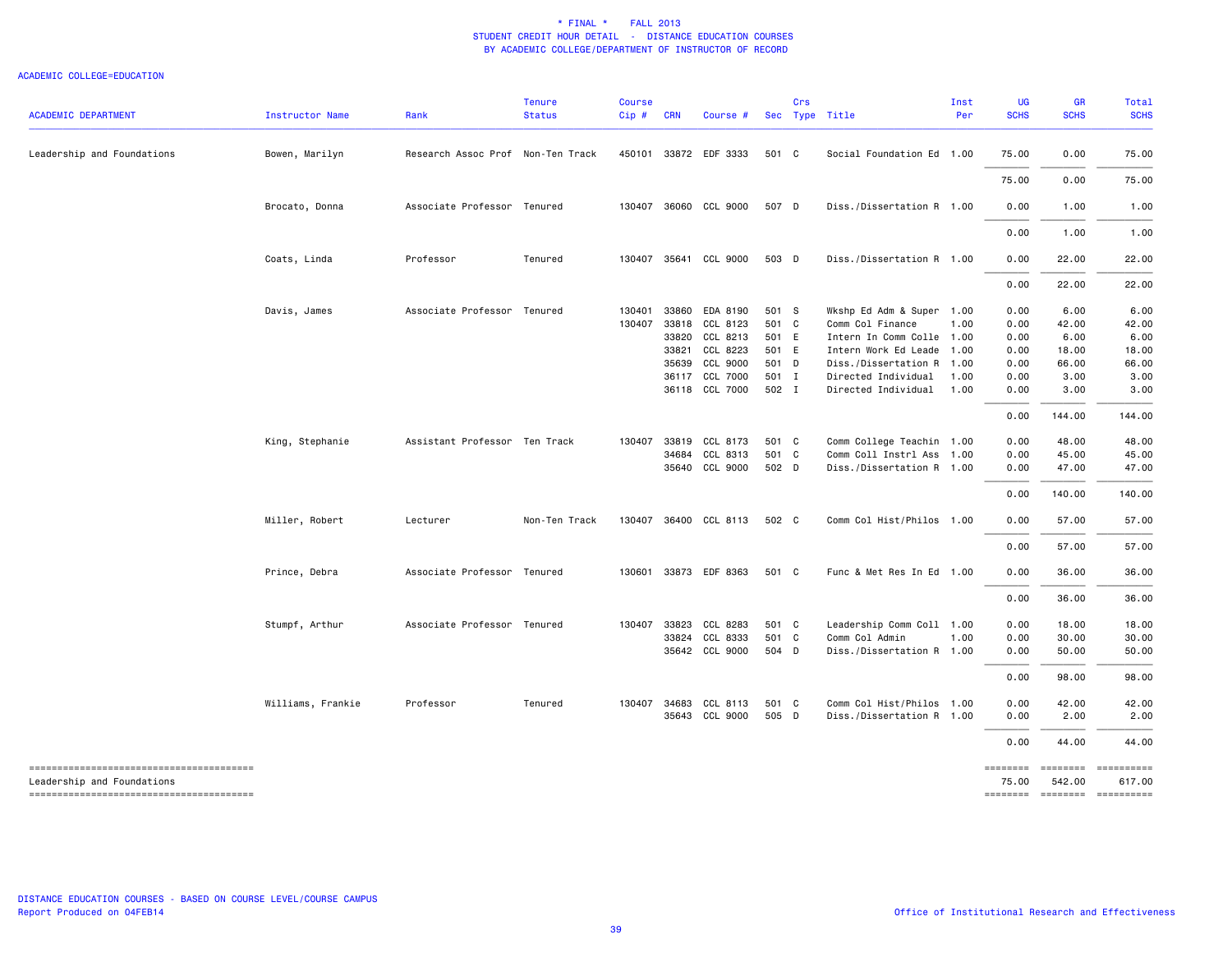| <b>ACADEMIC DEPARTMENT</b> | Instructor Name | Rank     | <b>Tenure</b><br>Status | <b>Course</b><br>Cip # | <b>CRN</b>     | Course #             |                | Crs | Sec Type Title                           | Inst<br>Per  | <b>UG</b><br><b>SCHS</b> | <b>GR</b><br><b>SCHS</b> | Total<br><b>SCHS</b> |
|----------------------------|-----------------|----------|-------------------------|------------------------|----------------|----------------------|----------------|-----|------------------------------------------|--------------|--------------------------|--------------------------|----------------------|
|                            |                 |          |                         |                        |                |                      |                |     |                                          |              |                          |                          |                      |
| Music                      | Banks, Jessica  | Lecturer | Non-Ten Track           | 131312                 | 36054<br>36055 | MUE 4886<br>MUE 4896 | 501 F<br>501 F |     | Stu Teach Music Ed<br>Stu Teach Music Ed | 1.00<br>1.00 | 6.00<br>6.00             | 0.00<br>0.00             | 6.00<br>6.00         |
|                            |                 |          |                         |                        |                |                      |                |     |                                          |              | 12.00                    | 0.00                     | 12.00                |
|                            | Ensor, Carol    | Lecturer | Non-Ten Track           | 500901                 |                | 34045 MU 1113        | 501 C          |     | His & Apprec Of Musi 1.00                |              | 57.00                    | 0.00                     | 57.00                |
|                            |                 |          |                         |                        |                |                      |                |     |                                          |              | 57.00                    | 0.00                     | 57.00                |
|                            |                 |          |                         |                        |                |                      |                |     |                                          |              | $=$ = = = = = = =        | $=$ = = = = = = =        | ==========           |
| Music                      |                 |          |                         |                        |                |                      |                |     |                                          |              | 69.00                    | 0.00                     | 69.00                |
|                            |                 |          |                         |                        |                |                      |                |     |                                          |              | ========                 |                          | ==========           |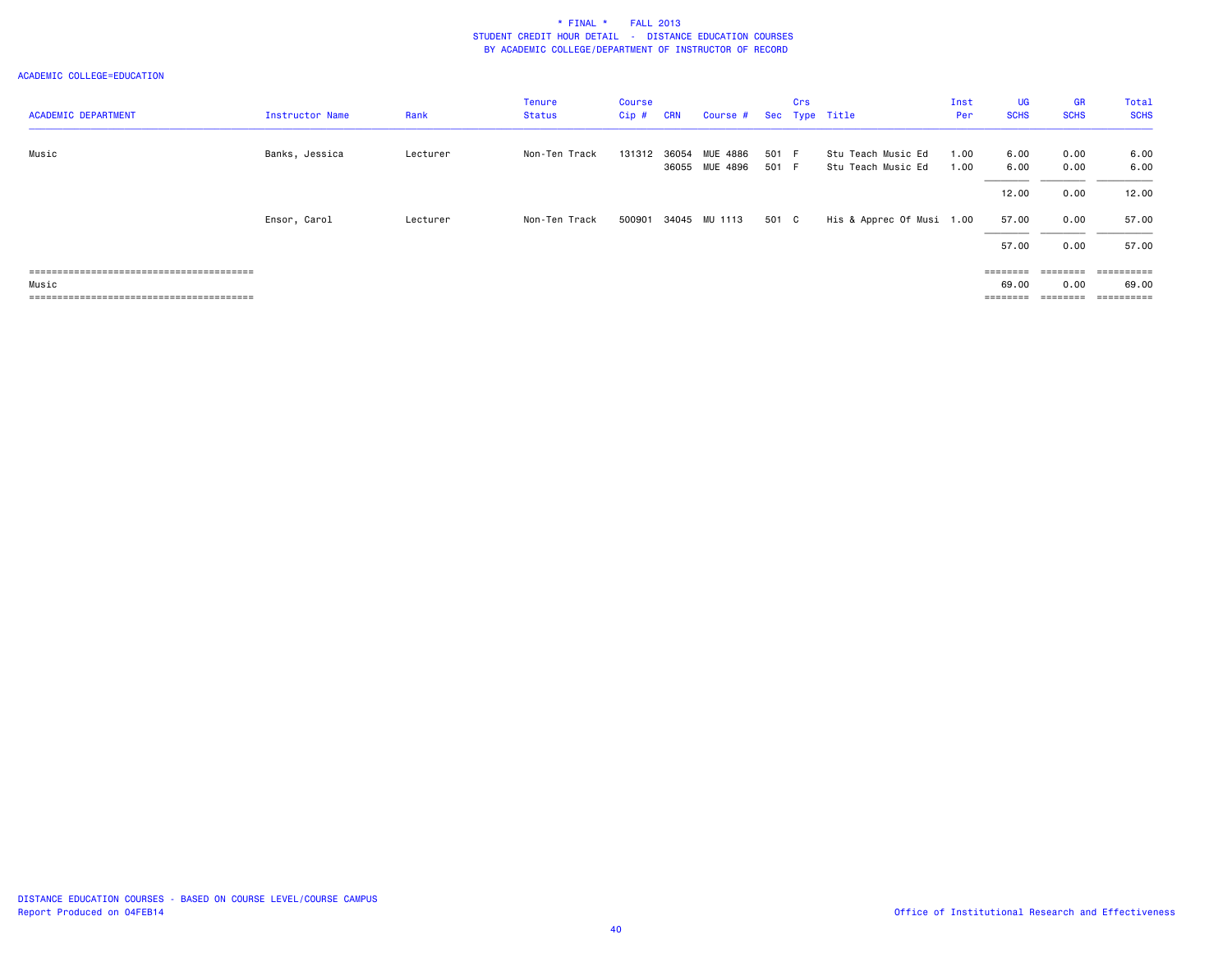|                            |                 |                               | <b>Tenure</b>  | <b>Course</b> |            |                       |       | Crs |                           | Inst | UG               | GR                | Total                |
|----------------------------|-----------------|-------------------------------|----------------|---------------|------------|-----------------------|-------|-----|---------------------------|------|------------------|-------------------|----------------------|
| <b>ACADEMIC DEPARTMENT</b> | Instructor Name | Rank                          | <b>Status</b>  | Cip#          | <b>CRN</b> | Course #              |       |     | Sec Type Title            | Per  | <b>SCHS</b>      | <b>SCHS</b>       | <b>SCHS</b>          |
| Aerospace Engineering      | Janus, Jonathan | Associate Professor Tenured   |                | 140201        | 33788      | ASE 8413              | 501 C |     | Comput Fluid Dyn I        | 1.00 | 0.00             | 3.00              | 3.00                 |
|                            |                 |                               |                |               | 34791      | ASE 8363              | 501 C |     | Comp Heat Transfer        | 1.00 | 0.00             | 3.00              | 3.00                 |
|                            |                 |                               |                |               |            |                       |       |     |                           |      | 0.00             | 6.00              | 6.00                 |
|                            | Lacy, Thomas    | Professor                     | Tenured        | 140201        |            | 35217 ASE 9000        | 504 D |     | Research/Diss             | 1.00 | 0.00             | 3.00              | 3.00                 |
|                            |                 |                               |                |               |            |                       |       |     |                           |      | 0.00             | 3.00              | 3.00                 |
|                            | Newman, James   | Professor                     | Tenured        |               |            | 141101 34793 EM 8213  | 501 C |     | Fracture Mechanics        | 1.00 | 0.00             | 12.00             | 12.00                |
|                            |                 |                               |                |               |            |                       |       |     |                           |      | 0.00             | 12.00             | 12.00                |
|                            | Sescu, Adrian   | Assistant Professor Ten Track |                |               |            | 140201 34790 ASE 8343 | 501 C |     | Incomp Vis Lam Flow       | 1.00 | 0.00             | 9.00              | 9.00                 |
|                            |                 |                               |                |               |            |                       |       |     |                           |      | 0.00             | 9.00              | 9.00                 |
|                            | Sullivan, Rani  | Associate Professor Tenured   |                |               |            | 141101 34792 EM 8203  | 501 C |     | Appl Elasticity           | 1.00 | 0.00             | 18.00             | 18.00                |
|                            |                 |                               |                |               |            |                       |       |     |                           |      | 0.00             | 18.00             | 18.00                |
|                            | Walker, Calvin  | Non-Faculty                   | Not Applicable |               |            | 140201 34789 ASE 6153 | 501 C |     | Advanced Performance 1.00 |      | 0.00             | 6.00              | 6.00                 |
|                            |                 |                               |                |               |            |                       |       |     |                           |      | 0.00             | 6.00              | 6.00                 |
| Aerospace Engineering      |                 |                               |                |               |            |                       |       |     |                           |      | ========<br>0.00 | ========<br>54.00 | ==========<br>54.00  |
|                            |                 |                               |                |               |            |                       |       |     |                           |      | ========         |                   | ========= ========== |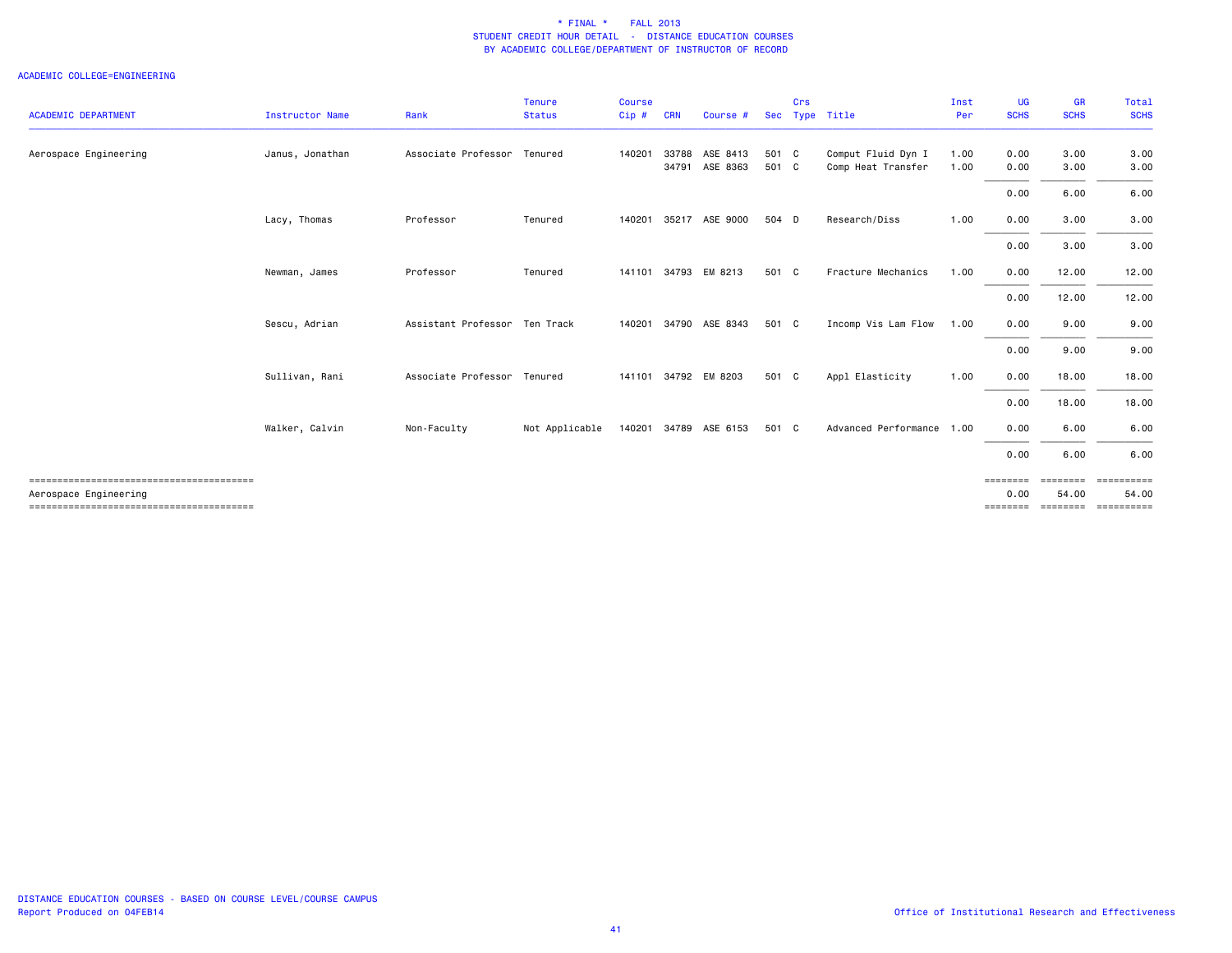#### ACADEMIC COLLEGE=ENGINEERING

| <b>ACADEMIC DEPARTMENT</b>        | <b>Instructor Name</b> | Rank                          | <b>Tenure</b><br><b>Status</b> | Course<br>Cip# | <b>CRN</b> | Course #                              |                | Crs | Sec Type Title                              | Inst<br>Per  | <b>UG</b><br><b>SCHS</b> | GR<br><b>SCHS</b> | Total<br><b>SCHS</b> |
|-----------------------------------|------------------------|-------------------------------|--------------------------------|----------------|------------|---------------------------------------|----------------|-----|---------------------------------------------|--------------|--------------------------|-------------------|----------------------|
| Civil & Environmental Engineering | Crane, Charles         | Lecturer                      | Non-Ten Track                  | 140801         |            | 34728 CE 8313                         | 501 C          |     | Concrete Materials                          | 0.50         | 0.00                     | 28.50             | 28.50                |
|                                   |                        |                               |                                |                |            |                                       |                |     |                                             |              | 0.00                     | 28.50             | 28.50                |
|                                   | Farthing, Matthew      | Lecturer                      | Non-Ten Track                  | 140801         |            | 34633 CE 8563                         | 501 C          |     | Groundwater Res Eval 0.50                   |              | 0.00                     | 4.50              | 4.50                 |
|                                   |                        |                               |                                |                |            |                                       |                |     |                                             |              | 0.00                     | 4.50              | 4.50                 |
|                                   | Freyne, Seamus         | Assistant Professor Ten Track |                                |                |            | 140801 34726 CE 6973<br>36583 CE 7000 | 501 C<br>502 I |     | Concrete Structures<br>Directed Indiv Study | 1.00<br>1.00 | 0.00<br>0.00             | 6.00<br>3.00      | 6.00<br>3.00         |
|                                   |                        |                               |                                |                |            |                                       |                |     |                                             |              | 0.00                     | 9.00              | 9.00                 |
|                                   | Gude, Veera            | Assistant Professor Ten Track |                                | 140801         |            | 34725 CE 6883                         | 501 C          |     | Engrd. Environmental 1.00                   |              | 0.00                     | 21.00             | 21.00                |
|                                   |                        |                               |                                |                |            |                                       |                |     |                                             |              | 0.00                     | 21.00             | 21.00                |
|                                   | Gullett, Philip        | Associate Professor Tenured   |                                | 140801         | 35041      | CE 8000                               | 504 D          |     | Research / Thesis                           | 1.00         | 0.00                     | 7.00              | 7.00                 |
|                                   |                        |                               |                                |                | 35054      | CE 9000                               | 504 D          |     | Research / Diss                             | 1.00         | 0.00                     | 6.00              | 6.00                 |
|                                   |                        |                               |                                |                |            |                                       |                |     |                                             |              | 0.00                     | 13.00             | 13.00                |
|                                   | Howard, Isaac          | Associate Professor Tenured   |                                | 140801         | 35042      | CE 8000                               | 505 D          |     | Research / Thesis                           | 1.00         | 0.00                     | 1.00              | 1.00                 |
|                                   |                        |                               |                                |                | 35055      | CE 9000<br>35158 CE 6103              | 505<br>501 C   | D   | Research / Diss<br>Pavement Mat & Des       | 1.00<br>1.00 | 0.00<br>0.00             | 10.00<br>6.00     | 10.00<br>6.00        |
|                                   |                        |                               |                                |                |            |                                       |                |     |                                             |              |                          |                   |                      |
|                                   |                        |                               |                                |                |            |                                       |                |     |                                             |              | 0.00                     | 17.00             | 17.00                |
|                                   | Howington, Stacy       | Lecturer                      | Non-Ten Track                  | 140801         |            | 34633 CE 8563                         | 501 C          |     | Groundwater Res Eval 0.50                   |              | 0.00                     | 4.50              | 4.50                 |
|                                   |                        |                               |                                |                |            |                                       |                |     |                                             |              | 0.00                     | 4.50              | 4.50                 |
|                                   | Li, Xiaopeng           | Assistant Professor Ten Track |                                |                |            | 140801 34724 CE 6163                  | 501 C          |     | Urban Tranp. Plannin 1.00                   |              | 0.00                     | 6.00              | 6.00                 |
|                                   |                        |                               |                                |                |            |                                       |                |     |                                             |              | 0.00                     | 6.00              | 6.00                 |
|                                   | Martin, James          | Professor                     | Tenured                        | 140801         | 35045      | CE 8000                               | 508 D          |     | Research / Thesis                           | 1.00         | 0.00                     | 4.00              | 4.00                 |
|                                   |                        |                               |                                |                | 35058      | CE 9000                               | 508            | D   | Research / Diss                             | 1.00         | 0.00                     | 3.00              | 3.00                 |
|                                   |                        |                               |                                |                |            | 140805 34631 CE 6533                  | 501 C          |     | Comp Water Res                              | 1.00         | 0.00                     | 21.00             | 21.00                |
|                                   |                        |                               |                                |                |            |                                       |                |     |                                             |              | 0.00                     | 28.00             | 28.00                |
|                                   | McAnally, William      | Research Professor            | Non-Ten Track                  | 140801         |            | 35046 CE 8000<br>35059 CE 9000        | 509 D<br>509 D |     | Research / Thesis<br>Research / Diss        | 1.00<br>1.00 | 0.00<br>0.00             | 1.00<br>1.00      | 1.00<br>1.00         |
|                                   |                        |                               |                                |                |            |                                       |                |     |                                             |              | 0.00                     | 2.00              | 2.00                 |
|                                   | Moser, Robert          | Lecturer                      | Non-Ten Track                  |                |            | 140801 34728 CE 8313                  | 501 C          |     | Concrete Materials                          | 0.50         | 0.00                     | 28.50             | 28.50                |
|                                   |                        |                               |                                |                |            |                                       |                |     |                                             |              | 0.00                     | 28.50             | 28.50                |
|                                   | Olsen, Richard         | Lecturer                      | Non-Ten Track                  |                |            | 140801 34729 CE 8413                  | 501 C          |     | Adv Geotech Site Cha                        | 1.00         | 0.00                     | 18.00             | 18.00                |
|                                   |                        |                               |                                |                |            |                                       |                |     |                                             |              | 0.00                     | 18.00             | 18.00                |
|                                   | Ramirez Avila, John    | Non-Faculty                   | Not Applicable                 |                |            | 140801 33825 CE 6523                  | 501 C          |     | Open Chan Hydraul                           | 1.00         | 0.00                     | 15.00             | 15.00                |

DISTANCE EDUCATION COURSES - BASED ON COURSE LEVEL/COURSE CAMPUSReport Produced on 04FEB14 Office of Institutional Research and Effectiveness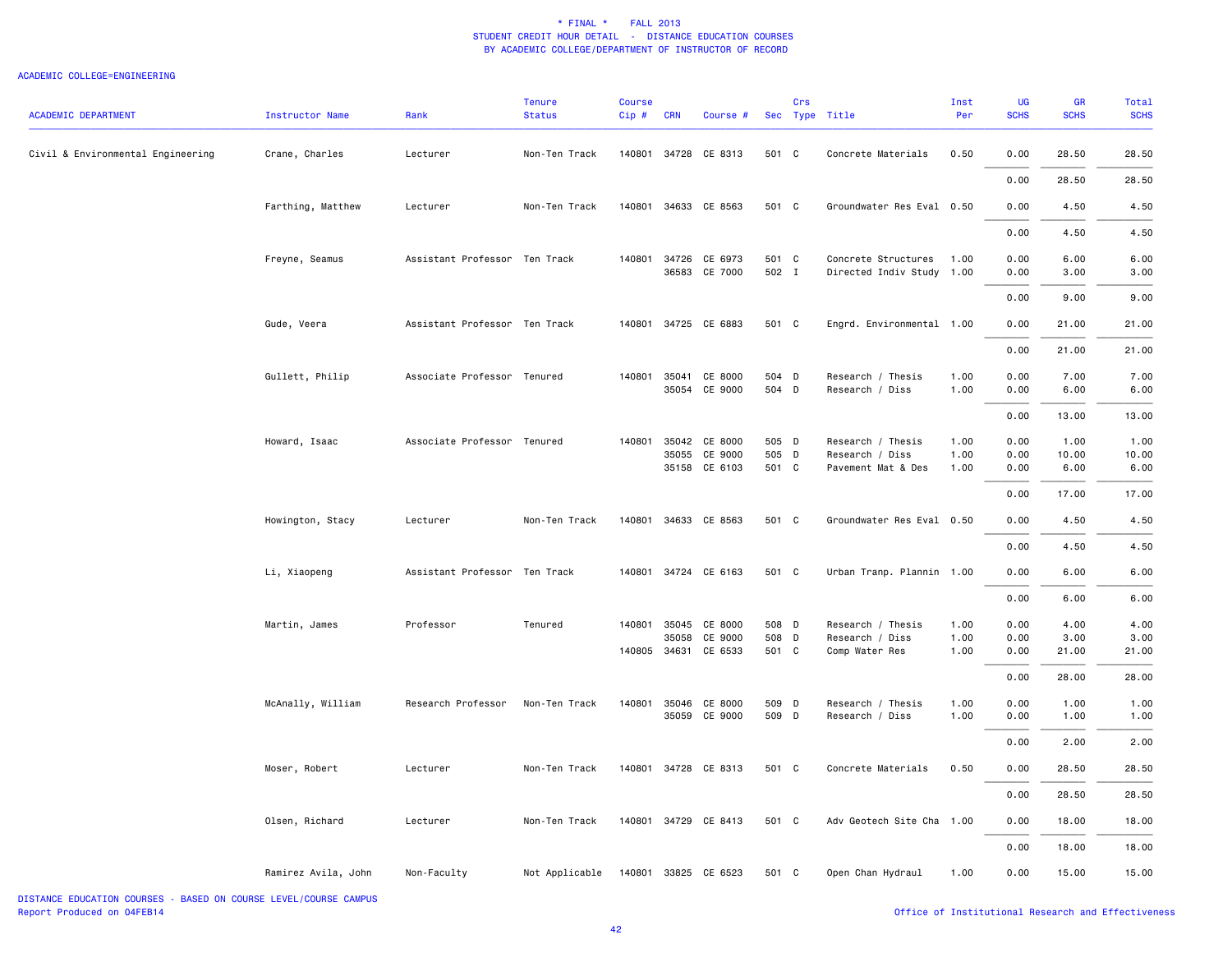| <b>ACADEMIC DEPARTMENT</b>        | <b>Instructor Name</b> | Rank                          | <b>Tenure</b><br><b>Status</b> | Course<br>Cip# | <b>CRN</b>     | Course #           | <b>Sec</b>     | Crs | Type Title                            | Inst<br>Per  | <b>UG</b><br><b>SCHS</b> | <b>GR</b><br><b>SCHS</b> | Total<br><b>SCHS</b>                                   |
|-----------------------------------|------------------------|-------------------------------|--------------------------------|----------------|----------------|--------------------|----------------|-----|---------------------------------------|--------------|--------------------------|--------------------------|--------------------------------------------------------|
|                                   |                        |                               |                                |                |                |                    |                |     |                                       |              |                          |                          |                                                        |
|                                   |                        |                               |                                |                |                |                    |                |     |                                       |              | 0.00                     | 15.00                    | 15.00                                                  |
| Civil & Environmental Engineering | Stockstill, Richard    | Lecturer                      | Non-Ten Track                  | 140805         |                | 34632 CE 8533      | 501 C          |     | Hydromechanics                        | 1.00         | 0.00                     | 6.00                     | 6.00                                                   |
|                                   |                        |                               |                                |                |                |                    |                |     |                                       |              | 0.00                     | 6.00                     | 6.00                                                   |
|                                   | Truax, Dennis          | Professor                     | Tenured                        | 140801         | 35060          | CE 9000            | 510 D          |     | Research / Diss                       | 1.00         | 0.00                     | 7.00                     | 7.00                                                   |
|                                   |                        |                               |                                |                |                |                    |                |     |                                       |              | 0.00                     | 7.00                     | 7.00                                                   |
|                                   | Vahedifard, Farshid    | Assistant Professor Ten Track |                                | 140801         | 35048          | CE 8000            | 511 D          |     | Research / Thesis                     | 1.00         | 0.00                     | 3.00                     | 3.00                                                   |
|                                   |                        |                               |                                |                |                |                    |                |     |                                       |              | 0.00                     | 3.00                     | 3.00                                                   |
|                                   | White, Thomas          | Professor                     | Tenured                        | 140801         |                | 35049 CE 8000      | 512 D          |     | Research / Thesis                     | 1.00         | 0.00                     | 6.00                     | 6.00                                                   |
|                                   |                        |                               |                                |                |                |                    |                |     |                                       |              | 0.00                     | 6.00                     | 6.00                                                   |
|                                   | Zhang, Li              | Associate Professor           | Tenured                        | 140801         | 34727<br>35063 | CE 8143<br>CE 9000 | 501 C<br>513 D |     | Traffic Sim. Mgmt.<br>Research / Diss | 1.00<br>1.00 | 0.00<br>0.00             | 6.00<br>3.00             | 6.00<br>3.00                                           |
|                                   |                        |                               |                                |                |                |                    |                |     |                                       |              | 0.00                     | 9.00                     | 9.00                                                   |
| Civil & Environmental Engineering |                        |                               |                                |                |                |                    |                |     |                                       |              | ========<br>0.00         | ========<br>226.00       | ==========<br>226.00<br>============================== |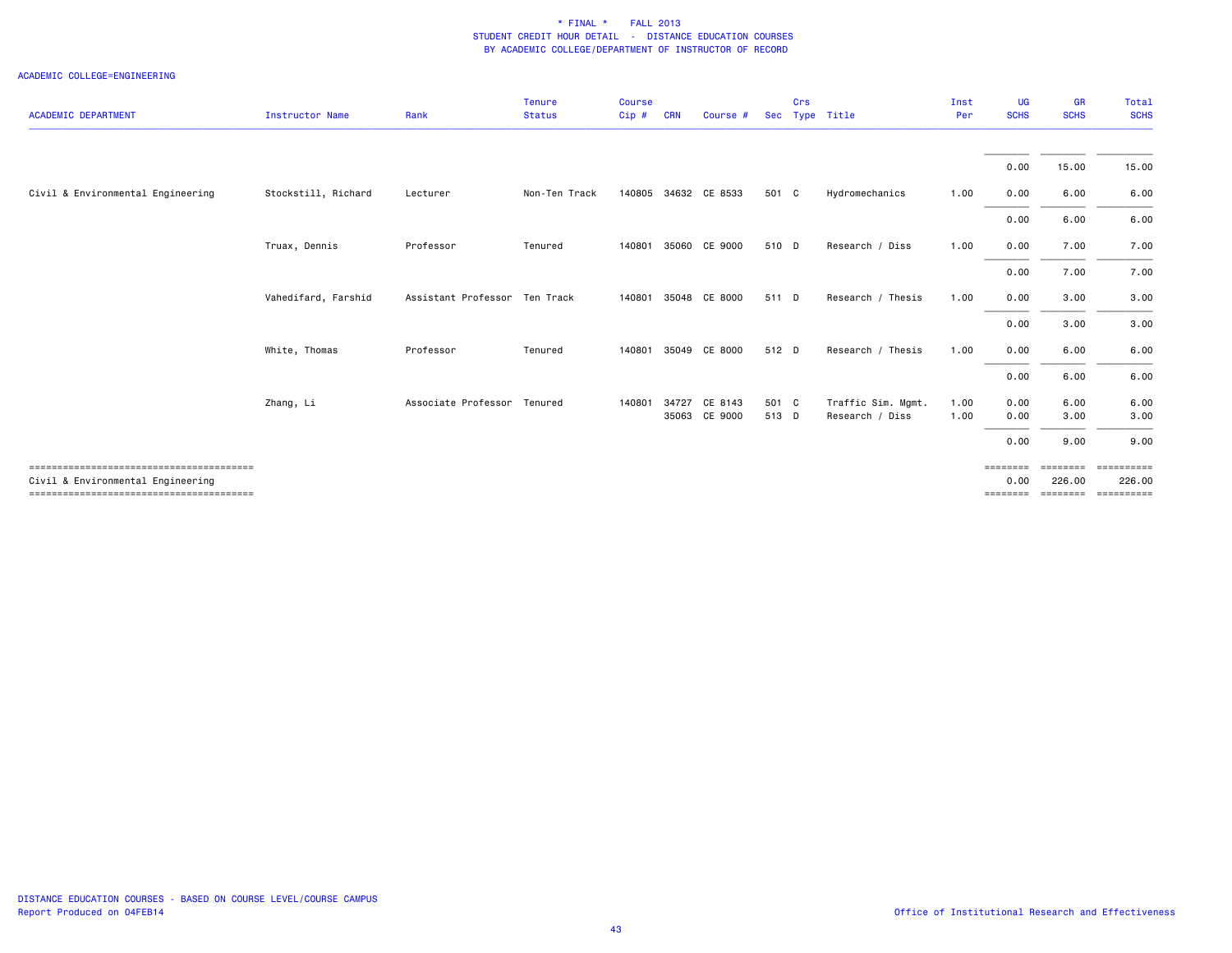| <b>ACADEMIC DEPARTMENT</b>     | Instructor Name | Rank                          | <b>Tenure</b><br><b>Status</b> | <b>Course</b><br>$Cip$ # | <b>CRN</b> | Course #       |       | Crs | Sec Type Title      | Inst<br>Per | <b>UG</b><br><b>SCHS</b> | <b>GR</b><br><b>SCHS</b> | Total<br><b>SCHS</b> |
|--------------------------------|-----------------|-------------------------------|--------------------------------|--------------------------|------------|----------------|-------|-----|---------------------|-------------|--------------------------|--------------------------|----------------------|
| Computer Science & Engineering | Allen, Edward   | Associate Professor           | Tenured                        | 110101                   | 34417      | CSE 6503       | 501 C |     | Database Management | 1.00        | 0.00                     | 12.00                    | 12.00                |
|                                |                 |                               |                                |                          |            |                |       |     |                     |             | 0.00                     | 12.00                    | 12.00                |
|                                | Dampier, David  | Professor                     | Tenured                        | 110101                   |            | 36165 CSE 8080 | 501 I |     | Directed Project Cs | 1.00        | 0.00                     | 3.00                     | 3.00                 |
|                                |                 |                               |                                |                          |            |                |       |     |                     |             | 0.00                     | 3.00                     | 3.00                 |
|                                | Niu, Nan        | Assistant Professor Ten Track |                                | 110101                   | 35453      | CSE 8273       | 501 C |     | Software Reqts Eng  | 1.00        | 0.00                     | 18.00                    | 18.00                |
|                                |                 |                               |                                |                          |            |                |       |     |                     |             | 0.00                     | 18.00                    | 18.00                |
|                                | Reese, Donna    | Professor                     | Tenured                        | 110101                   |            | 35452 CSE 8011 | 501 S |     | Seminar             | 1.00        | 0.00                     | 1.00                     | 1.00                 |
|                                |                 |                               |                                |                          |            |                |       |     |                     |             | 0.00                     | 1.00                     | 1.00                 |
|                                |                 |                               |                                |                          |            |                |       |     |                     |             | ========                 | eeeeeee                  | essessesse           |
| Computer Science & Engineering |                 |                               |                                |                          |            |                |       |     |                     |             | 0.00<br>=======          | 34.00                    | 34.00<br>==========  |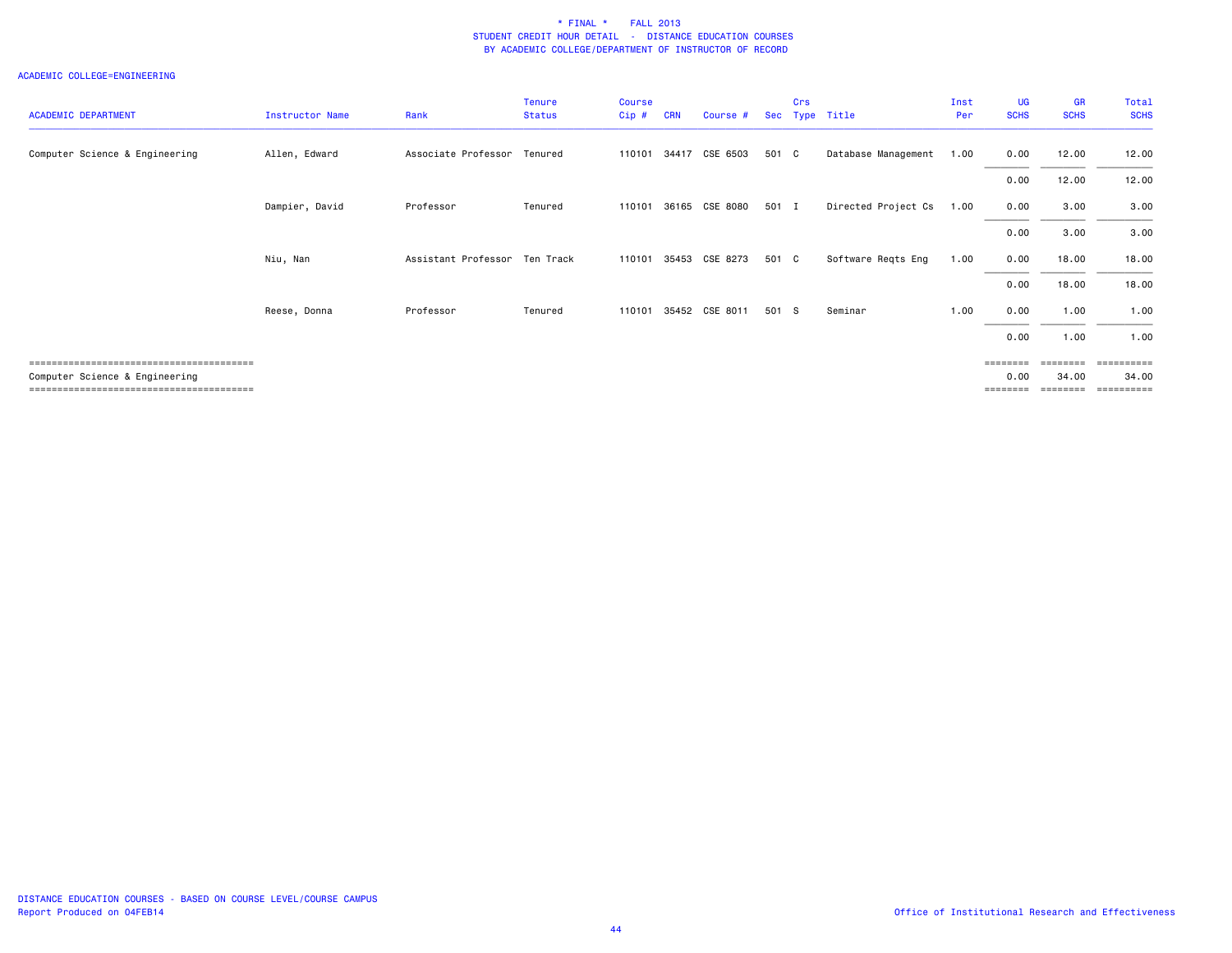| <b>ACADEMIC DEPARTMENT</b>                                                  | <b>Instructor Name</b> | Rank                          | Tenure<br><b>Status</b> | <b>Course</b><br>Cip# | <b>CRN</b>     | Course #                         |                | Crs | Sec Type Title                        | Inst<br>Per  | <b>UG</b><br><b>SCHS</b> | <b>GR</b><br><b>SCHS</b> | Total<br><b>SCHS</b>                                 |
|-----------------------------------------------------------------------------|------------------------|-------------------------------|-------------------------|-----------------------|----------------|----------------------------------|----------------|-----|---------------------------------------|--------------|--------------------------|--------------------------|------------------------------------------------------|
| Electrical & Computer Engineering                                           | Anderson, Derek        | Assistant Professor Ten Track |                         | 141001                |                | 33856 ECE 6413                   | 501 C          |     | Digital Signal Proce 1.00             |              | 0.00                     | 18.00                    | 18.00                                                |
|                                                                             |                        |                               |                         |                       |                |                                  |                |     |                                       |              | 0.00                     | 18.00                    | 18.00                                                |
|                                                                             | Du, Qian               | Professor                     | Tenured                 | 141001                |                | 34836 ECE 6423<br>35854 ECE 9000 | 501 C<br>507 D |     | Intro to Remote Sens<br>Research/Diss | 1.00<br>1.00 | 0.00<br>0.00             | 9.00<br>1.00             | 9.00<br>1.00                                         |
|                                                                             |                        |                               |                         |                       |                |                                  |                |     |                                       |              | 0.00                     | 10.00                    | 10.00                                                |
|                                                                             | Fowler, James          | Professor                     | Tenured                 |                       |                | 141001 35734 ECE 8453            | 501 C          |     | Introduction to Wave 1.00             |              | 0.00                     | 24.00                    | 24.00                                                |
|                                                                             |                        |                               |                         |                       |                |                                  |                |     |                                       |              | 0.00                     | 24.00                    | 24.00                                                |
|                                                                             | Fu, Yong               | Assistant Professor Ten Track |                         |                       |                | 141001 35619 ECE 8990            | 501 C          |     | Special Topic in ECE 1.00             |              | 0.00                     | 18.00                    | 18.00                                                |
|                                                                             |                        |                               |                         |                       |                |                                  |                |     |                                       |              | 0.00                     | 18.00                    | 18.00                                                |
|                                                                             | Grzybowski, Stanislaw  | Professor                     | Tenured                 | 141001                |                | 35853 ECE 9000                   | 511 D          |     | Research/Diss                         | 1.00         | 0.00                     | 6.00                     | 6.00                                                 |
|                                                                             |                        |                               |                         |                       |                |                                  |                |     |                                       |              | 0.00                     | 6.00                     | 6.00                                                 |
|                                                                             | Li, Pan                | Assistant Professor Ten Track |                         | 141001 35621          |                | ECE 8990                         | 502 C          |     | Special Topic in ECE 1.00             |              | 0.00                     | 12.00                    | 12.00                                                |
|                                                                             |                        |                               |                         |                       |                |                                  |                |     |                                       |              | 0.00                     | 12.00                    | 12.00                                                |
|                                                                             | Younan, Nicolas        | Professor                     | Tenured                 | 141001                | 35848<br>35851 | ECE 9000<br>ECE 8000             | 524 D<br>524 D |     | Research/Diss<br>Research/Thesis      | 1.00<br>1.00 | 0.00<br>0.00             | 7.00<br>1.00             | 7.00<br>1.00                                         |
|                                                                             |                        |                               |                         |                       |                |                                  |                |     |                                       |              | 0.00                     | 8.00                     | 8.00                                                 |
| Electrical & Computer Engineering<br>-------------------------------------- |                        |                               |                         |                       |                |                                  |                |     |                                       |              | 0.00                     | <b>EEEEEEE</b><br>96.00  | -----------<br>96.00<br>======== ======== ========== |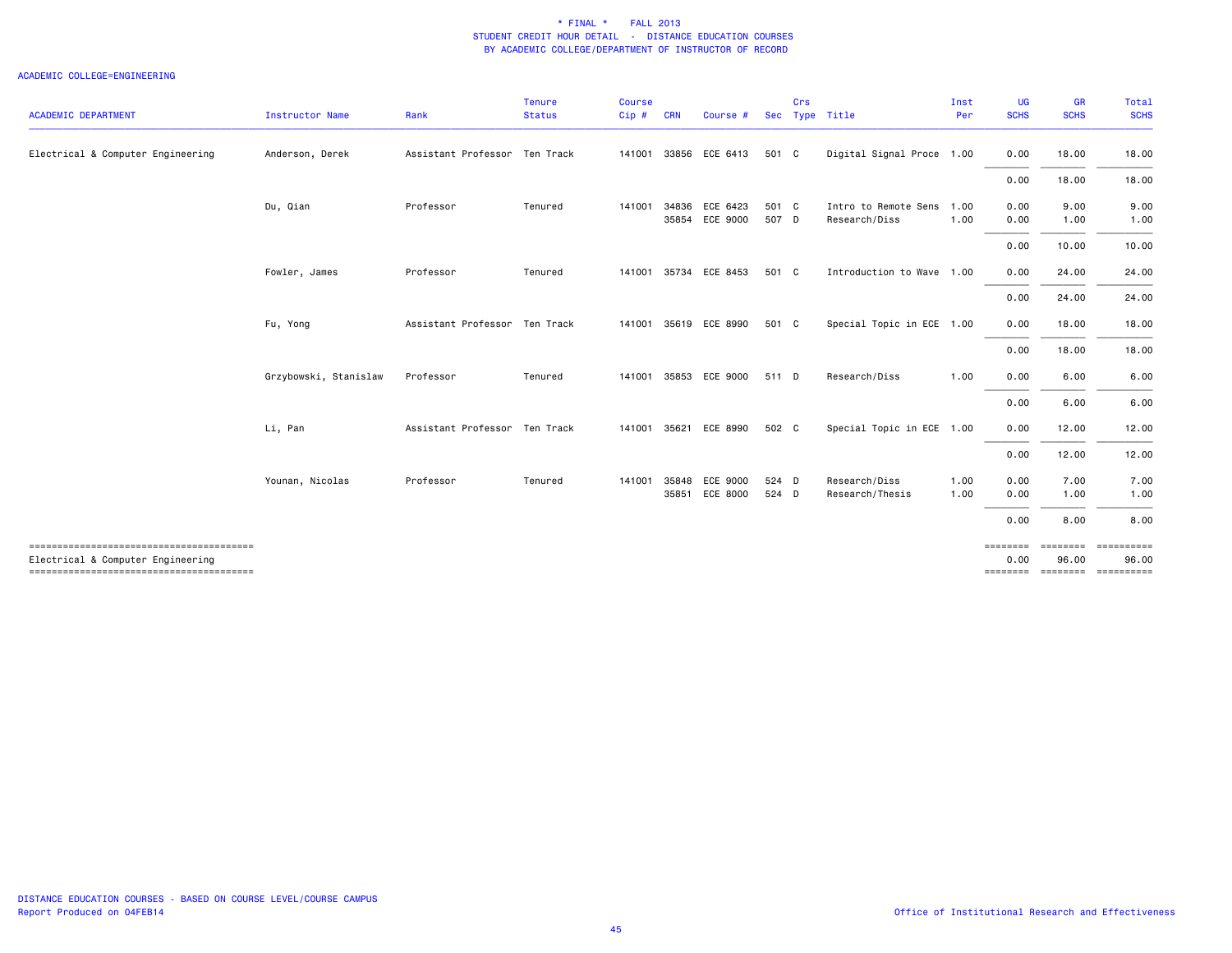| <b>ACADEMIC DEPARTMENT</b>       | Instructor Name     | Rank                        | <b>Tenure</b><br><b>Status</b> | Course<br>Cip#   | <b>CRN</b> | Course #                       |                | Crs          | Sec Type Title                           | Inst<br>Per  | UG<br><b>SCHS</b> | <b>GR</b><br><b>SCHS</b> | Total<br><b>SCHS</b> |
|----------------------------------|---------------------|-----------------------------|--------------------------------|------------------|------------|--------------------------------|----------------|--------------|------------------------------------------|--------------|-------------------|--------------------------|----------------------|
| Industrial & Systems Engineering | Bullington, Stanley | Professor                   | Tenured                        | 141701           |            | 34412 IE 6513<br>35607 IE 9000 | 501 C<br>506 D |              | Engineering Admin<br>Research/DIss       | 1.00<br>1.00 | 0.00<br>0.00      | 45.00<br>1.00            | 45.00<br>1.00        |
|                                  |                     |                             |                                |                  |            | 149999 35911 IE 4000           | 501 I          |              | Directed Indiv Study 1.00                |              | 3.00<br>3.00      | 0.00<br>46.00            | 3.00<br>49.00        |
|                                  |                     |                             |                                |                  |            |                                |                |              |                                          |              |                   |                          |                      |
|                                  | Dalton, Larry       | Lecturer                    | Non-Ten Track                  | 141701<br>149999 |            | 33999 IE 6653<br>35910 IE 4653 | 501 C<br>501 C |              | Ind Qual Control I<br>Ind Qual Control I | 1.00<br>1.00 | 0.00<br>3.00      | 12.00<br>0.00            | 12.00<br>3.00        |
|                                  |                     |                             |                                |                  |            |                                |                |              |                                          |              | 3.00              | 12.00                    | 15.00                |
|                                  | Eksioglu, Burak     | Associate Professor Tenured |                                | 141701           |            | 33997 IE 6333                  | 501 C          |              | Prod Control Sys I                       | 1.00         | 0.00              | 39.00                    | 39.00                |
|                                  |                     |                             |                                |                  |            | 35608 IE 9000                  | 507 D          |              | Research/DIss                            | 1.00         | 0.00              | 5.00                     | 5.00                 |
|                                  |                     |                             |                                |                  |            |                                |                |              |                                          |              | 0.00              | 44.00                    | 44.00                |
|                                  | Eksioglu, Sandra    | Associate Professor Tenured |                                |                  |            | 270101 34416 IE 8743           | 501 C          |              | Nonlinear Prog I                         | 1.00         | 0.00              | 15.00                    | 15.00                |
|                                  |                     |                             |                                |                  |            |                                |                |              |                                          |              | 0.00              | 15.00                    | 15.00                |
|                                  | Green, Robert       | Non-Faculty                 | Not Applicable                 |                  |            | 141701 33998 IE 6553           | 501 C          |              | Eng Law & Ethics                         | 0.90         | 0.00              | 37.80                    | 37.80                |
|                                  |                     |                             |                                |                  |            |                                |                |              |                                          |              | 0.00              | 37.80                    | 37.80                |
|                                  | Greenwood, Allen    | Professor                   | Tenured                        | 141701           |            | 34000 IE 6773                  | 501 C          |              | Sys Simulation I                         | 1.00         | 0.00              | 24.00                    | 24.00                |
|                                  |                     |                             |                                |                  |            | 34002 IE 8583                  | 501 C          |              | Enterprise Systems E 1.00                |              | 0.00              | 48.00                    | 48.00                |
|                                  |                     |                             |                                |                  |            | 35673 IE 8000                  | 502 D          |              | Research / Thesis                        | 1.00         | 0.00              | 2.00                     | 2.00                 |
|                                  |                     |                             |                                |                  |            | 35767 IE 9000                  | 505            | $\mathsf{D}$ | Research/DIss                            | 1.00         | 0.00              | 10.00                    | 10.00                |
|                                  |                     |                             |                                |                  |            | 36074 IE 4773                  | 501 C          |              | Sys Simulation I                         | 1.00         | 3.00              | 0.00                     | 3.00                 |
|                                  |                     |                             |                                |                  |            |                                |                |              |                                          |              | 3.00              | 84.00                    | 87.00                |
|                                  | Reeves, Kari        | Associate Professor Tenured |                                | 141701           |            | 35670 IE 9000                  | 503            | D            | Research/DIss                            | 1.00         | 0.00              | 18.00                    | 18.00                |
|                                  |                     |                             |                                |                  |            | 35672 IE 8000                  | 501 D          |              | Research / Thesis                        | 1.00         | 0.00              | 1.00                     | 1.00                 |
|                                  |                     |                             |                                |                  |            | 143501 34414 IE 8143           | 501 C          |              | Applied Ergo Methods 1.00                |              | 0.00              | 27.00                    | 27.00                |
|                                  |                     |                             |                                |                  |            |                                |                |              |                                          |              | 0.00              | 46.00                    | 46.00                |
|                                  | Strawderman, Lesley | Associate Professor Tenured |                                | 141701           | 35669      | IE 9000                        | 502 D          |              | Research/DIss                            | 1.00         | 0.00              | 5.00                     | 5.00                 |
|                                  |                     |                             |                                | 149999           |            | 34411 IE 3123                  | 501 C          |              | Industrial Ergonomic 1.00                |              | 15.00             | 0.00                     | 15.00                |
|                                  |                     |                             |                                |                  |            |                                |                |              |                                          |              | 15.00             | 5.00                     | 20.00                |
|                                  |                     |                             |                                |                  |            |                                |                |              |                                          |              |                   |                          |                      |
|                                  | Usher, John         | Professor                   | Tenured                        | 141701           |            | 33998 IE 6553                  | 501 C          |              | Eng Law & Ethics                         | 0.10         | 0.00              | 4.20                     | 4.20                 |
|                                  |                     |                             |                                |                  |            | 35671 IE 9000                  | 504 D          |              | Research/DIss                            | 1.00         | 0.00              | 9.00                     | 9.00                 |
|                                  |                     |                             |                                |                  |            |                                |                |              |                                          |              | 0.00              | 13.20                    | 13.20                |
| Industrial & Systems Engineering |                     |                             |                                |                  |            |                                |                |              |                                          |              | ========<br>24.00 | 303.00                   | 327.00               |
|                                  |                     |                             |                                |                  |            |                                |                |              |                                          |              |                   |                          |                      |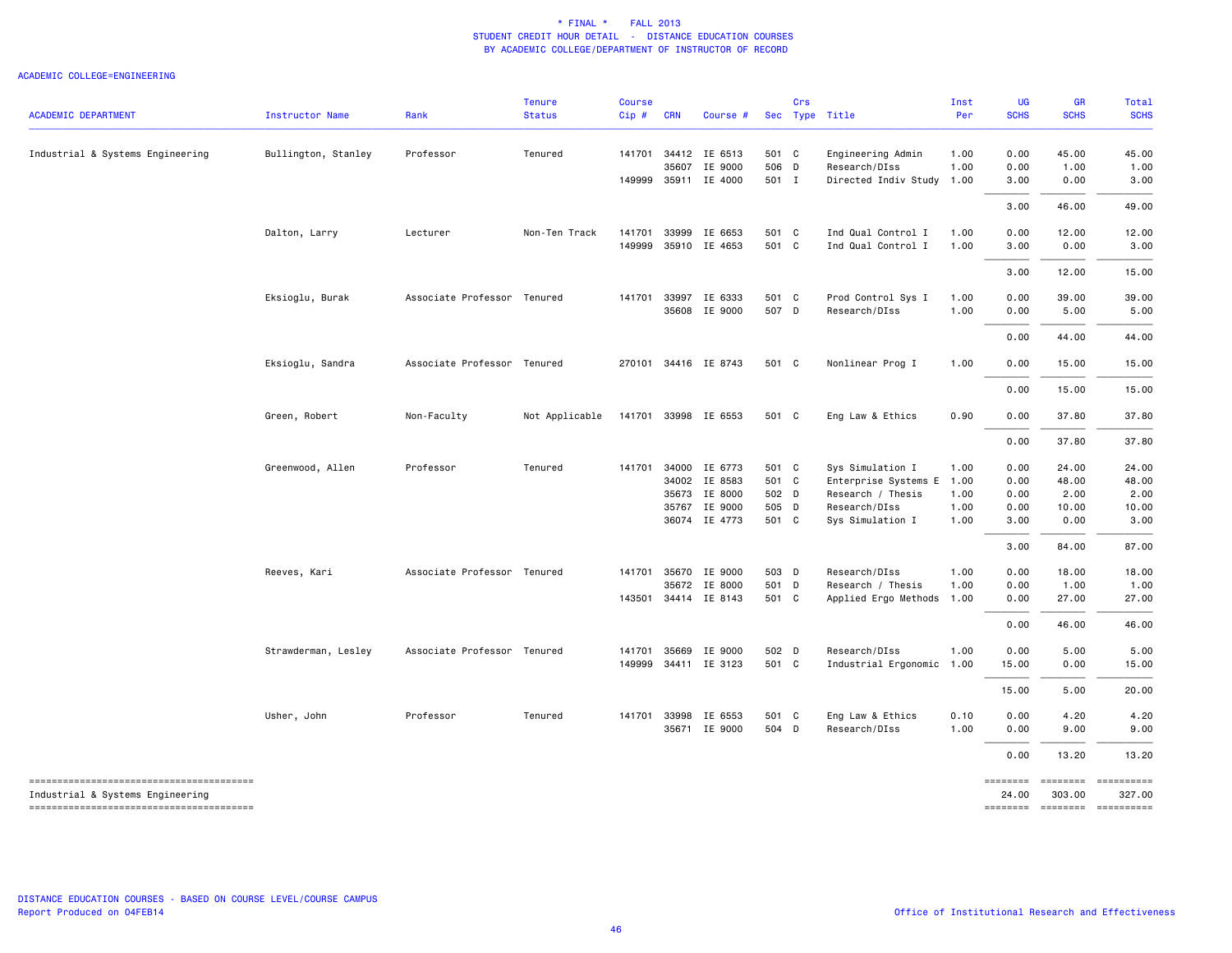| <b>ACADEMIC DEPARTMENT</b> | Instructor Name   | Rank                          | <b>Tenure</b><br><b>Status</b> | <b>Course</b><br>$Cip$ # | <b>CRN</b> | Course #      |       | Crs | Sec Type Title       | Inst<br>Per | UG<br><b>SCHS</b> | <b>GR</b><br><b>SCHS</b> | Total<br><b>SCHS</b> |
|----------------------------|-------------------|-------------------------------|--------------------------------|--------------------------|------------|---------------|-------|-----|----------------------|-------------|-------------------|--------------------------|----------------------|
| Mechanical Engineering     | Horstemeyer, Mark | Professor                     | Tenured                        | 141901                   |            | 35967 ME 8990 | 501 C |     | Special Topic In ME  | 1.00        | 0.00              | 6.00                     | 6.00                 |
|                            |                   |                               |                                |                          |            |               |       |     |                      |             | 0.00              | 6.00                     | 6.00                 |
|                            | Stone, Tonya      | Assistant Professor Ten Track |                                | 141901                   |            | 34020 ME 6123 | 501 C |     | Failure of Eng. Mat' | 1.00        | 0.00              | 12.00                    | 12.00                |
|                            |                   |                               |                                |                          |            |               |       |     |                      |             | 0.00              | 12.00                    | 12.00                |
|                            | Walters, Dibbon   | Associate Professor           | Tenured                        | 141901                   |            | 35862 ME 8823 | 501 C |     | Viscous Flow II      | 1.00        | 0.00              | 3.00                     | 3.00                 |
|                            |                   |                               |                                |                          |            |               |       |     |                      |             | 0.00              | 3.00                     | 3.00                 |
|                            |                   |                               |                                |                          |            |               |       |     |                      |             | $= 222222222$     | <b>EEEEEEE</b>           | essessess            |
| Mechanical Engineering     |                   |                               |                                |                          |            |               |       |     |                      |             | 0.00              | 21.00                    | 21.00                |
|                            |                   |                               |                                |                          |            |               |       |     |                      |             |                   | ========                 | =========            |